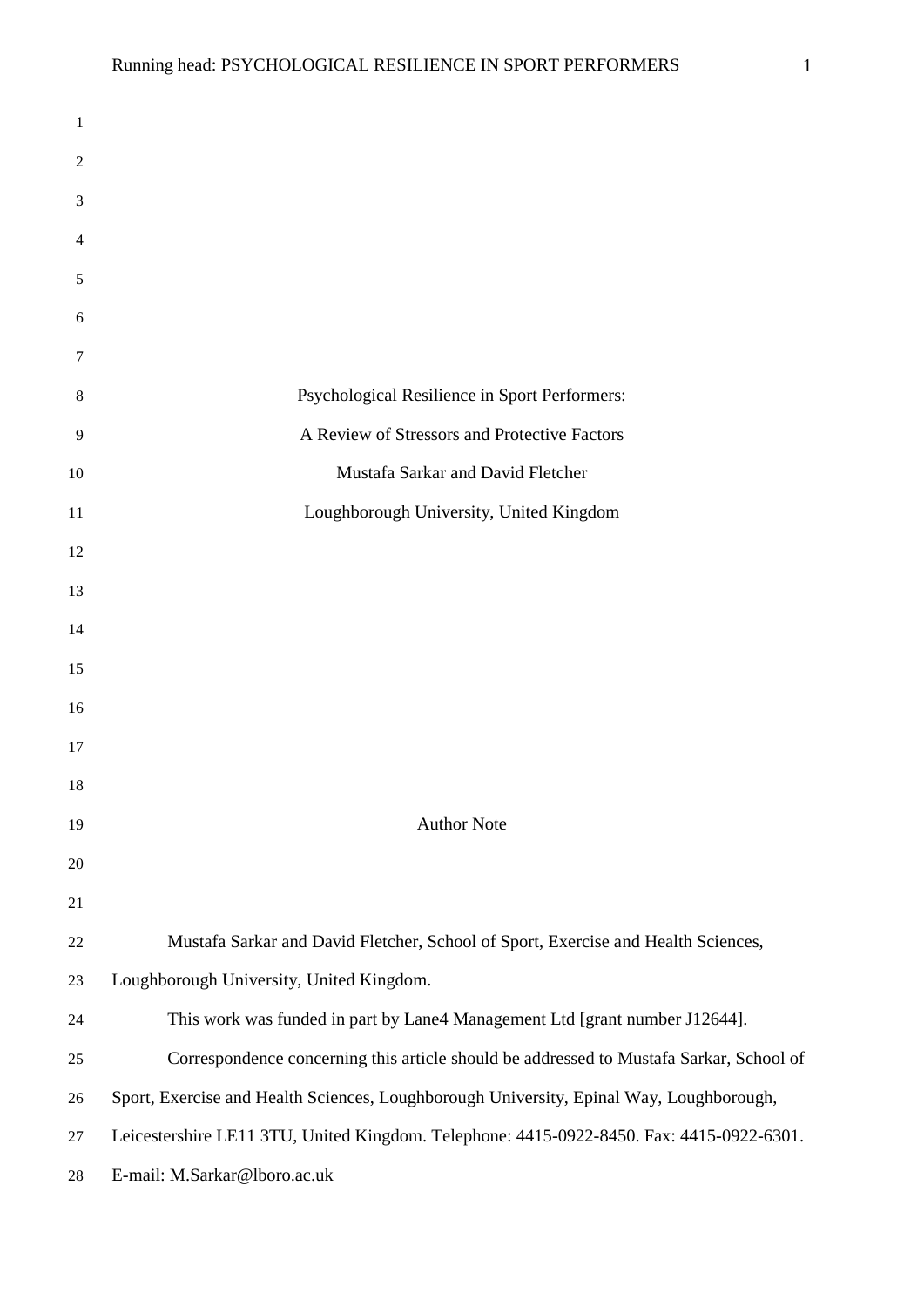#### Abstract

 Psychological resilience is important in sport because athletes must utilize and optimize a range of mental qualities to withstand the pressures that they experience. In this paper, we discuss psychological resilience in sport performers via a review of the stressors athletes encounter and the protective factors that help them withstand these demands. It is hoped that synthesizing what is known in these areas will help researchers gain a deeper profundity of resilience in sport, and also provide a rigorous and robust foundation for the development of a sport-specific measure of resilience. With these points in mind, we divided the narrative into two main sections. In the first section, we review the different types of stressors encountered by sport performers under three main categories: competitive, organizational, and personal. Based on our recent research examining psychological resilience in Olympics champions (Fletcher & Sarkar, 2012), in the second section we discuss the five main families of psychological factors (viz. positive personality, motivation, confidence, focus, perceived social support) that protect the best athletes from the potential negative effect of stressors. It is anticipated that this review will help sport psychology researchers examine the interplay between stressors and protective factors which will, in turn, focus the analytical lens on the processes underlying psychological resilience in athletes. *Keywords:* athletes, demands, pressures, psychological characteristics, resilient qualities, sport performance.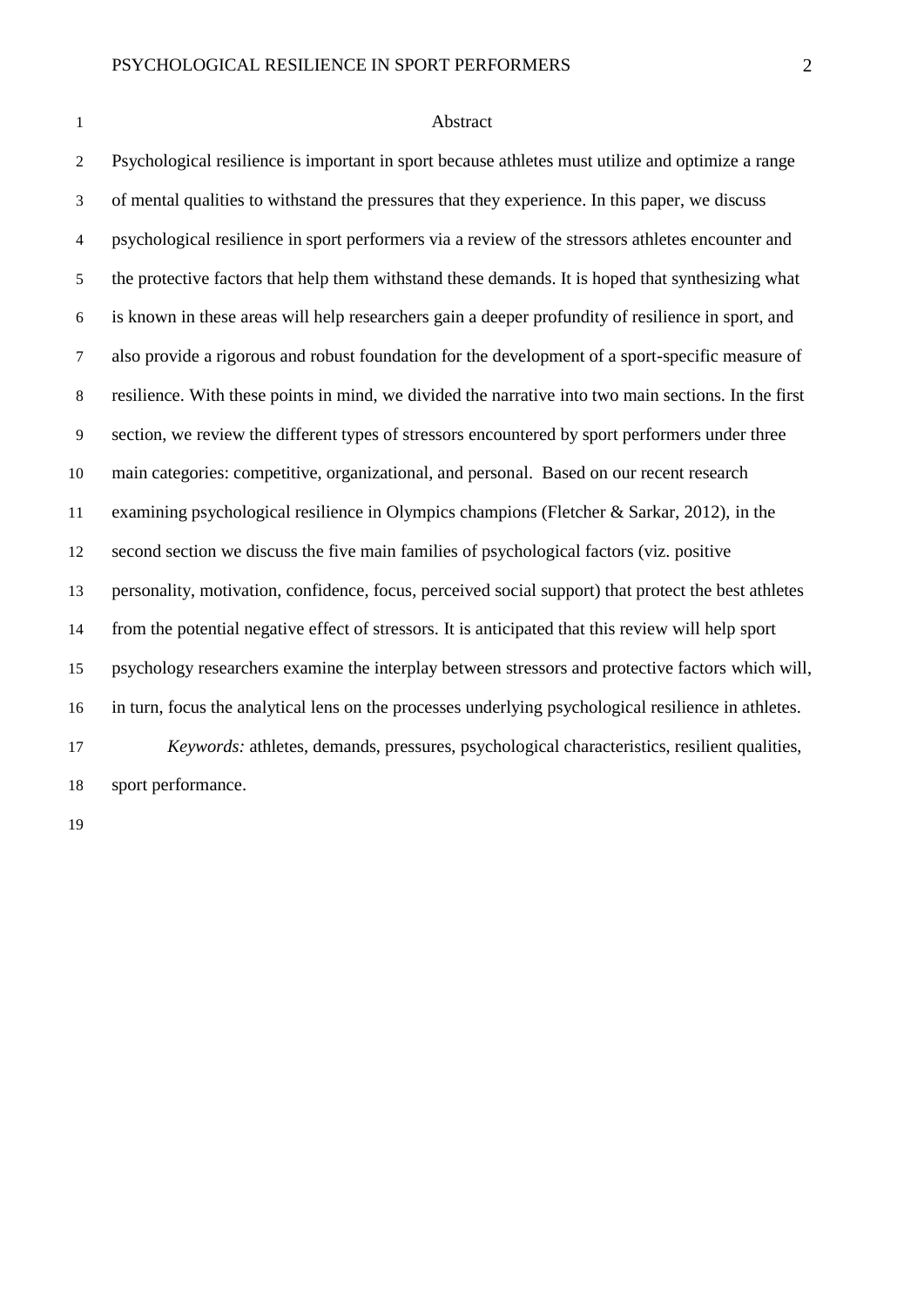Psychological Resilience in Sport Performers:

**A Review of Stressors and Protective Factors** 

 The sporting arena represents a 'natural laboratory' to study how individuals operate and perform in highly demanding circumstances. Top-level sport is characterized by the ability of athletes to utilize and optimize a range of psychological qualities to withstand the pressures that they experience (Fletcher & Sarkar, 2012; Gould, Dieffenbach, & Moffett, 2002). Over the past few decades, researchers have identified numerous stressors that sport performers encounter (see, e.g., McKay, Niven, Lavallee, & White, 2008; Scanlan, Stein, & Ravizza, 1991) and explored the role of psychological characteristics in helping elite performers adapt to setbacks and transitions encountered along the pathway to excellence (MacNamara, Button, & Collins, 2010a; 2010b). The influence of psychological factors within the context of the stress process is typically conceptualized as psychological resilience (cf. Fletcher & Sarkar, 2013). The study of psychological resilience seeks to understand why some individuals are able to withstand – or even thrive on – the pressure they experience in their lives. We recently defined psychological resilience as "the role of mental processes and behavior in promoting personal assets and protecting an individual from the potential negative effect of stressors" (Fletcher & Sarkar, 2012, p. 675; 2013, p. 16). This definition extends previous conceptual work in this area

in a number of ways. First, the focus on *psychological* resilience delimits the scope of the

description, by definition, to "mental processes and behavior" and excludes other types of

resilience such as physical, molecular, and structural resilience. Second, this definition

encapsulates aspects of both trait and process conceptualizations of resilience (cf. Fletcher &

Sarkar, 2012, 2013). Regarding the trait conceptualization, the "mental processes and behavior"

enable individuals to adapt to the circumstances they encounter (cf. Connor & Davidson, 2003).

The process conceptualization of resilience recognizes that it is a capacity that develops over time

in the context of person-environment interactions (Egeland, Carlson, & Stroufe, 1993). Central to

the definition is the focusing of the conceptual lens on the *role* that psychological-related

phenomena play – rather than the mental processes and behavior per se – in avoiding negative

consequences. Third, the emphasis is placed on the more neutral term "stressor" rather than the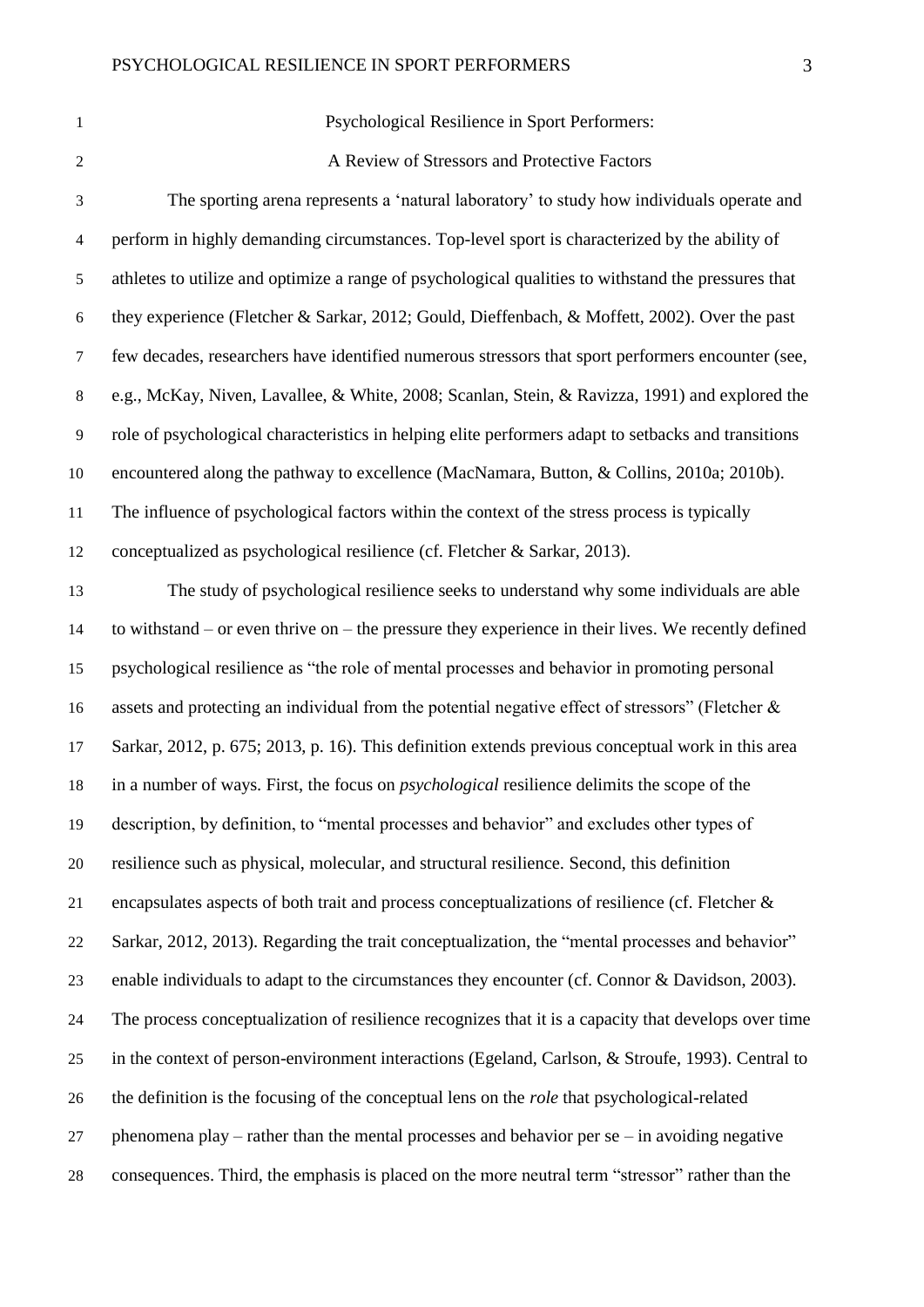negative value-laden term "adversity" (cf. Fletcher & Sarkar, 2013). Fourth, the focus is on "promoting personal assets and protecting an individual from the potential negative effect of stressors" rather than positive adaptation per se, because resilience generally refers to the ability of individuals to maintain normal levels of functioning rather than the restoration or enhancement of functioning (cf. Bonanno, 2004). Although not directly related to the presented definition, a relevant conceptual debate in this area is the comparison between psychological resilience and other potentially related constructs. The interested reader is directed to relevant papers that discuss the similarities and differences between resilience and other psychological phenomena such as mental toughness (see Gucciardi & Gordon, 2009; Gucciardi, Gordon, & Dimmock, 2008, 2009), hardiness (see Howe, Smajdor, & Stockl, 2012; Windle, 2011), recovery (see Bonnano, 2004; deRoon-Cassini, Mancini, Rusch, & Bonanno, 2010; Deshields, Tibbs, Fan, & Taylor, 2006; Lam et al., 2010), and coping (see Campbell-Sills, Cohan, & Stein, 2006; Major, Richards, Cozzarelli, Cooper, & Zubek, 1998; Van Vliet, 2008).

 In terms of the extant resilience research, studies have sampled children, adults and families who have overcome significant adversities in their lives, including the death of a parent (Greeff & Human, 2004), childhood sexual abuse (Bogar & Hulse-Killacky, 2006), and terrorism (Bonanno, Galea, Bucciarelli, & Vlahov 2007). When considering the adversity experienced by study participants, resilience researchers have tended to employ a threshold-dependent conception by defining adversity in terms of statistical probabilities; that is, the focus is on negative life events that are statistically associated with maladjustment, an approach that is closely aligned to the notion of risk (Fletcher & Sarkar, 2013). Due to the contextual specificity of resilience (cf. Luthar et al., 2000), the findings of many studies in this area are not easily applicable to elite athletes who actively choose to participate in competitive sport and engage with its inherent demands largely of their own volition (cf. Fletcher & Sarkar, 2012).

 Over the past few years, researchers have begun to specifically investigate psychological resilience in sport performers (e.g., Fletcher & Sarkar, 2012; Galli & Vealey, 2008). In one of the initial sport resilience studies, Galli and Vealey (2008) interviewed college and professional athletes' about their perceptions and experiences of resilience. Four different adversities were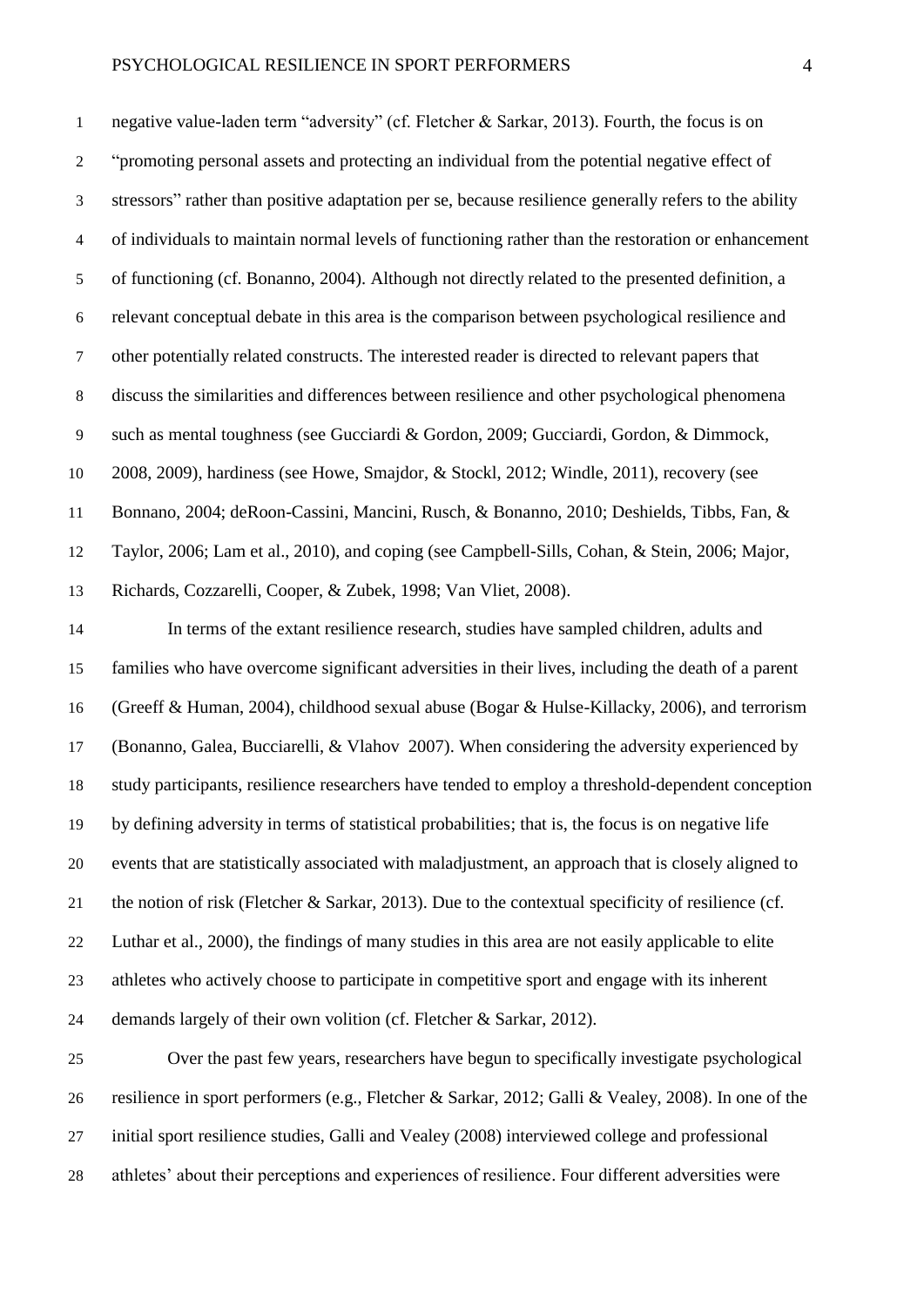identified: injury, performance slump, illness, and career transition. The findings revealed various personal resources and socio-cultural factors that influenced the athletes' efforts to manage the unpleasant emotions and mental struggles associated with the adversities. Resilient qualities included positivity, determination, competitiveness, commitment, maturity, persistence, passion for the sport, and strong networks of social support. During the interviews, the "athletes were asked to describe the most difficult adversity that they ever had to overcome as an athlete . . . [and] . . . all subsequent questions were in reference to the adversity identified by the athlete" (p. 321). As noted by Galli and Reel (2012), this was perhaps an oversimplification of the participants' sport experiences given that athletes typically encounter multiple challenges simultaneously rather than in isolation. Another point worth highlighting is that Galli and Vealey (2008) recognized that further knowledge of the resilient qualities that enable sport performers to positively adapt to stressors is necessary to enhance understanding of resilience in sport.

 In the most recent sport resilience study, we interviewed twelve Olympic champions to explore and explain the relationship between psychological resilience and optimal sport performance (Fletcher & Sarkar, 2012). We found that Olympic gold medalists encountered a wide variety of different stressors, ranging from ongoing daily demands (e.g., balancing work and training) to major life events (e.g., the death of a close family member). The emergent grounded theory (see Figure 1) indicated that the world's best athletes protect themselves from the potential negative effect of stressors by influencing their challenge appraisal and meta-cognitions. These constructive cognitive reactions promoted facilitative responses that appeared to be firmly embedded in taking personal responsibility for one's thoughts, feelings, and actions. In turn, positive responses led to the realization of optimal sport performance. Importantly in the context of the present discussion, Olympic champions possess several psychological-related phenomena (relating to a positive personality, motivation, confidence, focus and perceived social support) that underpin the resilience-stress-performance relationship.

 In the majority of sport resilience studies, it is worth noting that the authors have identified a need for a measure of psychological resilience in athletic performers to advance sport psychologists' understanding of this area. To further enhance researchers' knowledge of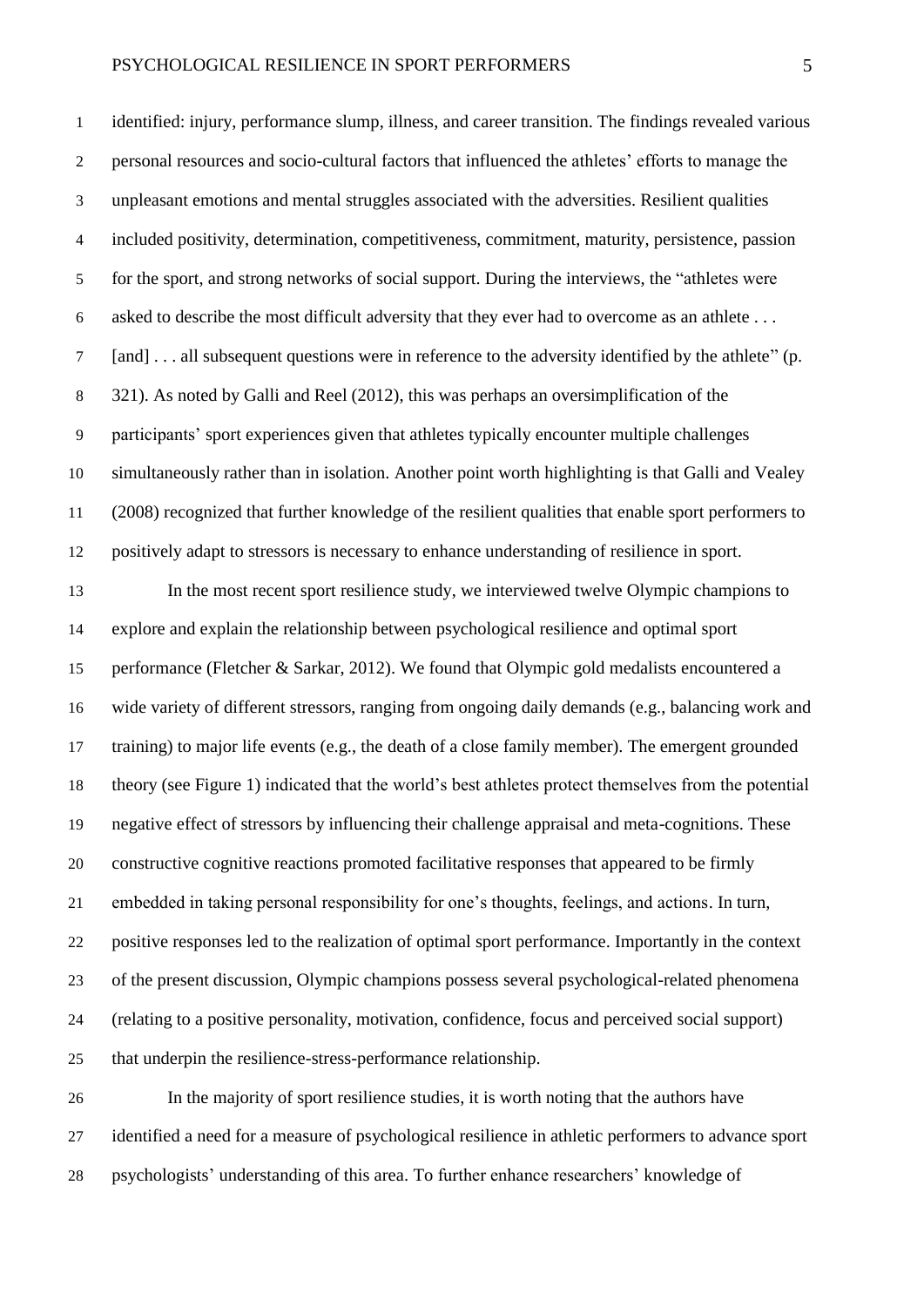measuring resilience in athletes, and in line with a recommendation by Gucciardi, Jackson, 2 Coulter, and Mallett (2011), we recently reviewed psychometric issues in resilience research and considered the implications for sport psychology (Sarkar & Fletcher, 2013). Importantly in the context of the present discussion, we contended that examining the interplay between stressors and protective factors is essential since it focuses the analytical lens on the processes underlying adaptation or vulnerability (see also Luthar & Zelazo, 2003; Naglieri & LeBuffe, 2005; Rutter, 2006; Windle, 2011). The importance of the context was recently emphasized by Gucciardi et al. who argued that "important protective (e.g., teammate support) and vulnerability (e.g., rigorous training schedules) factors are likely not to be adequately captured when using [current resilience] measures . . . that were developed with other [than sport] populations in mind" (p. 431). Hence, before developing a sport-specific measure of resilience, we recommended that researchers utilize the empirical knowledge base in the pivotal resilience-related areas of stressors and protective factors (Sarkar & Fletcher, 2013).

 In this paper we discuss psychological resilience in sport performers via a review of the stressors athletes encounter and the protective factors that help them withstand these demands. To the best of our knowledge, this is the first review of resilience in sport. It is hoped that synthesizing what is known in these areas will help researchers gain a deeper profundity of resilience in sport, and also provide a rigorous and robust foundation for the development of a sport-specific measure of resilience. Indeed, Rutter (2006) observed that "resilience is an interactive concept that can only be studied if there is a thorough measurement of risk and protective factors" (p. 3). We undertook a narrative review to allow for extensive coverage of psychological resilience in sport performers. A systematic review was not considered appropriate due to the broad nature of the research topic (cf. Davydov, Stewart, Ritchie, & Chaudieu, 2010). Indeed, this is reflected in the general psychology literature which currently does not have any published systematic reviews of resilience, but numerous narrative reviews (see, e.g., Davydov et al., 2010; Fletcher & Sarkar, 2013; Luthar & Zelazo, 2003; Windle, 2011). Furthermore, in an editorial entitled, 'Balancing the strengths of systematic and narrative reviews', Collins and Fauser (2005) remarked: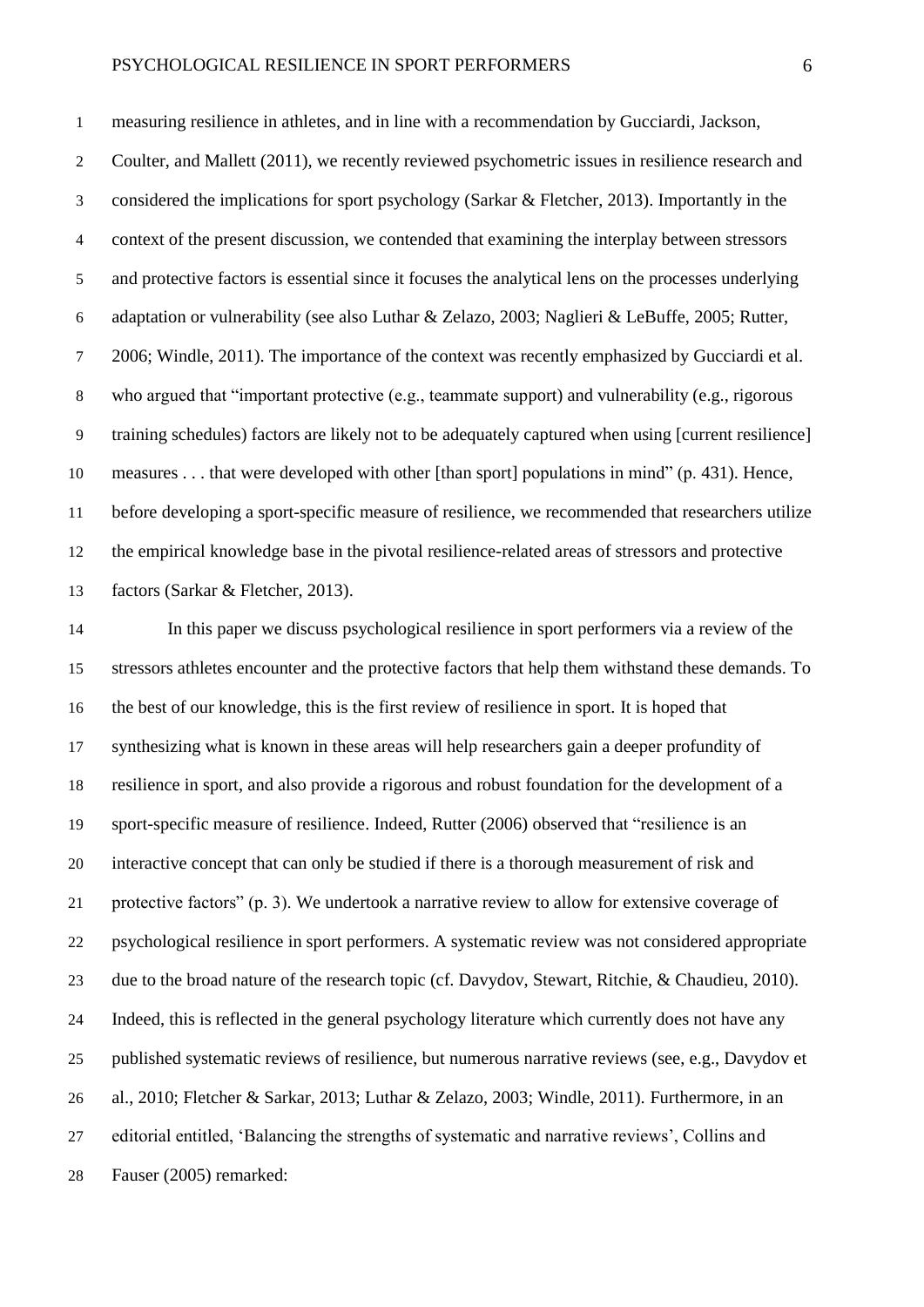The primary problem is that the narrow focus and prescribed methods of the systematic review do not allow for comprehensive coverage. [Certain] topics . . . require the wider scope of a traditional narrative review, in which less explicit methods are the trade-off for broader coverage (pp. 103-104).

 We divided the narrative into two main sections. In the first section we review the different types of stressors encountered by sport performers under three main categories: competitive, organizational, and personal. Based on our grounded theory of psychological resilience in Olympics champions (Fletcher & Sarkar, 2012), in the second section we discuss the five main families of psychological factors (viz. positive personality, motivation, confidence, focus, perceived social support) that protect the best athletes from the potential negative effect of stressors. The review is organised around our model because it is the only sport-specific theory of resilience, grounded in original data, which is free from the constraints of a preconceived model. In line with the narrative review approach adopted in this paper, studies were selected based on situational choices about the inclusion of evidence (cf. Collins & Fauser, 2005; Dijkers, 2009). In this review, we selected studies that significantly advanced researchers' knowledge of the stressors encountered by competitive athletes and enhanced researchers' understanding of withstanding stress and pressure in competitive sport.

#### **Stressors**

 We recently observed that when researchers investigate how individuals' positively adapt to difficult life events, adversities or risks are predominantly considered (Fletcher & Sarkar, 2013); that is, resilience researchers focus on negative life circumstances that are known to be statistically associated with adjustment difficulties (cf. Luthar et al., 2000). We went on to argue that this threshold-dependent approach is somewhat limited since it typically precludes the inclusion of many highly taxing, yet still common, events. This is pertinent for the sport context since athletes often experience regular everyday hassles that are embedded in their sporting lives, such as relationship problems, inadequate preparation, and logistical issues (see, e.g., Thelwell, Weston, & Greenlees, 2007). Moreover, although the term "adversity" associates negative circumstances with negative consequences, ostensibly positive life experiences – that are *not*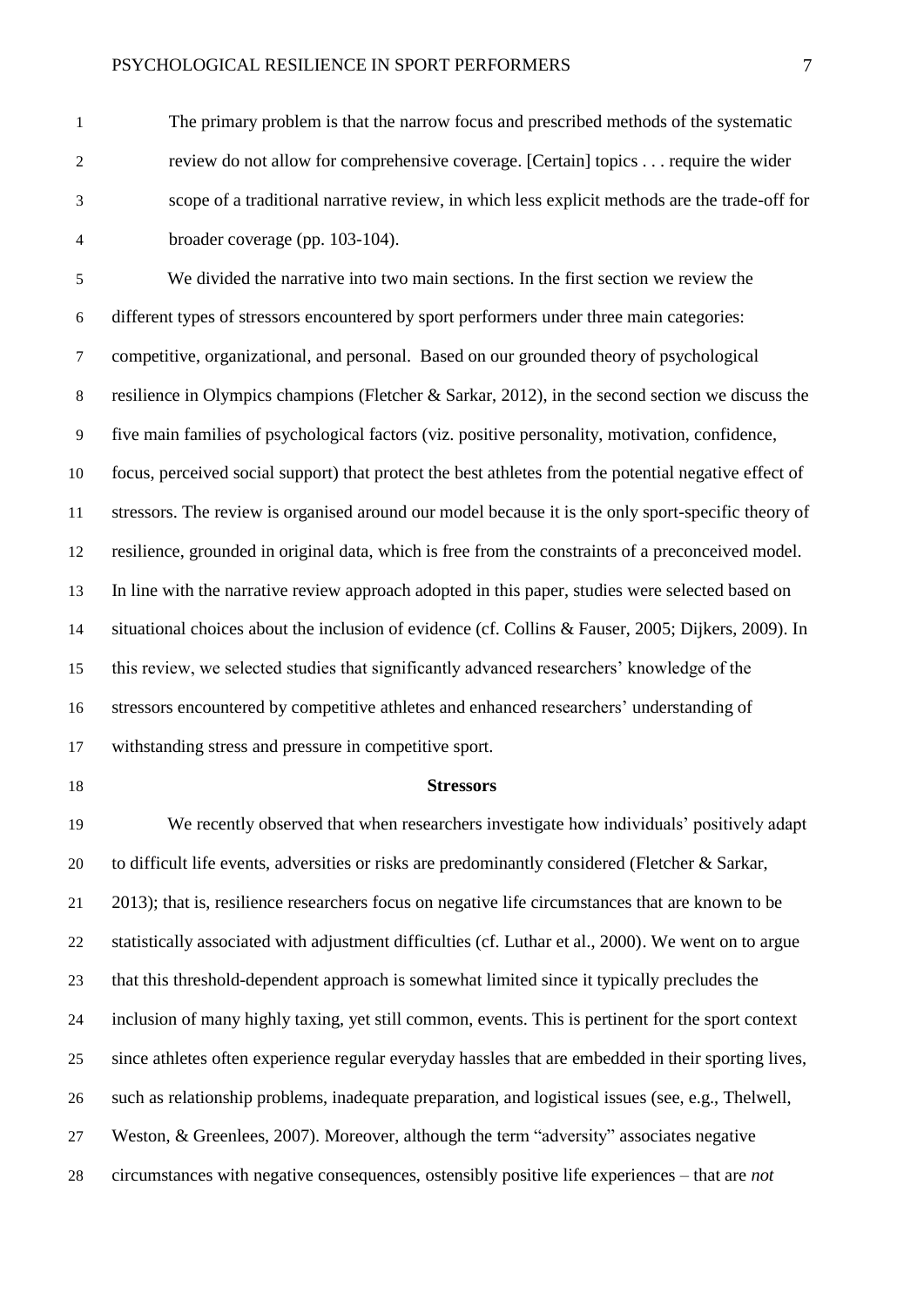typically associated with a higher probability of undesirable outcomes – are also relevant in resilience research (Fletcher & Sarkar, 2013). To illustrate, in a sport context, winning an important competition is unlikely to be labeled as an adversity but will nonetheless require individuals to positively adapt to the inevitable heightened expectations related to success (cf. Kreiner-Phillips & Orlick, 1993). On the basis of these arguments, we proposed that when assessing resilience in sport performers "it is imperative that researchers consider the inclusion of both significant life events and ongoing daily challenges" (Sarkar & Fletcher, 2013, p. 266). Thus, to allow different types of situations, circumstances, and experiences to be included under the rubric of resilience, the more neutral term "stressor" is employed here and defined as "the environmental demands (i.e., stimuli) encountered by an individual" (Fletcher, Hanton, & Melallieu, 2006, p. 359).

 Over the past couple of decades or so, sport psychology researchers have unearthed a wide range of stressors encountered by sport performers (see, e.g., Gould, Jackson, & Finch, 1993; McKay et al., 2008; Mellalieu, Neil, Hanton, & Fletcher, 2009; Noblet & Gifford, 2002; Scanlan et al., 1991; Thelwell et al., 2007; Weston, Thelwell, Bond, & Hutchings, 2009; Woodman & Hardy, 2001). Collectively, the stressors identified in these studies have been associated with competitive performance, the sport organization within which athletes operate, and personal "nonsporting" life events (Fletcher et al., 2006). Based on this classification, the following subsections will review and synthesize the stressors experienced by athletes in each of these respective categories.

# **Competitive Stressors**

 Competitive stressors are defined as "the environmental demands associated primarily and directly with competitive performance" (Mellalieu, Hanton, & Fletcher, 2006, p. 3). Sport psychology researchers identified performance-related stressors in a number of early exploratory studies (e.g., Gould et al., 1993; Holt & Hogg, 2002; James & Collins, 1997). More recently, scholars have investigated competitive stressors in a more systematic fashion (see, Hanton et al., 2005; Mellalieu et al., 2009; Neil, Hanton, Mellalieu, & Fletcher, 2011). Based on the collective findings of these studies, stressors experienced in relation to competitive performance include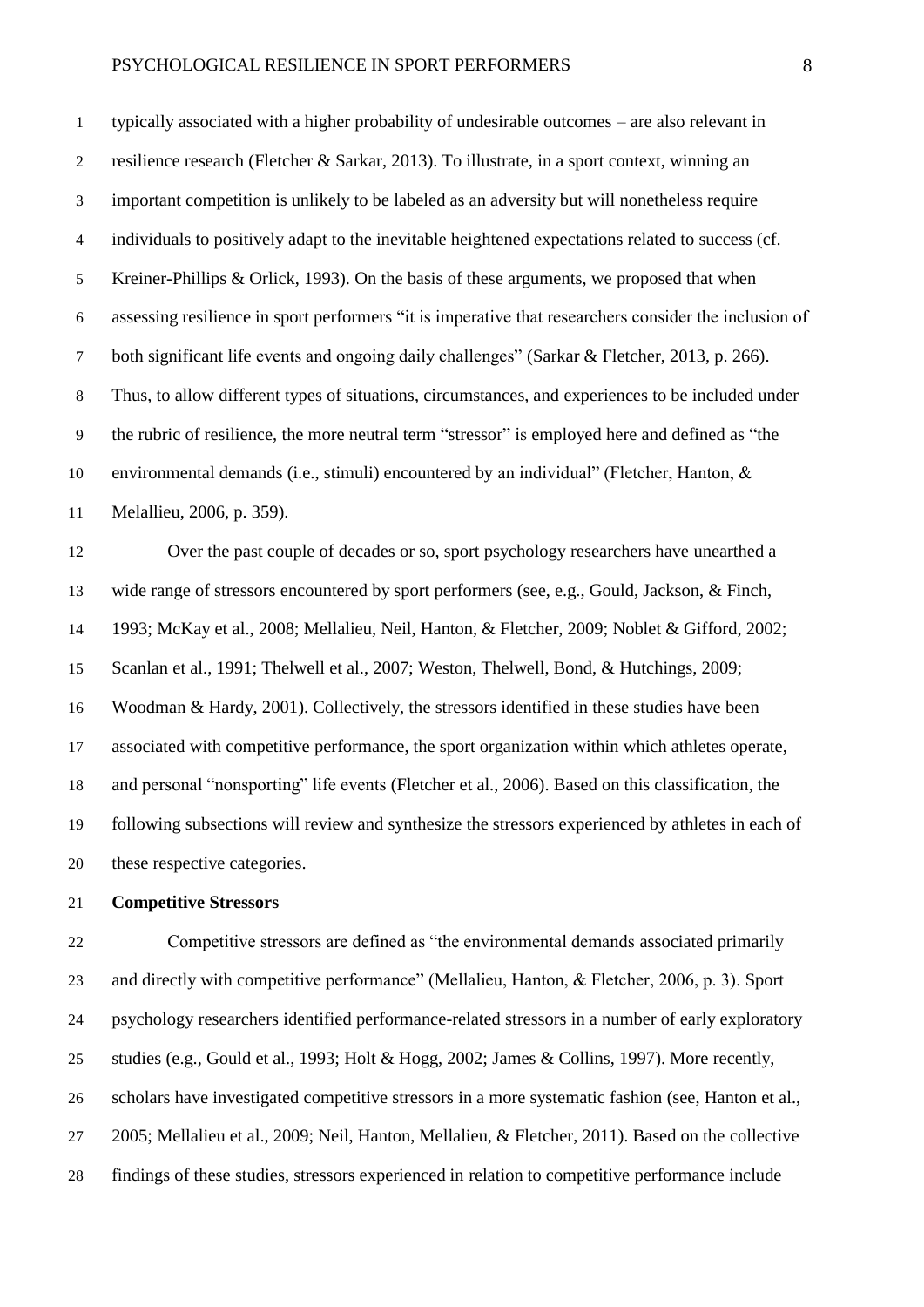preparation, injuries, pressure, underperforming, expectations, self-presentation, and rivalry. Demands related to preparation for competition have been frequently cited by the majority of athletes in studies exploring the different types of environmental demands (see, e.g., Weston et al., 2009). Specifically, sport performers have identified how various aspects of their preparation (physical, mental, technical, and tactical) were at times inadequate, inappropriate, or arduous prior to competition. Another common stressor, experienced by a variety of athletic populations, has been sport-related injuries (see, e.g., Gould, Udry, Bridges, & Beck, 1997). Injury-related pressures include the risk of sustaining an injury, the risk of being deliberately injured due to an opponent's actions, the act of getting injured, determining the cause of injury, the inability to train, missing important competitions, loss of fitness, attaining pre-injury levels of performance, and competing whilst injured (see Evans, Wadey, Hanton, & Mitchell, 2012). In addition, athletes have reported the pressure to perform well at competition (see, e.g., McKay et al., 2008). To illustrate, sport performers have identified the demands of international competition, performing under pressure, and the pressure to beat others. Furthermore, underperforming in competition has been a frequent demand encountered by a variety of sport performers (see, e.g., Dugdale, Eklund, & Gordon 2002). Specifically, athletes have reported pressures related to making mistakes or errors during performance, periods of limited progress, not achieving performance goals, poor personal and team performances, not performing as expected, a loss of form, and performance slumps.

 One of the most common stressors experienced by athletes is performance expectations (see, e.g., Gould et al., 1993). Internal expectations, that is, pressures that a performer places on his or her self as a result of external demands, include wanting to start well during competition, aspiring to perform to one's ability, and staying at the top of the rankings. External expectations, that is, pressures placed on a performer by an external source, include being the favorite for a competition, starting well for the benefit of the team, other people expecting you to do well, competing for a better ranking place, and competing on live television. Self-presentation issues have been repeatedly identified by numerous athletes (see, e.g., James & Collins, 1997). Frequently cited demands in this subcategory include the evaluation of performance from coaches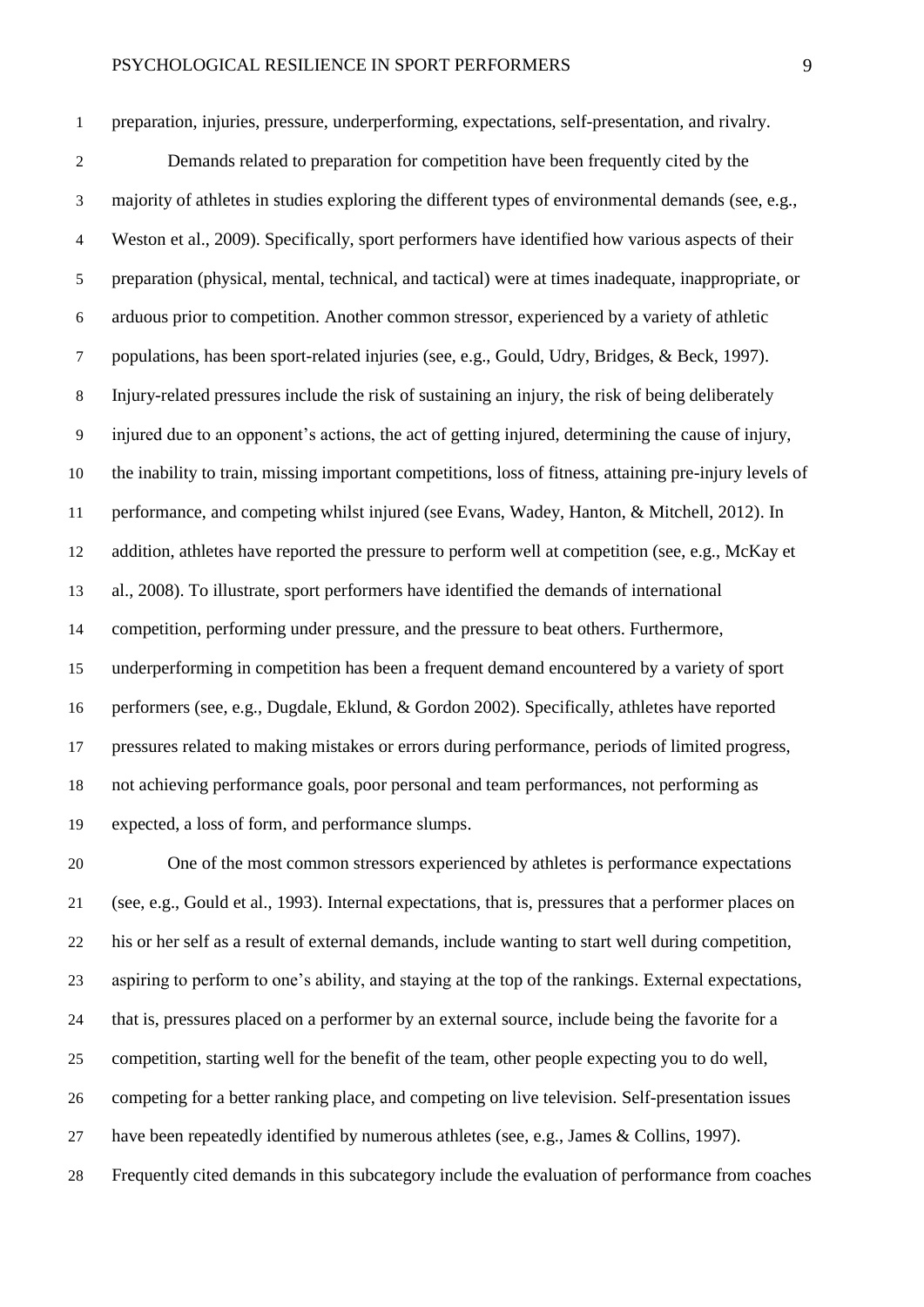and teammates, not wanting to let coaches and teammates down, wanting to look the part physically, the demonstration of ability, and seeking recognition. The final type of competitive stressor encountered by sport performers relates to the rivalry experienced as part of competition (see, e.g., Thelwell et al., 2007). Rivalry-related demands include competing against better athletes, opponents behaving deviously, and competing against up-and-coming opponents.

**Organizational Stressors**

 Organizational stressors are defined as "the environmental demands associated primarily and directly with the organization within which an individual is operating" (Fletcher et al., 2006, p. 359). In a number of early studies that identified different types of environmental demands, sport psychology researchers unearthed a variety of organizational-related stressors (see, e.g., Gould et al., 1993; Scanlan et al., 1991). Subsequently, scholars began to systematically investigate the organizational stressors encountered by athletic performers (see, e.g., Fletcher & Hanton, 2003; Fletcher, Hanton, Mellalieu, & Neil, 2012; Hanton, Fletcher, & Coughlan, 2005; Kristiansen & Roberts, 2010; Woodman & Hardy, 2001).

 To advance the body of knowledge in this area, Arnold and Fletcher (2012) recently synthesized the research that has identified the organizational stressors encountered by athletes and developed a taxonomic classification of these environmental demands. Using a meta- interpretation method, thirty-four studies (with a combined sample of 1809 participants) were analyzed and yielded 640 distinct organizational stressors. The demands were abstracted into 31 subcategories, which formed four categories: leadership and personal issues, cultural and team issues, logistical and environmental issues, and performance and personal issues. Leadership and personal issues consisted of the coach's behaviors and interactions, the coach's personality and attitudes, external expectations, support staff, sports officials, spectators, media, performance feedback, and the governing body. Cultural and team issues consisted of teammates' behaviors and interactions, communication, team atmosphere and support, teammates' personality and attitudes, roles, cultural norms, and goals. Logistical and environmental issues consisted of facilities and equipment, selection, competition format, structure of training, weather conditions, travel, accommodation, rules and regulations, distractions, physical safety, and technology.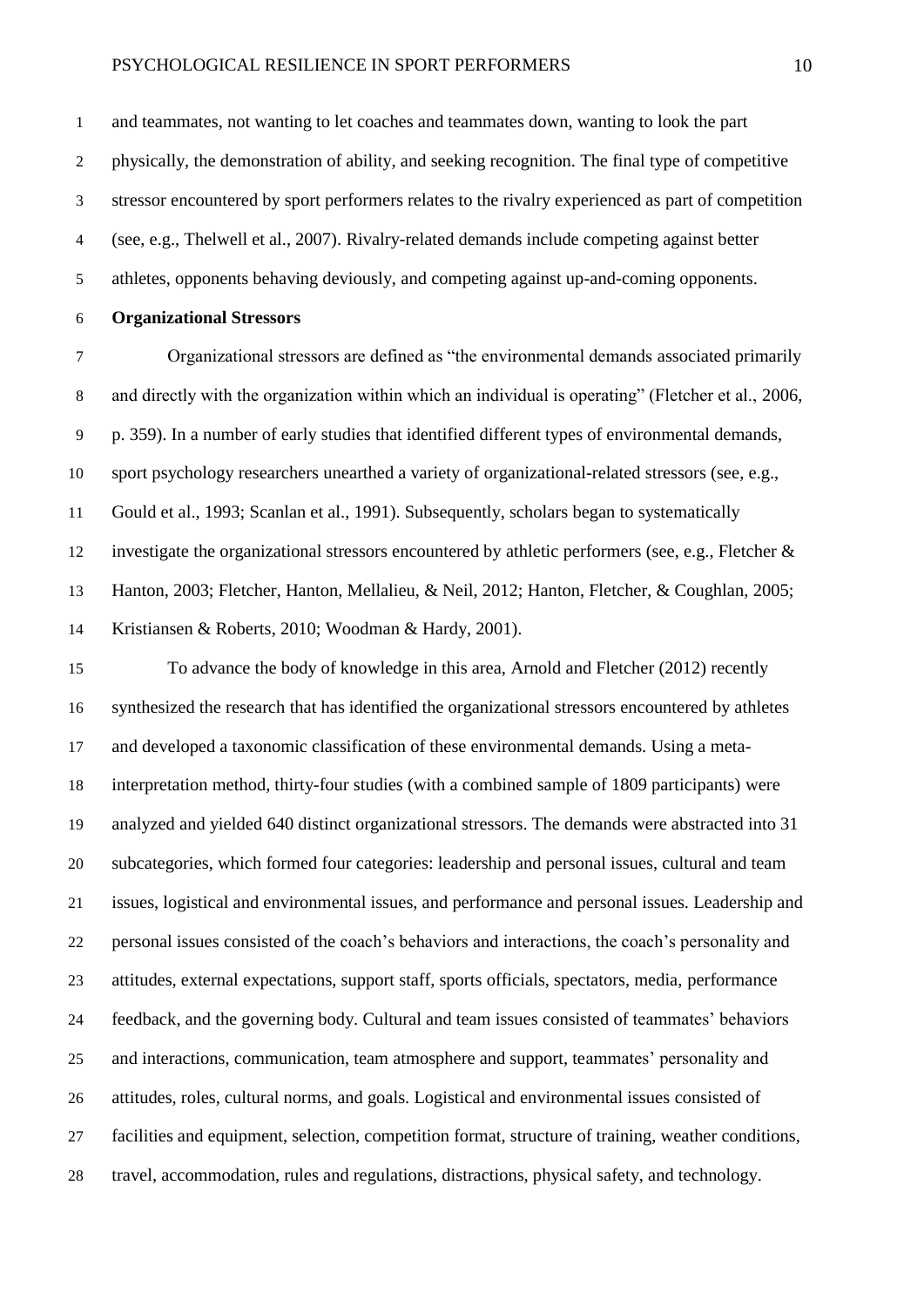Finally, performance and personal issues consisted of injuries, finances, diet and hydration, and career transitions.

 Beyond the identification of stressors encountered by athletes, researchers in this area have explored the content and quantity of stressors in elite and non-elite sport performers. For example, Hanton et al. (2005) found that elite athletes experienced and recalled more demands associated primarily and directly with the sport organization than with competitive performance. Furthermore, this population appeared more likely to experience similar competitive stressors but varied organizational stressors, perhaps because the former are typically common to most athletes' experiences of performance, whereas the latter are generally disparate and subject to numerous sociocultural, political, economic, occupational, and technological influences. More recently, Fletcher et al. (2012) compared the frequency and content of organizational stressors between elite and non-elite sport performers. They found that the higher skilled participants encountered more stressors than the lower skilled participants. The findings also suggested that across skill levels certain types of organizational stressors are experienced and recalled more frequently than others. More specifically, the elite performers mentioned travel and accommodation arrangements, income and funding, media attention, and a lack of participation in the decision-making process more often than their non-elite counterparts. To examine the potential negative effects of organizational stress on sport performers, Tabei, Fletcher, and Goodger (2012) investigated the relationship between organizational stressors and burnout in collegiate soccer players. Results revealed multiple organizational stressors linked to athlete burnout comprising training and competition load, training and competition environment, travel arrangements, nutritional issues, risk of injury, leadership style, lack of social support, career and performance development, inadequate communication channels, and role overload.

**Personal Stressors**

 Personal stressors are defined as the environmental demands associated primarily and directly with personal "nonsporting" life events. Within this category, stressors encountered by sport performers include: the work-life interface, family issues, and the death of a significant other. Firstly, the work-life interface has been repeatedly identified as a stressor in the sport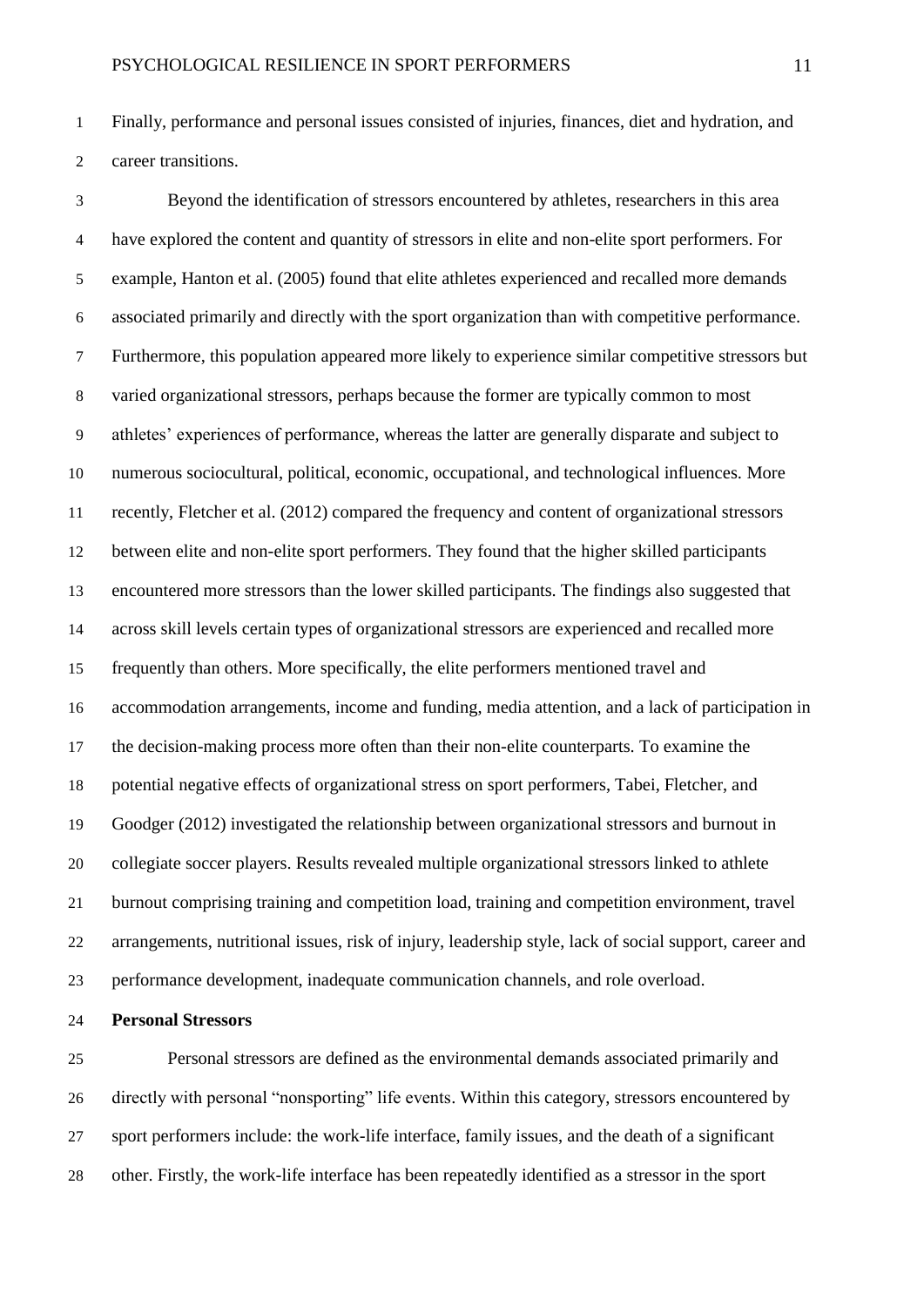psychology literature (see, e.g., Gould et al., 1993). Youth athletes in the initial stages of their career have identified difficulties associated with academic commitments, and balancing educational goals with personal relationships (see, e.g., McKay et al., 2008). Older athletes in the latter stages of their career have identified demands related to work commitments, specifically the difficulties of balancing personal relationships with a job (see, e.g., Noblet & Gifford, 2002). Within this subcategory, relocation-related pressures have also been recognized, including problems with finding suitable accommodation, missing family and friends, and adjusting to independent living (see, e.g., Giacobbi et al., 2004). Secondly, family issues have been a frequent demand encountered by a wide variety of athletes. Specifically, sport performers have faced financial pressures of having to provide for a family (see, e.g., Thelwell et al., 2007), relationship problems (see, e.g., Gould et al., 1993), family responsibilities (see, e.g., Weston et al., 2009), and a volatile family life at home (see, e.g., Scanlan et al., 1991). Thirdly, a number of sport performers have identified the death of a significant other. Some athletes have experienced the death of a family member (see, e.g., McKay et al., 2008) whereas others have experienced the loss of team members (see, e.g., Scanlan et al., 1991).

 In summary, this section has reviewed the stressors encountered by sport performers under the following categories and subcategories: competitive performance (preparation, injuries, pressure, underperforming, expectations, self-presentation, and rivalry), the sport organization within which the athletes operate (leadership and personal issues, cultural and team issues, logistical and environmental issues, and performance and personal issues), and personal "nonsporting" life events (work-life interface, family issues, and the death of a significant other). By synthesizing the wealth of knowledge in this pivotal resilience-related area, across a large number and wide range of studies, it is anticipated that researchers will gain a more complete understanding of the stressors encountered in competitive sport. In the context of psychological resilience, and from an applied perspective, it is crucial that individuals' immediate environment is carefully managed to optimize the stressors they encounter in their lives. Traditionally, there has been a tendency to assume that negative situations and circumstances impede positive adaptation. However, Seery, Holman, and Silver (2010) recently found that people with a history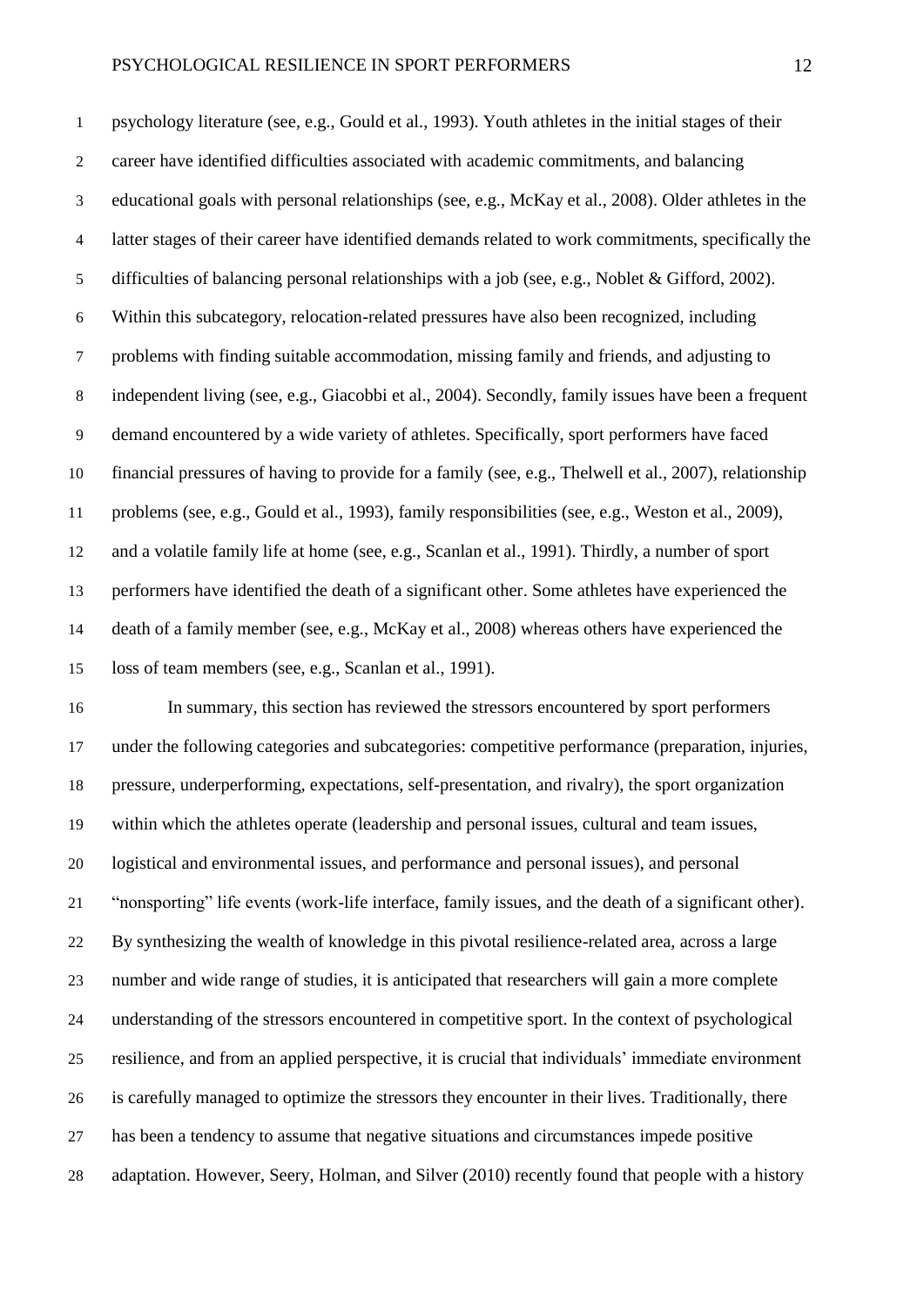of some lifetime adversity reported better mental health and well-being outcomes than people with no history of adversity (see also Neff & Broady, 2011; Seery, 2011). Drawing from theories of stress inoculation (Meichenbaum, 1985), it has been suggested that exposure to stressors in moderation can mobilize previously untapped resources, help engage social support networks, and create a sense of mastery for future stressors. Thus, where possible, aspiring high performers should be encouraged to actively seek out challenging situations since this will make subsequent demands seem more manageable, leading to improvements in performance (see, e.g., Arnetz, Nevedal, Lumley, Backman, & Lublin, 2009).

### **Protective Factors**

 Within the field of psychology, early research examining resilience represented a "paradigm shift from looking at risk factors that led to psychosocial problems to the identification of strengths of an individual" (Richardson, 2002, p. 309). Increasingly, researchers focused on identifying the characteristics of individuals, particularly young people, who thrived whilst living in difficult circumstances, such as poverty and parental mental illness (Garmezy, 1991; Rutter, 1990; Werner & Smith, 1992). Examples of such qualities were: an easy temperament, good self- esteem, planning skills, and a supportive environment inside and outside the family. These qualities have been referred to as protective factors, which Rutter (1985) defined as "influences that modify, ameliorate, or alter a person's response to some environmental hazard that predisposes to a maladaptive outcome" (p. 600). Since the publication of this work, numerous protective factors have been identified in the resilience research literature, including hope (Horton & Wallinder, 2001), extraversion (Campbell-Sills et al., 2006), optimistic explanatory style (Kleiman, Liu, & Riskind, 2013), self-efficacy (Gu & Day, 2007), spirituality (Peres, Moreira- Almeida, Nasello, & Koenig, 2007), and social support (Brown, 2008). In the context of the present discussion, it is worth noting that a constellation of these factors, that protect individuals' from the stressors they encounter, are assessed in the majority of resilience instruments to date (Windle, Bennett, & Noyes, 2011).

 In our review of psychometric issues in resilience research, we explored and discussed 28 various issues pertaining to the measurement of protective factors in sport performers (Sarkar &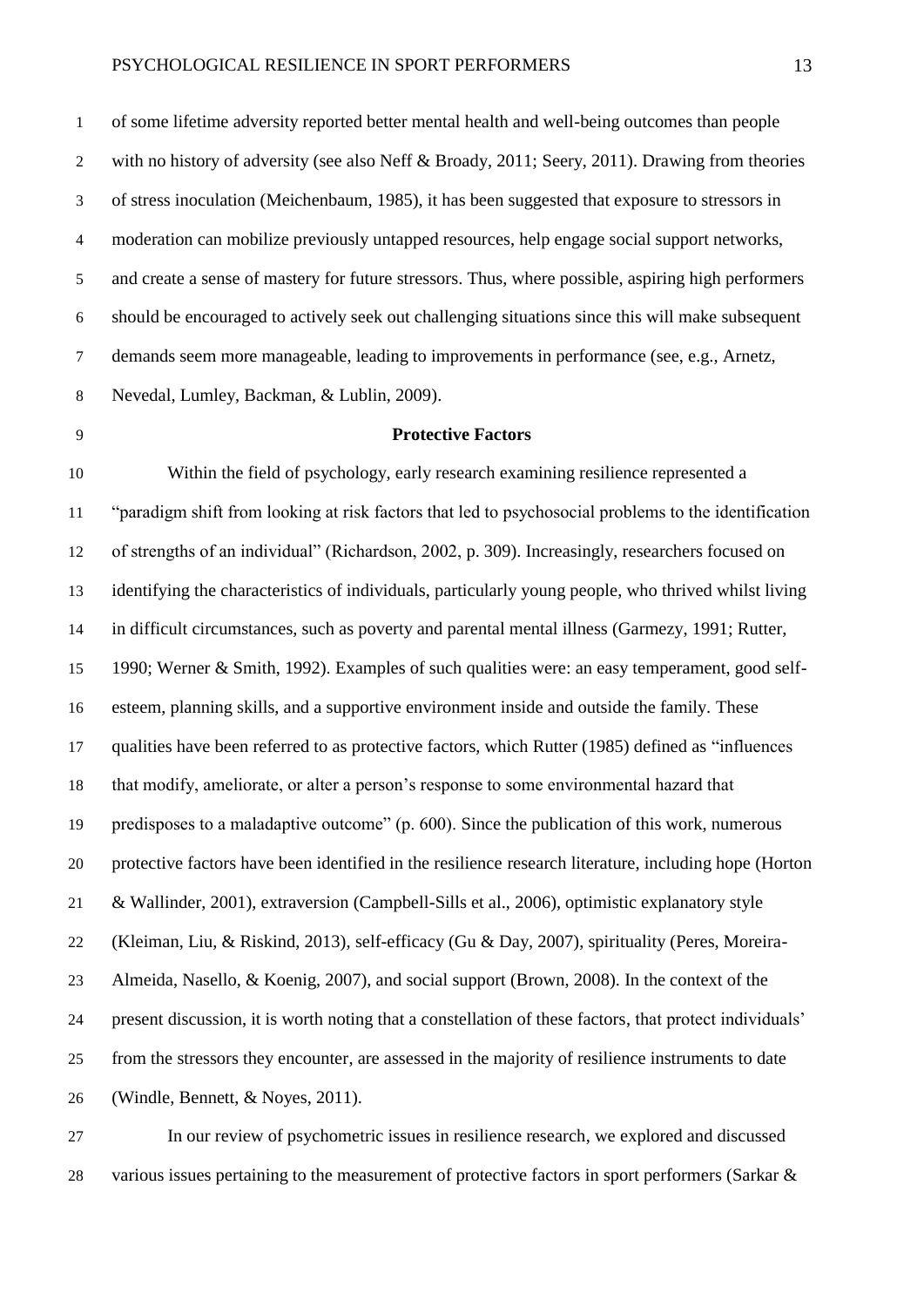Fletcher, 2013). Perhaps most importantly, we argued that the protective factors assessed in current measures of resilience are specific to the context in which they arise and cannot be easily generalized to other populations. Indeed, when considering the implications for sport psychology, we observed that all of the resilience inventories to date have been developed for use in non-sport contexts, such as psychiatric patients (see, e.g., Connor & Davidson, 2003; Madsen & Abell, 2010; Osman et al., 2004). This is particularly problematic for sport psychology researchers since qualities that are meaningful in non-sport participants are unlikely to be entirely relevant to athletic performers (Gucciardi et al., 2011). In light on these arguments, we proposed that as a prerequisite to developing a sport-specific measure of resilience, scholars need to comprehensively review protective factors in the specific context of athletic performance (Sarkar & Fletcher, 2013). Based on our grounded theory of psychological resilience in Olympics champions (Fletcher & Sarkar, 2012), this section will review the five main families of psychological factors (viz. positive personality, motivation, confidence, focus, perceived social support) that the best athletes utilize and optimize to withstand the stressors they encounter.

### **Positive Personality**

 Personality traits have been defined as "the relatively enduring patterns of thoughts, feelings, and behaviors that reflect the tendency to respond in certain ways under certain circumstances" (Roberts, 2009, p. 140). We found that Olympic gold medalists possessed numerous positive personality characteristics, which influenced the resilience-related mechanisms of challenge appraisal and meta-cognition (Fletcher & Sarkar, 2012). Indeed, certain dispositional qualities have been frequently associated with sporting excellence by influencing athletes' cognitive processing in a positive fashion (Gould & Maynard, 2009). The main personality traits that have been found to have a desirable impact on athletes' reactions and responses are: adaptive perfectionism, optimism, competiveness, hope, and proactivity.

 Adaptive perfectionism is a healthy type of perfectionism that is characterized by having high personal standards and striving for excellence but, at the same time, having little concern for mistakes and doubts about actions (see, for a review, Stoeber & Otto, 2006). Studies have found that features of adaptive perfectionism are associated with positive attitudes, processes, and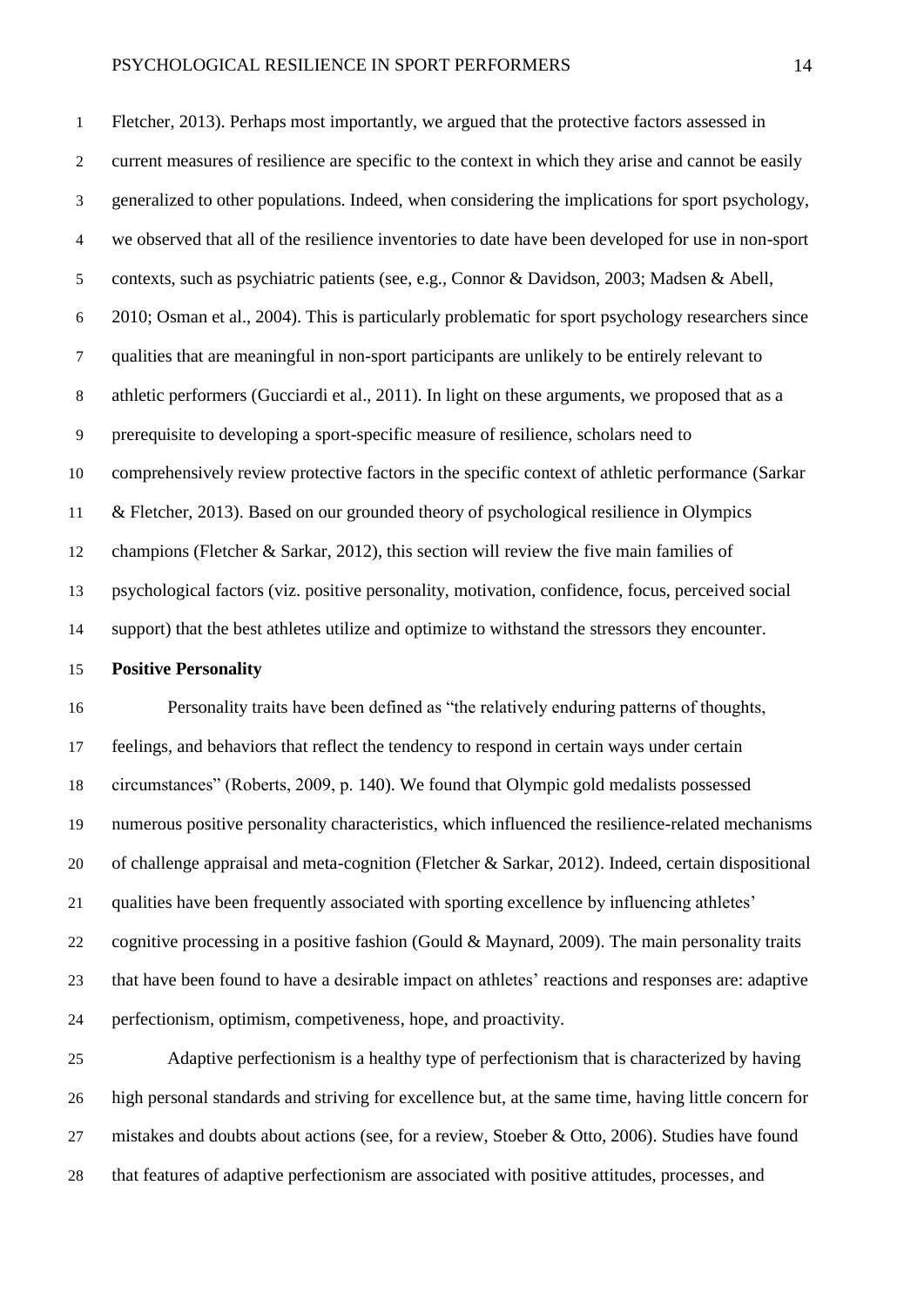outcomes, such as mastery and performance approach goals (see Stoeber, Stoll, Pescheck, & Otto, 2008), competitive self-confidence (see Stoeber, Otto, Pescheck, Becker, & Stoll, 2007), self-serving attributions of success and failure (see Stoeber & Becker, 2008), lower levels of anxiety (see Stoeber et al., 2007), and lower levels of burnout (see Hill, Hall, Appleton, & Kozub, 2008).

 Optimism has been defined in two main ways: as a trait-like expectancy for successful outcomes (Scheier & Carver, 1985) and as an approach to explaining positive and negative events (Peterson, 2000). Based on the first conception, dispositional optimism has been linked with lower levels of pre-competition anxiety (Wilson, Raglind, & Pritchard, 2002), better emotional adjustment during sport competition (Gaudreau & Blondin, 2004), and task-oriented coping following a performance slump (Grove & Heard, 1997). In line with the second conception, athletes with an optimistic explanatory style (i.e., those who usually explain bad events with unstable, contextual, and external causes) have been found to bounce back after failure (Coffee & Rees, 2011; Coffee, Rees, & Haslam, 2009; Martin-Krumm et al., 2003). To illustrate, using an experimental design, Martin-Krumm et al. (2003) examined the relationship between explanatory style and resilience in a group of recreational basketball players. Following failure feedback in a dribbling task, optimistic participants were found to be more confident, less anxious, and perform better, than pessimistic participants.

 Competiveness has been described as the desire to win in interpersonal situations (Gill & Deeter, 1988). Using the Sport Orientation Questionnaire (Gill & Deeter, 1988), research has shown that a competitive orientation is positively related to outcome self-efficacy (Martin & Gill, 1991) and facilitative interpretations of anxiety (Jones & Swain, 1992). With regards to this latter study, and particularly important in the context of psychological resilience, Jones and Swain (1992) found that competitive athletes reported their anxiety as more facilitative and less debilitative for performance than less competitive athletes. In addition, based on interviews with elite sport performers, competitiveness has recently been found to play an important role in adapting to setbacks (e.g., injuries, performance slumps) that are encountered along the pathway to sporting excellence (MacNamara et al., 2010a; 2010b).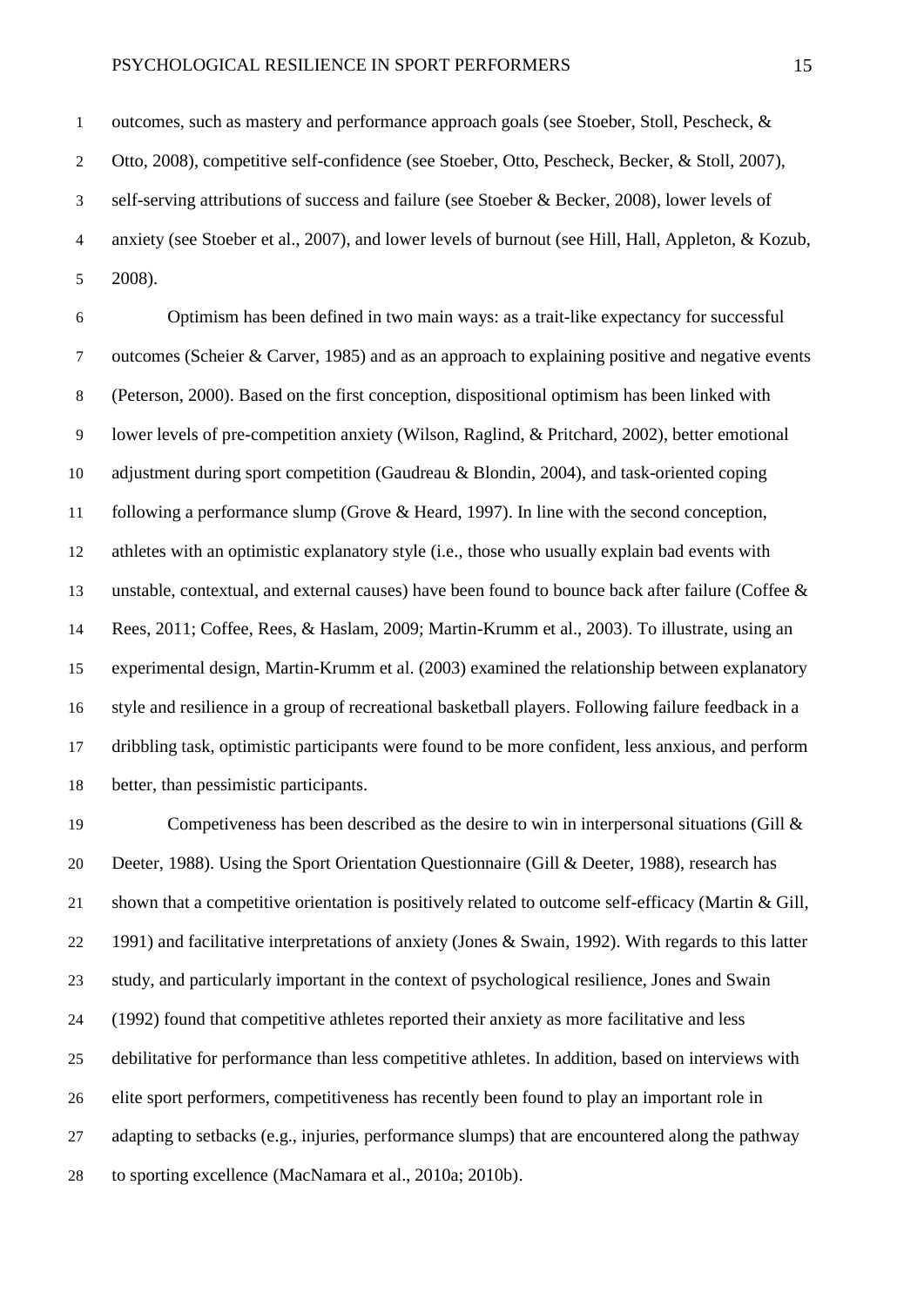Hope is defined as "a cognitive set that is based on a reciprocally derived sense of successful (a) agency (goal-directed determination) and (b) pathways (planning of ways to meet goals)" (Synder et al., 1991, pp. 570-571). High-hope individuals are able to envision alternative routes in the face of goal blockage, develop multiple strategies for overcoming obstacles, and display high levels of dedication and energy in pursuing desirable goals (see Synder, Lehman, Kluck, & Monsson, 2006). Surprisingly, empirical investigations of hope in the sport domain are scarce. Using the Dispositional and State Hope Scales (Snyder et al., 1991; 1996), Curry, Synder, Cook, Ruby, and Rehm (1997) found that sport performers with higher hope performed better academically and athletically after controlling for other possible influences such as self-esteem, mood, and confidence. More recently, Gustfasson, Hassmen, and Podlog (2010) found that feelings of high hope were associated with lower perceptions of burnout among sport performers. By enabling athletes to develop their strengths, to mobilize effort, and to pursue goal-attainment in the face of adversity, hope appears to be associated with better ability to withstand stress in competitive sport.

 Proactivity has been defined as a "dispositional construct that identities differences among people in the extent to which they take action to influence their environments" (Bateman & Crant, 1993, p. 103). People who are proactive identify opportunities and act on them, show initiative, and persevere until they bring about meaningful change. Researchers have found a proactive personality to be an important characteristic in predisposing one to higher levels of achievement in various performance domains, including politics (Deluga, 1998), business (Seibert, Kraimer, & Crant, 2001), and sport (Fletcher & Sarkar, 2012). In one of the few studies in this area, Baker, Côté, and Deakin (2005) recognized this personal disposition in athletes and found that expert triathletes were more proactive in their preparation with a greater emphasis on thoughts related to their performance, whereas non-experts reported more passive thoughts unrelated to performance. In the context of psychological resilience, our research has found that a proactive disposition is an important attribute for withstanding the pressure associated with sport at the highest levels (Fletcher & Sarkar, 2012). Collectively, the research in these five areas suggests that positive personality traits are relevant to sport performers' resilience by influencing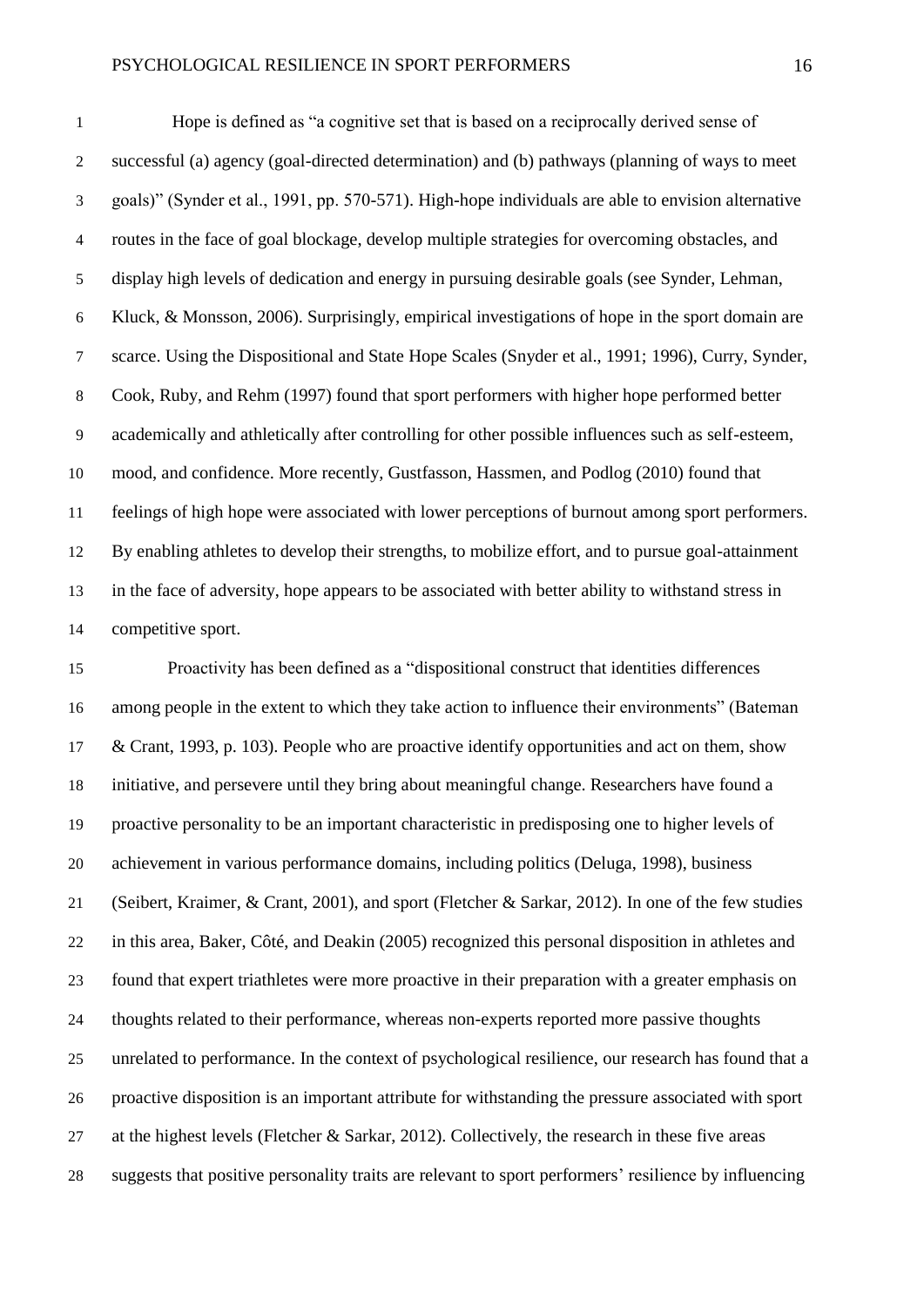their reactions and responses in a positive fashion.

### **Motivation**

 The topic of motivation addresses the 'what' and 'why' of human behavior (cf. Deci & Ryan, 2000), and concerns "energy, direction, persistence and equifinality – all aspects of activation and intention" (Ryan & Deci, 2000, p. 69). Optimal levels of motivation are consistently reported as a required psychological attribute for withstanding stress and pressure in competitive sport (see, for a review, Standage, 2012; Treasure, Lemrye, Kuczka, & Standage, 2007). We found that Olympic champions had multiple motives for competing at the highest level including "being the best that you can be", social recognition, passion for the sport, achieving incremental approach goals, demonstrating competence, and proving their worth to others (Fletcher & Sarkar, 2012). Particularly important in the context of psychological resilience, Olympic gold medalists consciously valued and judged external demands as important and therefore actively chose to perform in challenging sport environments. This process of internalization and integration of regulations and values, whereby one's goals are brought into line with one's self identity, is central to self-determination theory (Ryan & Deci, 2000), and appears to be an important psychological asset that protects the best athletes from the potential negative effect of stressors.

 Previous research that has examined the motivation of elite athletes has suggested that their behavior is not solely intrinsically motivated, that multiple motives are likely to exist, and that the social conditions defining one's participation are likely to have a significant effect on motivational processes. Chantal, Guay, Dobreva-Martinova, and Vallerand (1996) examined the motivational profiles of 98 elite Bulgarian athletes from a variety of sports using the Bulgarian version of the Sport Motivation Scale (Pelletier et al., 1995). They found that, in comparison with less successful athletes, the best performing athletes exhibited higher levels of non-self- determined types of motivation. Specifically, title holders and medal winners more frequently reported external rewards, feelings of obligation, and pressure as their primary sources of motivation. Interestingly, the authors suggested that the highly competitive sport structure that prevailed in Bulgaria at the time may have influenced the athletes' motivation in that the sport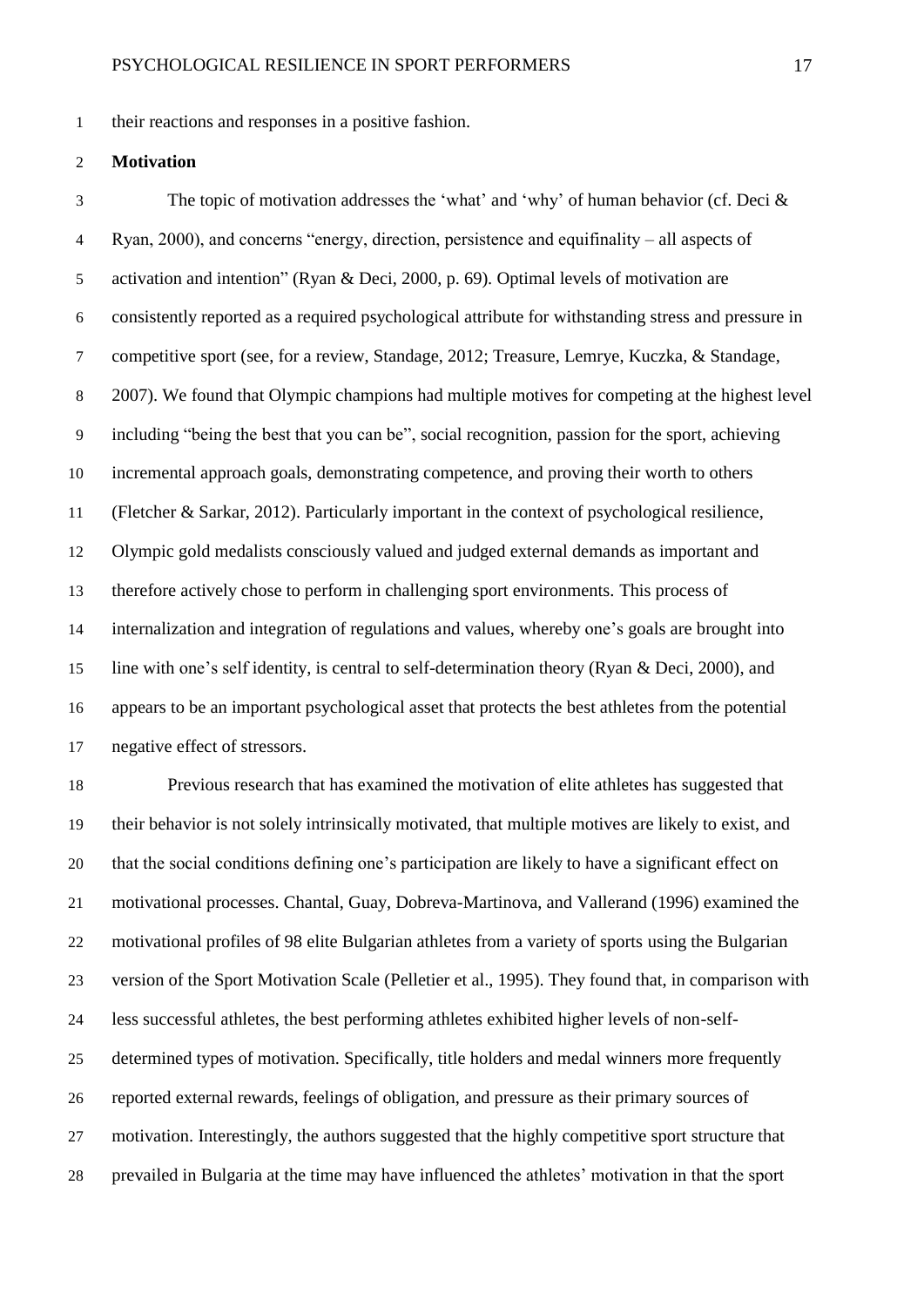structure strongly emphasized winning at all costs. To provide a greater insight into the motivation of elite sport performers in less controlling social conditions, Mallet and Hanrahan (2004) explored the motivational processes of elite track and field athletes in Australia using semi-structured interviews. They found that these individuals were characterized by multiple motivations that were both self-determining and non-self determining in nature. Although the interview data revealed excitement, enjoyment, and a sense of relatedness with fellow athletes as important motives, less self-determined reasons also emerged. Indeed, some of the athletes identified beating opponents, money, and social recognition as motives for competing at the highest level. The results of Mallett and Hanrahan's study, however, suggest that elite sport performers appear to be able to internalize and integrate more self-determined forms of extrinsic motivation. That is, they are gradually able to transform external regulations into self-regulation. More specifically, and particularly important in the context of psychological resilience, they find ways to evaluate and bring into congruence the environmental demands of the sport with their personally held values and beliefs.

 A fundamental tenet of self-determination theory is that individuals engaged in an activity by choice will experience better consequences than those whose participation is less autonomous (see, Ryan & Deci, 2000). Indeed, in sport settings, autonomous motivation has been shown to predict adaptive outcomes, such as better well-being and vitality (Gagne, Ryan, & Bargmann, 2003), higher levels of flow (Kowal & Fortier, 1999), greater reported effort, interest, and persistence (Pelletier, Fortier, Vallerand, & Briere, 2001), and positive sportsmanship orientations (Ntoumanis & Standage, 2009). In the case of elite sport, however, a great deal of training can be uninteresting and, although essential to improving performance, extremely repetitive and monotonous. Nonetheless, research has demonstrated that even the most tedious aspects of training can be transcended through the use of interest-enhancing strategies that assist an individual's internalization of self-determined motivation regulations (Green-Demers, Pelletier, Stewart, & Gushue, 1998). The preceding research findings suggest that optimal motivation is an important asset for psychological resilience in sport performers. Specifically, possessing autonomous values and beliefs appear to have a positive influence on athletes' thought processes.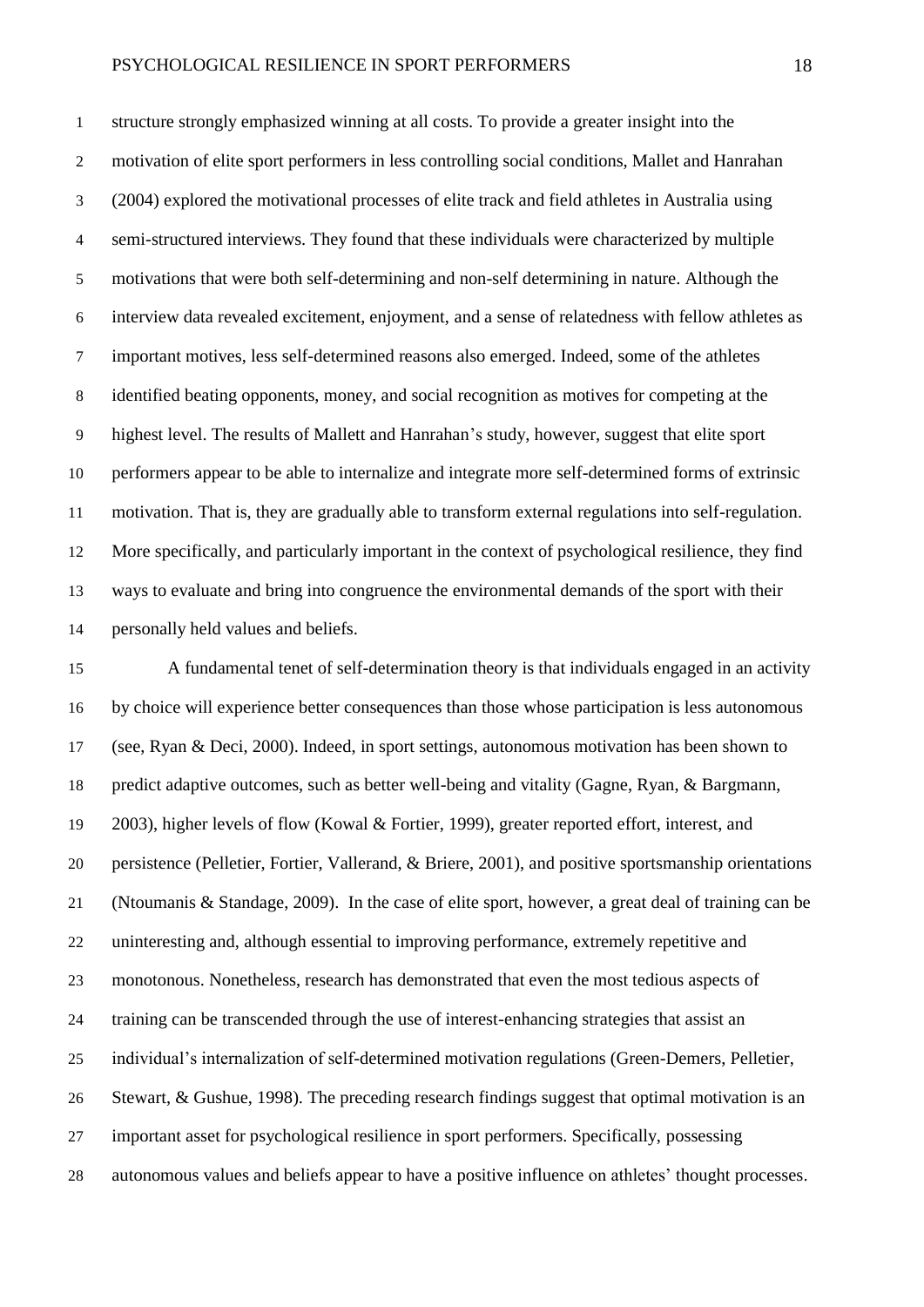#### **Confidence**

 Confidence has been identified as a positive influence for withstanding stress and pressure in competitive sport (Galli & Vealey, 2008; Gucciardi et al., 2011). In an athletic context, it is described as the degree of certainty one possesses about their ability to be successful in sport (Vealey, 1986). Confidence was deemed to be a particularly important factor 6 underpinning the resilience-stress-performance relationship in Olympic champions (Fletcher  $\&$  Sarkar, 2012). Various sources of confidence were salient to the world's best athletes, including multifaceted preparation, experience, self-awareness, visualization, coaching, and teammates. To explore this desirable construct in the specific context of athletic performance, Vealey, Hayashi, Garner-Holman, and Giacobbi (1998) examined the sources of sport confidence in high school and collegiate athletes. Using factor analysis techniques to develop a measure of sport confidence, they identified nine separate sources of sport confidence that grouped into three domains: achievement (mastery and demonstration of ability), self-regulation (physical/mental preparation and physical self-presentation), and social climate (sources of social support, coaches leadership, vicarious experience, environmental comfort, and situational favorableness). Building on this study in an elite sample of sport performers, Hays, Maynard, Thomas, and Bawden (2007) explored the sources and types of confidence salient to athletes who had medalled in at least one major championship (i.e., Olympic Games, World Championship and/or World Cup) using qualitative methods. Nine sources of confidence were identified: preparation, performance accomplishments, coaching, innate factors, social support, experience, competitive advantage, self-awareness, and trust. Analysis also revealed six types of sport confidence: skill execution, achievement, physical factors, psychological factors, superiority to opposition, and tactical awareness. Following on from this investigation, Hays, Thomas, Maynard, and Bawden (2009) examined the role of confidence in relation to the cognitive, affective and behavioral responses it elicits within the organizational subculture of world class sport. Qualitative analysis indicated that

high sport confidence facilitated performance through its positive effect on athletes' thoughts,

feelings, and behaviors. Specifically, high sport confidence was found to be synonymous with

effective cognitions (e.g., focus on the task at hand), positive affect (e.g., enjoyment), and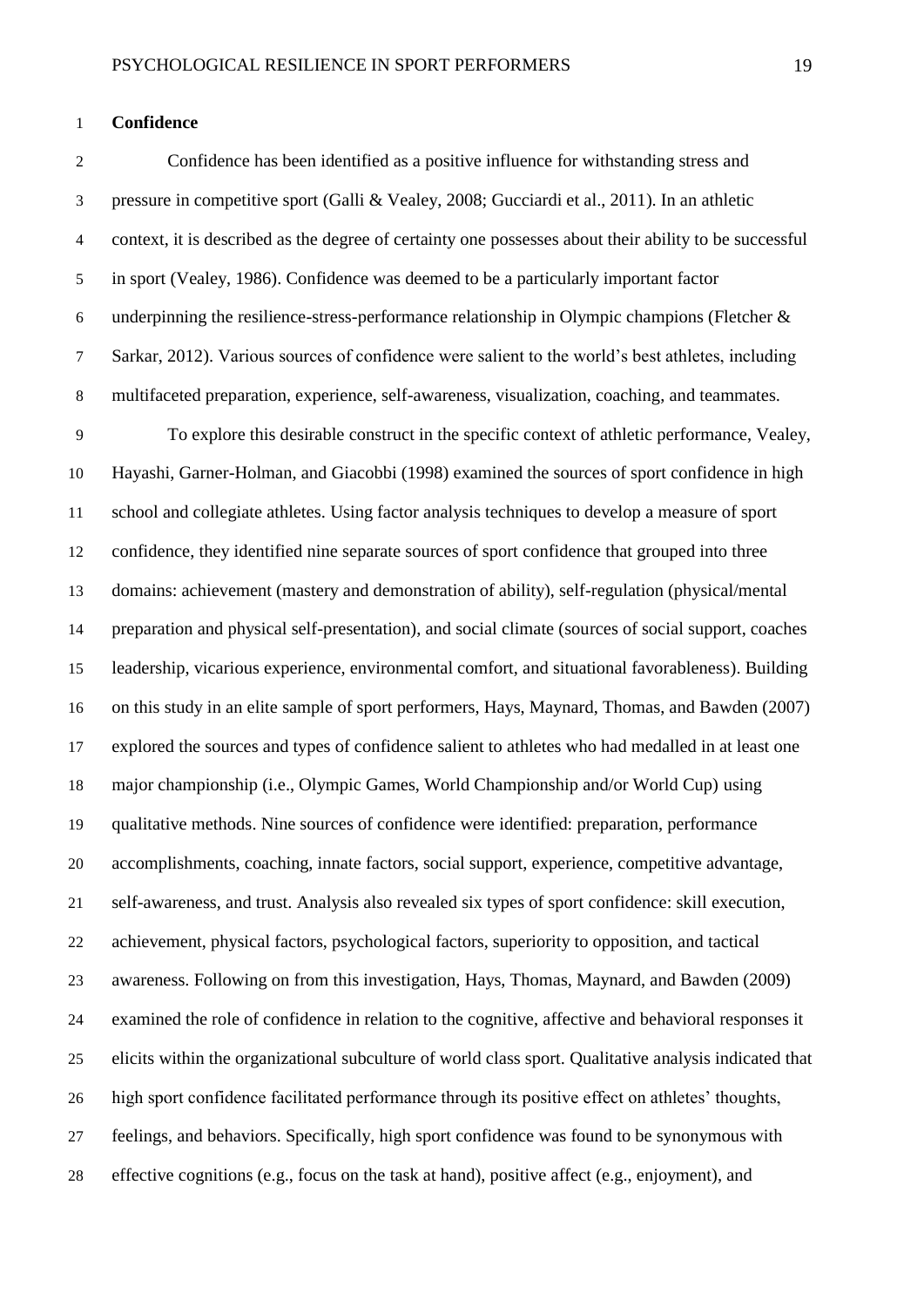effective behaviors (e.g., confident body language).

 In a review of this area, Vealey and Chase (2008) noted that solely possessing a general sport confidence may not be enough to perform successfully; rather, they argued that athletes need to possess robust confidence to overcome possible setbacks. Indeed, it has been suggested that the robust nature of confidence (i.e., the ability to maintain belief in the face of disconfirming experiences) may contribute to success over and above the contribution of the level of general sport confidence (where high levels are perceived as sufficient) (cf. Bull, Shambrook, James, & Brooks, 2005). In the first study to specifically explore this area, Thomas, Lane, and Kingston (2011) defined and contextualized the characteristics of robust sport confidence based on semi- structured interviews with elite sport performers. Robust sport confidence was defined as "a set of enduring, yet malleable positive beliefs that protect against the ongoing psychological and environmental challenges associated with competitive sport" (p. 194). Qualitative data analysis procedures also resulted in the identification of six characteristics of robust sport confidence: multidimensional, malleable, durable, strength of belief, developed, and protective. This latter feature is particularly important in the context of psychological resilience since it indicates that robust sport confidence has the potential to act as a buffer against stressors. Building on this construct using quantitative methods, Beattie, Hardy, Savage, Woodman, and Callow (2011) developed and validated a Trait Robustness of Self-Confidence Inventory for use in competitive sport settings. The single-factor eight-item inventory, including questions such as "my self- confidence goes up and down a lot" and "if I perform poorly, my confidence is not poorly affected", was consistent across both male and female athletes. Regarding the predictive validity of the inventory, high robust confidence scores were associated with more stable self-confidence levels prior to competition, and athletes with high levels of robust confidence managed to maintain higher state self-confidence following disconfirming experiences than those with low robust confidence levels. In sum, both general and robust confidence are important psychological factors for withstanding stress and pressure in competitive sport. More specifically in the context of psychological resilience, general sport confidence appears to have a desirable impact on athletes' reactions and responses, and robust sport confidence seems to be particularly influential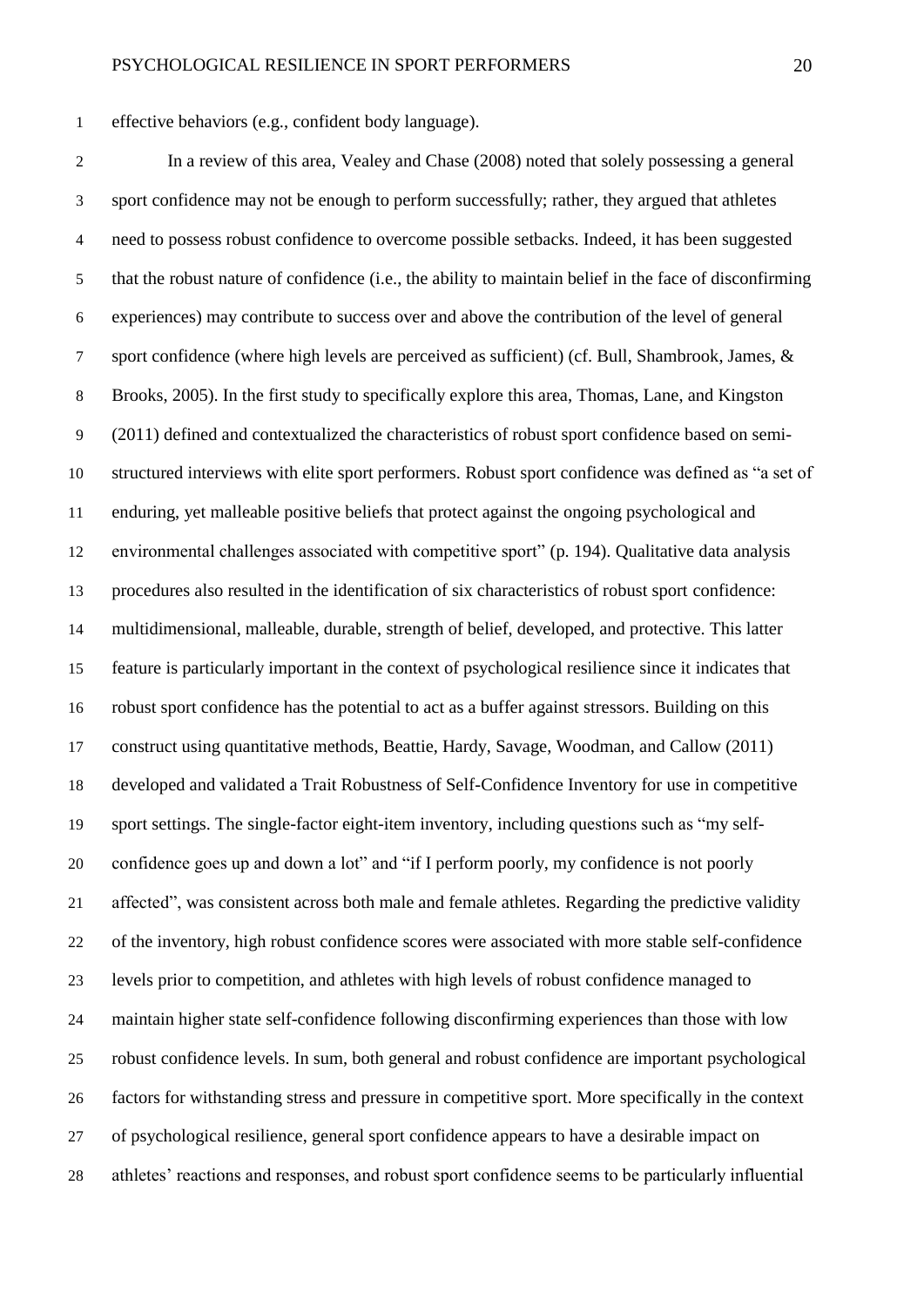in protecting athletes from the potential negative effect of stressors.

**Focus**

 Focus, or concentration, refers to a person's ability to exert deliberate mental effort on what is most important in any given situation (Moran, 1996). We found that the ability to focus was an important aspect of resilience for the world's best athletes (Fletcher & Sarkar, 2012). Specifically, Olympic champions were able to focus on relevant cues in the environment, maintain focus over long time periods, remain aware of the situation around them, and alter the scope of their attention as demanded by the situation.

 Two main lines of inquiry illustrate the importance of focus and concentration. The first source of evidence comes from descriptive research exploring the psychological characteristics associated with athletes' ability to withstand – and thrive on – pressure when preparing and performing at major sporting events (see, e.g., Gould & Maynard, 2009). Indeed, numerous aspects of focus and concentration appear to be important for dealing with pressure and adversity in various competitive sport contexts (see, e.g., Bull et al., 2005; Gucciardi, Gordon, & Dimmock, 2008; Jones, Hanton, Connaughton, 2002; 2007). Specifically, elite athletes are able to withstand the pressure associated with sport at the highest level by: remaining fully focused on the task at hand in the face of directions, switching a sport focus on and off as required, refusing to be swayed by short-term goals (e.g., finances) that will jeopardize the achievement of long- term goals, and remaining focused on processes and not solely outcomes. More recently, researchers have found that having an appropriate attentional focus, and focusing on task relevant cues are fundamental mental qualities that help young elite athletes adapt to setbacks and effectively negotiate key transitions encountered along the pathway to excellence (Holland, Woodcock, Cumming, & Duda, 2010; MacNamara & Collins, 2010). The second source of evidence that demonstrates the importance of focus and

 concentration has emerged from experimental research. For example, using quantitative methods, Mallett and Hanrahan (1997) found that sprinters who had been trained to use race plans, that deliberately involved focusing on the task at hand, ran faster than those in baseline (control) conditions. Indeed, the authors contended that the improvements observed were due to the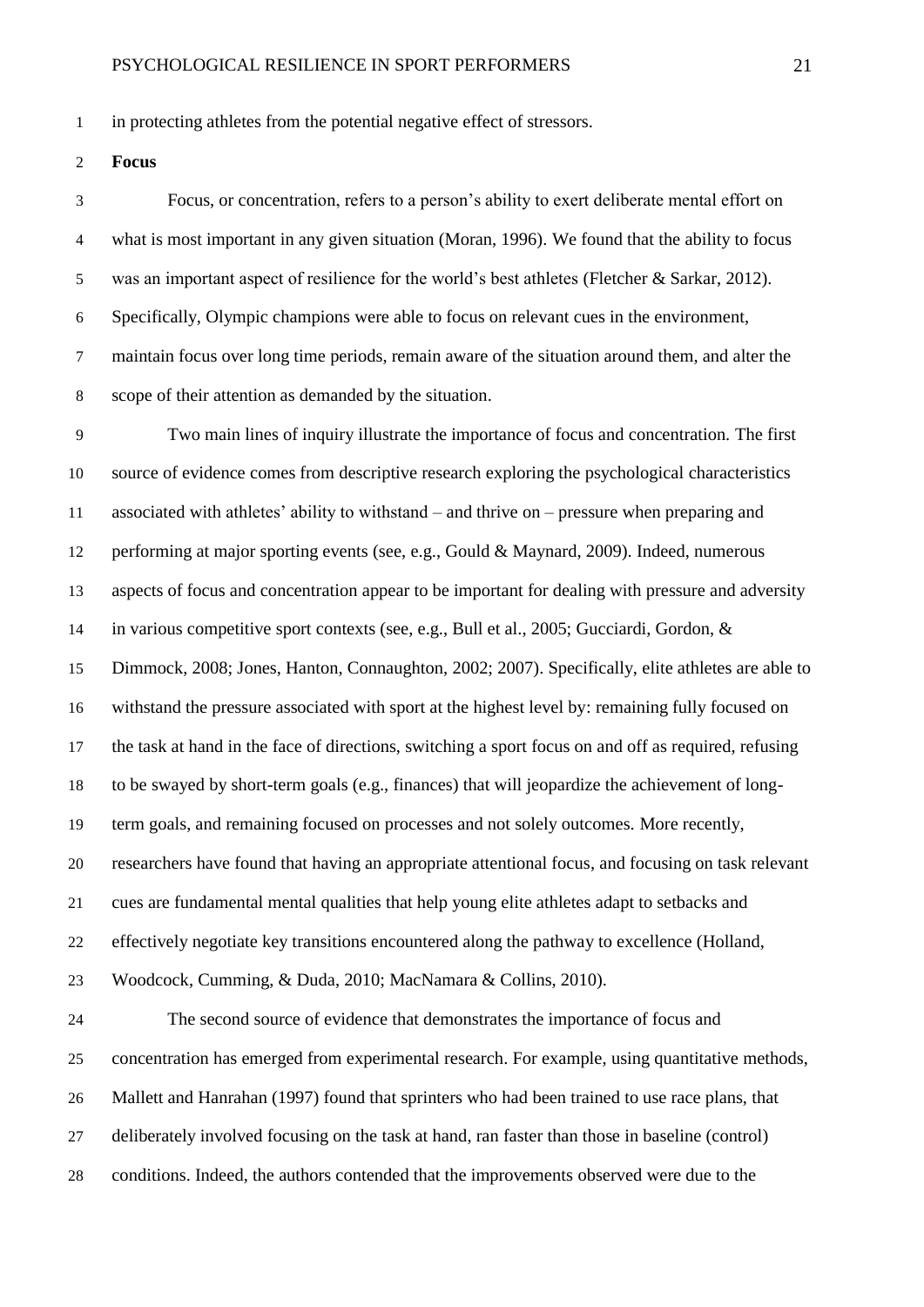employment of a specific cognitive strategy that focused attention on task-relevant information associated with sprint performance. Similarly, research has shown that the use of associative concentration techniques, in which athletes are trained to concentrate on bodily signals such as heart beat and kinesthetic sensations, are effective cognitive strategies that enable faster performances in running (Masters & Ogles, 1998; Morgan, 2000) and swimming (Couture, Jerome, & Tihanyi, 1999). The preceding lines of evidence, therefore, converge on the conclusion that the ability to focus and concentrate appropriately is vital for psychological resilience in sport performers since it has a positive influence on athletes' cognitive processing under pressure.

# **Perceived Social Support**

 In an athletic context, perceived social support refers to "one's potential access to social support and is a support recipient's subjective judgment that friends, team-mates, and coaches would provide assistance if needed" (Freeman, Coffee, & Rees, 2011, p. 54). We found that Olympic champions were protected from the pressures of elite sport by perceiving that high quality social support was available to them, including support from family, coaches, team-mates, and support staff (Fletcher & Sarkar, 2012). Results indicated that the perception of available support from a variety of social agents underpinned the resilience-stress-performance relationship in the world's best athletes. This finding shows the stress-buffering effects of perceived social support and suggests that it is an important aspect of resilience in elite sport.

 In order to gain a better understanding of the social support experiences of sport performers, Rees and Hardy (2000) conducted interviews with high-level athletes regarding their experiences of social support. The results highlighted the multidimensional nature of social support, revealing four primary dimensions: emotional, esteem, informational, and tangible. Emotional support refers to others being there for comfort and security, leading to a person feeling loved and cared for. Esteem support refers to others bolstering a person's sense of competence or self-esteem. Informational support refers to others providing advice or guidance, and tangible support refers to others providing concrete instrumental assistance. In line with these definitions, Freeman et al. (2011) recently developed and validated the Perceived Available Support in Sport Questionnaire (PASS-Q) using confirmatory factor analysis. Specifically, by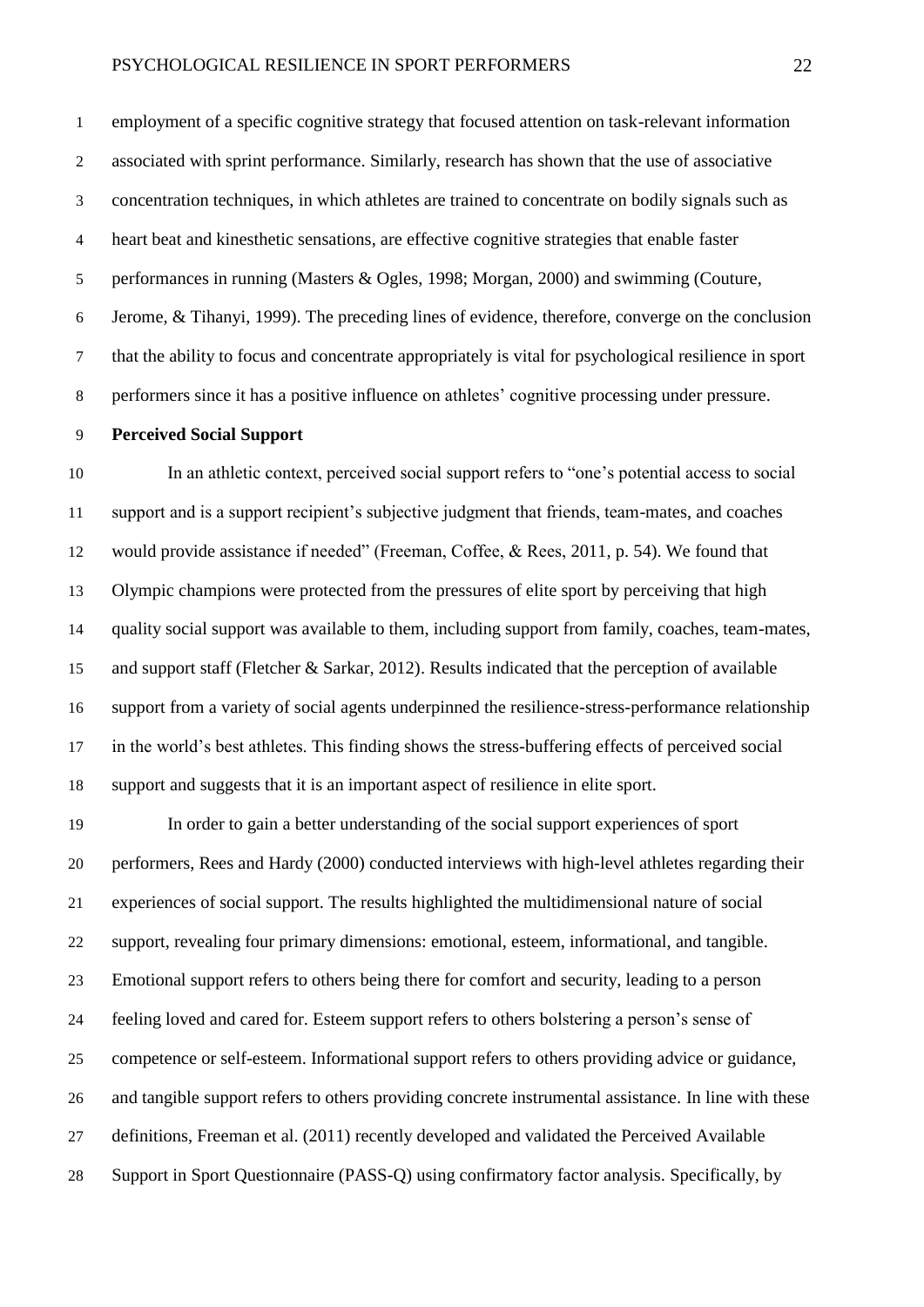deriving items from statements made by the high-level athletes in Rees and Hardy's study, they found evidence for a four dimension factor structure in two independent samples of athletes. Regarding the structural and predictive validity of the questionnaire, the findings demonstrated that higher levels of perceived emotional, esteem, informational, and tangible support were associated with higher levels of self-confidence and lower levels of burnout.

 The four primary dimensions of support have been used to frame research on the stress- buffering effects of social support (see, e.g., Freeman & Rees, 2009; Freeman & Rees, 2010). The stress-buffering hypothesis suggests that high levels of perceived support protect an individual from the potential negative effect of stressors. Specifically, perceived support is hypothesized to intervene when a stressor is encountered, leading it to be appraised as less stressful (Cohen & Wills, 1985). In a sample of university athletes, Freeman and Rees (2010) examined the stress- buffering effects of social support on self-confidence using moderated hierarchical regression analyses. The findings showed that high perceived emotional, esteem and informational support from team-mates buffered the potential detrimental effect of performance-related stressors on self-confidence. Specifically, at low and moderate levels of support, stressors negatively affected self-confidence. However, at high levels of support, stressors did not significantly predict self- confidence. To better understand the potential mechanisms through which perceived support influences performance, Freeman and Rees (2009) examined the relationship between perceptions of support availability and objective performance in a competitive sport environment using observed variable path analysis. Findings revealed that the beneficial effects of perceived support were primarily attributable to esteem support. Perhaps more importantly in the context of psychological resilience, individuals with high levels of available esteem support appraised competitive situations as more of a challenge and less as a threat. In turn, challenge appraisals were associated with better performance. Collectively, the research in this area suggests that different types of perceived support are relevant to sport performers and that the notion of stress buffering may help to better elucidate the shielding effect of perceived available support. In summary, this section has reviewed the five main psychological factors (viz. positive

personality, motivation, confidence, focus, perceived social support) that protect athletes from the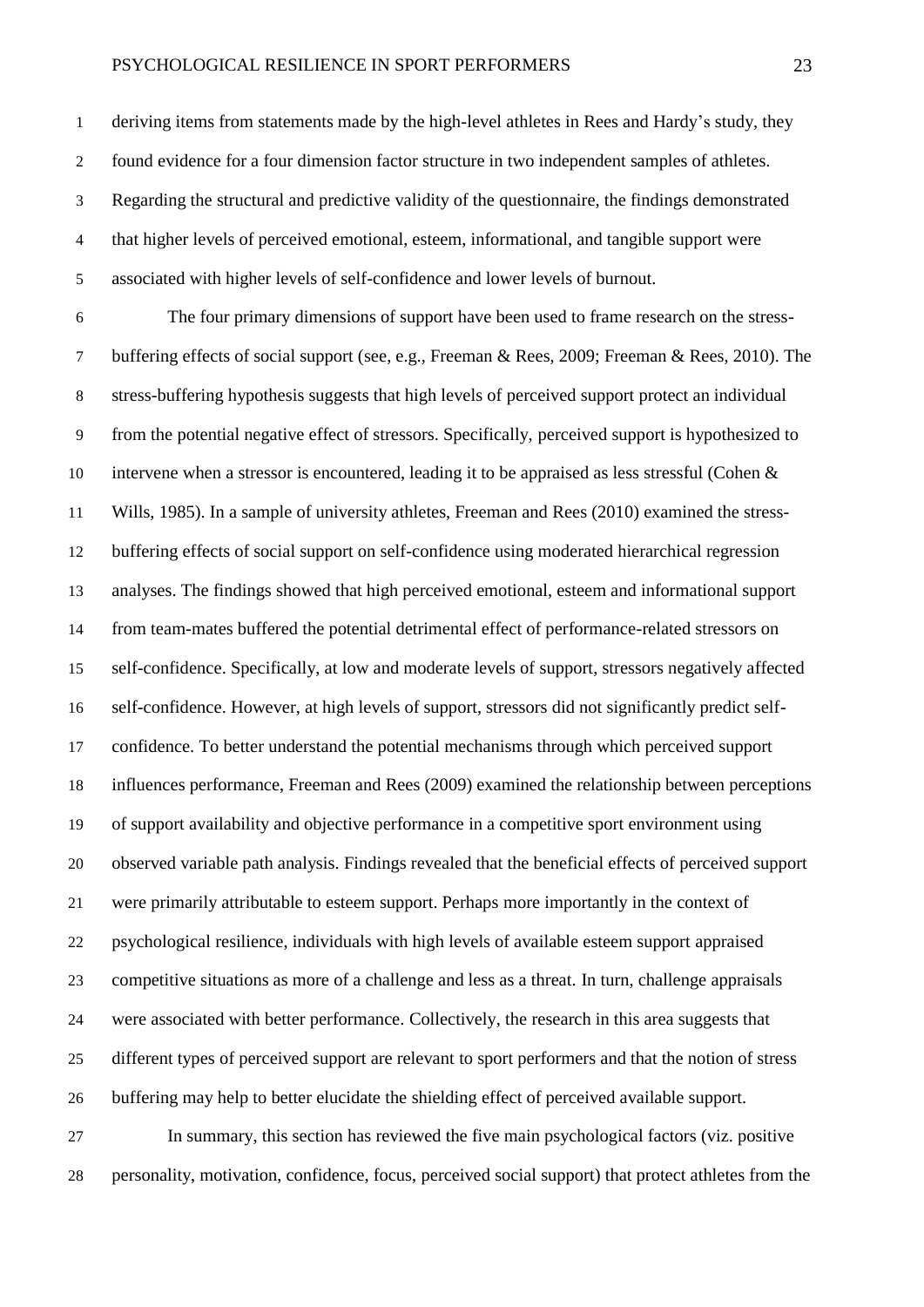potential negative effect of stressors. By exploiting the empirical knowledge base in these areas, it is anticipated that researchers will gain a deeper profundity of the numerous protective factors that sport performers utilize and optimize to withstand the stressors they encounter. From an applied perspective, individuals operating in competitive sport should identify and monitor the psychological characteristics outlined in this review that athletes need to develop to exhibit resilience. Practitioners, for example, should help aspiring sport performers' to be proactive in their sporting development, be sensitive to different types of motivation, build confidence from multiple sources rather than focusing on one particular source, focus on what they can control and on processes, and take specific steps to obtain the support that they need.

### **Future Research Directions**

 There are a number of directions that future researchers can explore to advance knowledge of psychological resilience in sport performers. Regarding the stressors that athletes encounter, although researchers have extensive information about the different types of environmental demands, there is a limited understanding about the interface between and interactive impact of stressors. It would be beneficial, for example, to investigate the relationship between competitive, organizational and personal stressors and examine their combined effect on athletes' reactions and responses (cf. Brough & O'Driscoll, 2005). In the context of psychological resilience, it is important to consider the suitability of appropriately exposing athletes to stressors and encouraging them to actively engage with challenging situations that present opportunities to raise their performance level. Indeed, in our study of Olympic champions "most of the participants argued that if they had not experienced certain types of stressors at specific times, including highly demanding adversities such as parental divorce, serious illness, and career- threatening injuries, they would not have won their gold medals" (Fletcher & Sarkar, 2012, p. 672). As suggested in this observation, it will also be interesting to explore the extent to which significant adversities are instrumental in the resilience-high achievement relationship. However, before addressing these questions, a more fundamental avenue for research is better understanding when a stressor (i.e., an environmental demand) becomes an adversity (i.e, a typically negative event) for sport performers. In the extant sport psychology literature, stressors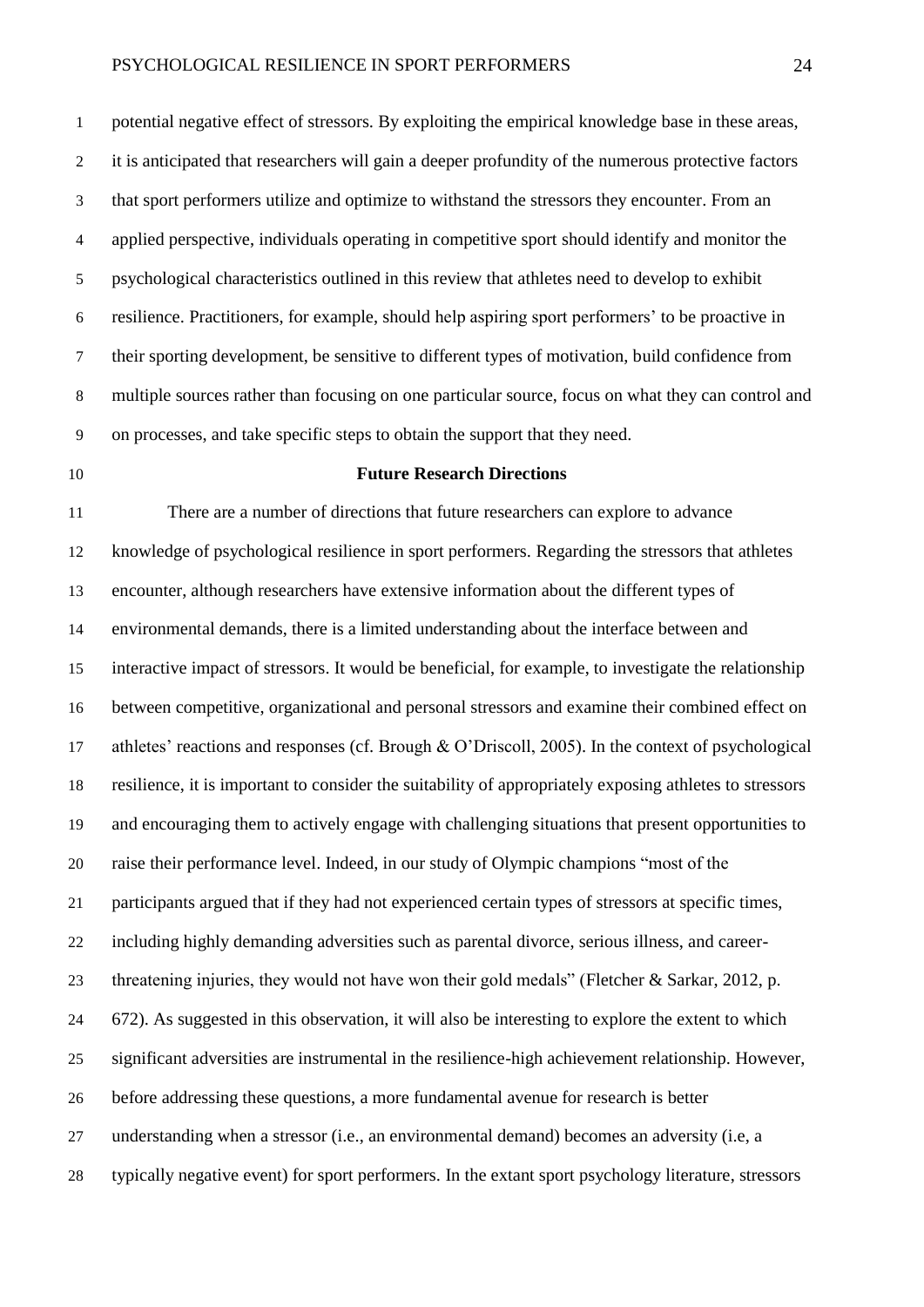are often assumed to be adversities for athletes, including performance slumps, coach conflicts, and career transitions (see, e.g., Galli & Vealey, 2008; Tamminen, Holt, & Neely, 2013). However, based on the definition of an adversity, a stressor only represents an adversity if the problems displayed by an individual are typical of those exhibited in normative populations (Luthar et al., 2000). Exposure to parental divorce, for example, constitutes an adversity since children experiencing it are two or three times more likely to exhibit psychological and behavioral problems than those from non-divorced families (Hetherington & Elmore, 2003). This type of epidemiological evidence is required in relation to the stressors encountered by sport performers to ascertain whether they do indeed represent actual adversities.

 Turning to the protective factors that help athletes withstand stressors, although there is a relatively large knowledge base on the main protective factors (i.e., positive personality, motivation, confidence, focus, perceived social support), there is a dearth of information about whether a matching effect exists between protective factors and stressors; that is whether particular protective factors match best with certain stressors. Furthermore, building on our assertion that "individuals operating in elite sport should . . . intervene to attain the optimum levels of, and balance between, these factors" (Fletcher & Sarkar, 2012, p. 676), research is needed to determine the best combination of protective factors for different sport types and skill levels. This type of research, where the relative importance of each factor is determined and compared, will be best realized once a sport-specific measure of resilience is developed. In terms of better understanding this area, it is worth noting that researchers have distinguished between protective and promotive factors (see, e.g., Sameroff, Gutman, & Peck, 2003). Specifically, they have argued that, while the former implies shielding or insulation from the potential negative effects of an event, there are psychological-related phenomena that impute an independent salutary value by yielding benefits such as frequent success experiences. Sport psychology researchers need to examine the aforementioned factors at a more fine-grained level to determine if they moderate associations between stressors and adaptive outcomes (i.e., protective) or if they have a direct association with adaptive outcomes (i.e., promotive) (cf. Laird, Marks, & Marrero, 2011).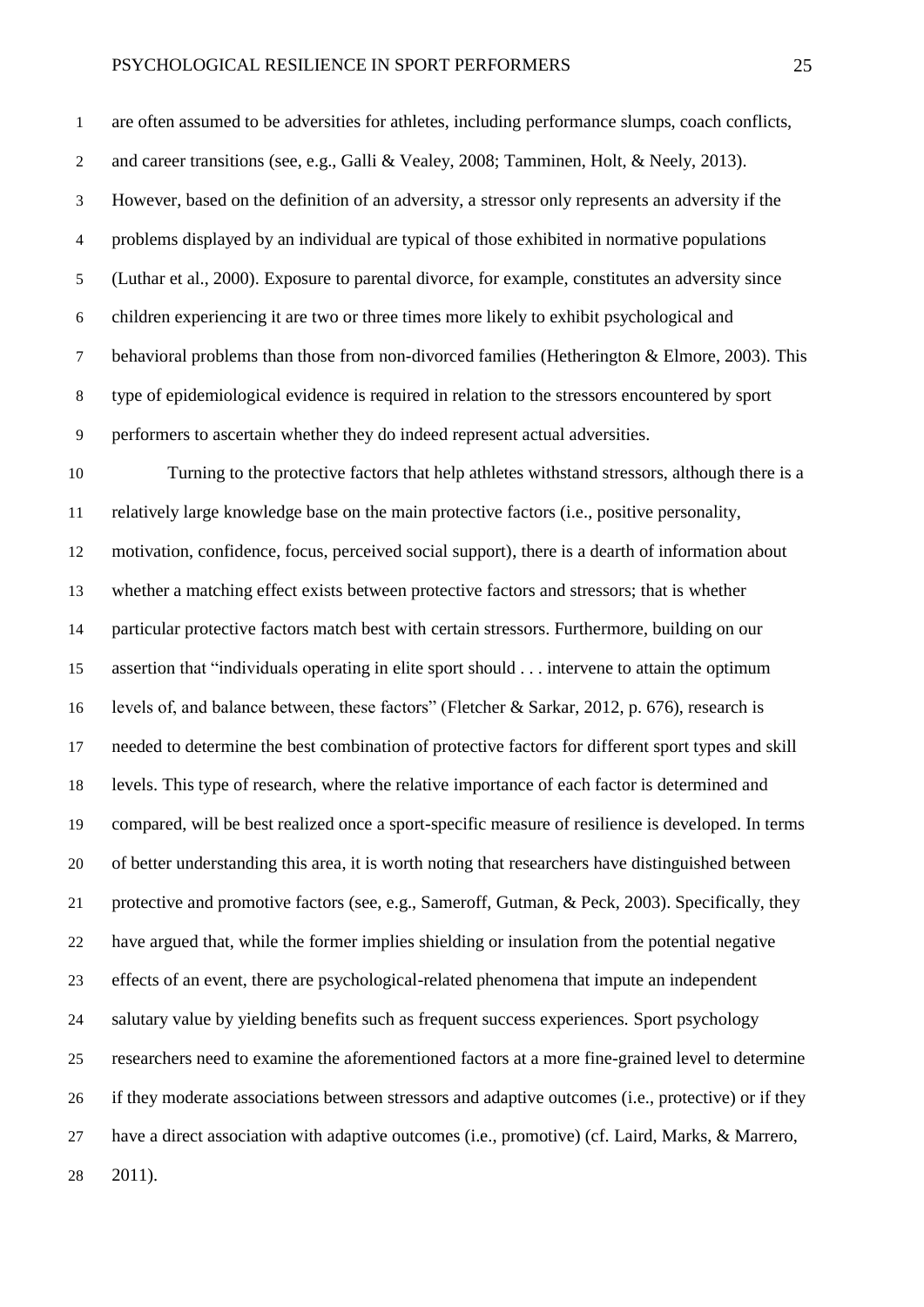Regarding our grounded theory of psychological resilience, it is open to extension and can be tested and modified to accommodate new insights (Fletcher & Sarkar, 2012). For example, although our theory focuses on the relationship between psychological resilience and optimal sport performance, future research needs to elucidate other important outcomes of the resilience process (e.g., well-being). In terms of the design of the model, we acknowledged that a potential limitation concerns the validity of the linear stage framework evident within its structure (Fletcher & Sarkar, 2012). Recent evidence from cognitive neuroscience indicates that sequential, unitary approaches are rather simplistic and that parallel, multiple processes offer a more ecologically valid conceptualization of psychological resilience (see, e.g., Feder, Hestler, & Charney, 2009). Another important consideration is the sociocultural context in which an individual operates. Our model was predominantly focused on *psychological* processes underpinning the resilience-performance relationship and future resilience researchers need to explore the sociocultural context within which this occurs (cf. Ungar, 2008).We acknowledge that our model of sport resilience is relatively new and, hence, is currently untested. To determine the utility of our model, future studies should use it to generate research questions and hypotheses about resilience in sport. For example, what psychological factors lead to positive outcomes either directly or indirectly via their influence on challenge appraisal and meta-cognitions? Since our model was derived from data collected from a specific group of participants, such questions might be best answered through large scale quantitative studies, using statistical techniques such as structural equation modeling, to predict resilience across a wider range of athletes and sport settings.

 This paper has provided a platform for developing a sport-specific measure of psychological resilience (cf. Sarkar & Fletcher, 2013). Due to the conceptually distinct nature of stressors and protective factors, researchers will need to assess these concepts and validate their associated scales separately from the outset. In terms of measuring the stressors that athletes' encounter, when generating a pool of questionnaire items, researchers need to consider the variety of demands associated with competitive performance, the sport organization within which the athletes operate, and personal "nonsporting" life events. To gain a more comprehensive picture of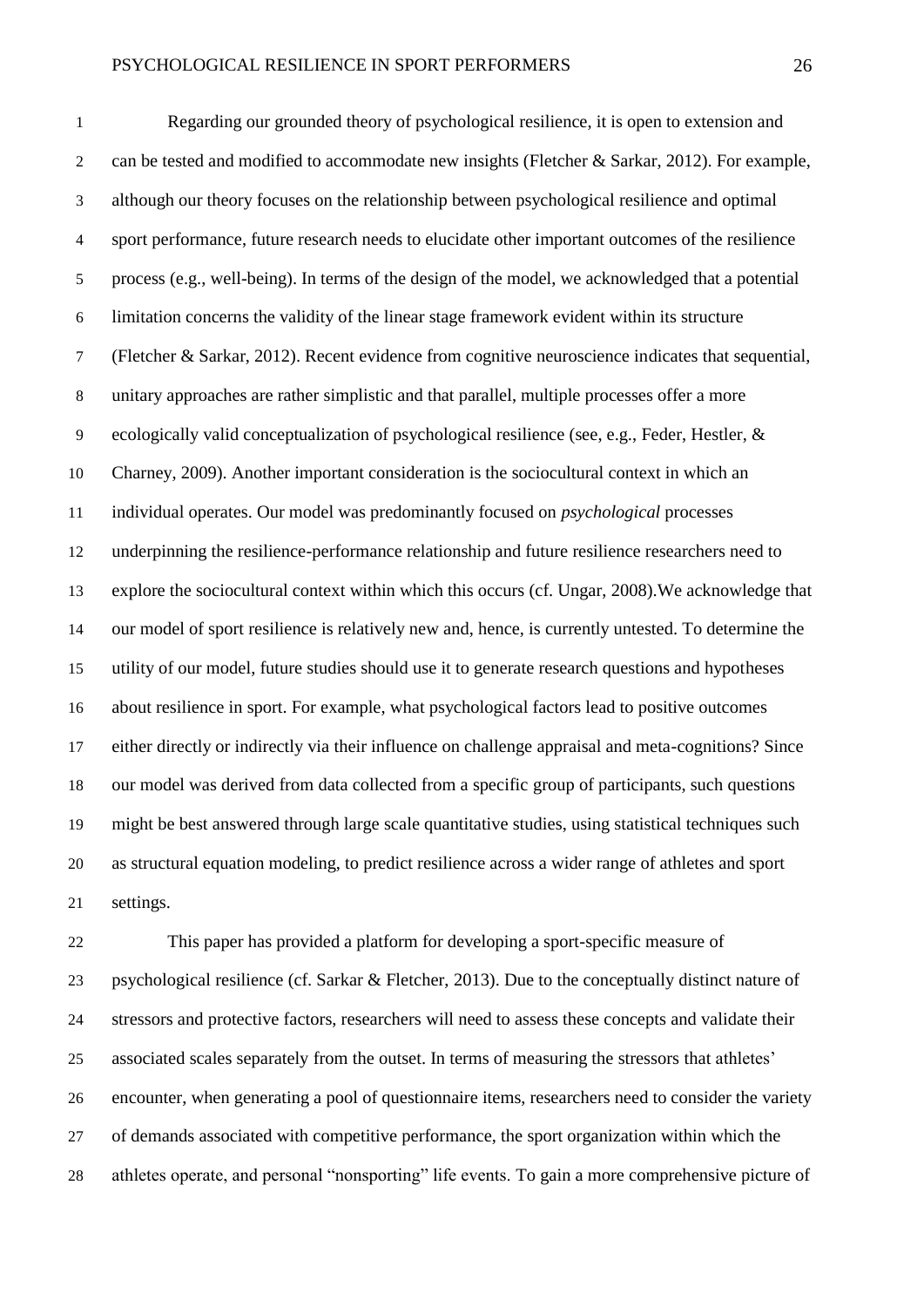stressors, sport psychology researchers should consider the inclusion of both significant life events and ongoing daily pressures in an initial pool of items. In terms of measuring the factors that protect athletes from negative consequences, researchers will need to assess the protective factors relating to a positive personality, motivation, confidence, focus, and perceived social support. More specifically, when generating a pool of items, questions should focus on aspects of athletes' desirable cognitive tendencies, autonomous values and beliefs, general and robust sport confidence, ability to focus appropriately, and perceptions of available social support.

# **Concluding Remarks**

 Psychological resilience is important in sport since athletes must utilize and optimize a constellation of protective factors to withstand the distinct stressors that they encounter (Fletcher & Sarkar, 2012). To help researchers gain a better appreciation of the existing knowledge base in key resilience-related areas, in this paper we reviewed stressors and protective factors in the specific context of athletic performance. The stressors encountered by sport performers can be classified under the following three categories and fourteen subcategories: competitive performance (preparation, injuries, pressure, underperforming, expectations, self-presentation, and rivalry), the sport organization within which the athletes operate (leadership and personal issues, cultural and team issues, logistical and environmental issues, and performance and personal issues), and personal "nonsporting" life events (work-life interface, family issues, and the death of a significant other). In this paper we also synthesized the extant literature pertaining to the five main psychological factors (viz. positive personality, motivation, confidence, focus, perceived social support) that protect athletes from the potential negative effect of stressors. It is hoped that this review will provide a rigorous and robust foundation for the development of a sport-specific measure of resilience, and subsequently help researchers examine the interplay between stressors and protective factors, which will, in turn, focus the analytical lens on the processes underlying psychological resilience in athletes.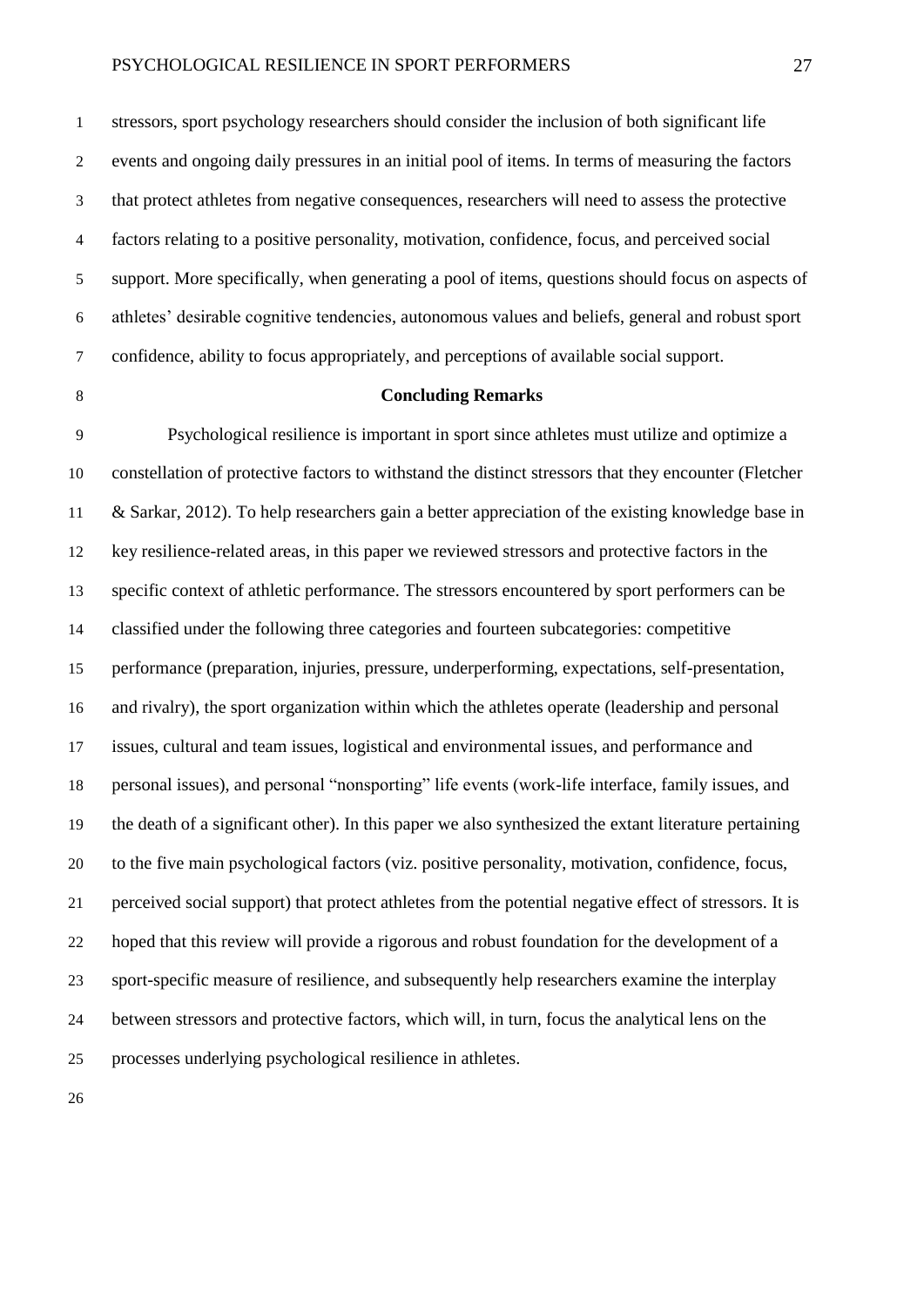| 1                        | References                                                                                         |
|--------------------------|----------------------------------------------------------------------------------------------------|
| $\overline{c}$           | Arnetz, B. B., Nevedal, D. C., Lumley, M. A., Backman, L., & Lublin, A. (2009). Trauma             |
| 3                        | resilience training for police: Psychophysiological and performance effects. Journal of            |
| $\overline{\mathcal{A}}$ | Police and Criminal Psychology, 24, 1-9.                                                           |
| 5                        | Arnold, R. S., & Fletcher, D. (2012). A research synthesis and taxonomic classification of the     |
| $\boldsymbol{6}$         | organizational stressors encountered by sport performers. Journal of Sport and Exercise            |
| 7                        | Psychology, 34, 397-429.                                                                           |
| $\,8$                    | Baker, J., Côté, J., & Deakin, J. (2005). Cognitive characteristics of expert, middle of the pack, |
| $\mathbf{9}$             | and back of the pack ultra-endurance triathletes. Psychology of Sport and Exercise, 6,             |
| 10                       | 551-558.                                                                                           |
| 11                       | Bateman, T. S., & Crant, M. J. (1993). The proactive component of organizational behavior: A       |
| 12                       | measure and correlates. Journal of Organizational Behavior, 14, 103-118.                           |
| 13                       | Beattie, S., Hardy, L., Savage, J., Woodman, T., & Callow, N. (2011). Development and              |
| 14                       | validation of a trait measure of robustness of self-confidence. Psychology of Sport and            |
| 15                       | <i>Exercise, 12, 184-191.</i>                                                                      |
| 16                       | Bogar, C. B., & Hulse-Killacky, D. (2006). Resiliency determinants and resiliency processes        |
| 17                       | among female adult survivors of childhood sexual abuse. Journal of Counseling and                  |
| 18                       | Development, 84, 318-327.                                                                          |
| 19                       | Bonanno, G. A. (2004). Loss, trauma and human resilience: Have we underestimated the human         |
| 20                       | capacity to thrive after extremely aversive events? American Psychologist, 59, 20-28.              |
| 21                       | Bonanno, G. A., Galea, S., Bucciarelli, A., & Vlahov, D. (2007). What predicts psychological       |
| 22                       | resilience after disaster? The role of demographics, resources and life stress. <i>Journal of</i>  |
| 23                       | Consulting and Clinical Psychology, 75, 671-682.                                                   |
| 24                       | Brough, P., & O'Driscoll, M. (2005). Work-family conflict and stress. In A. Antoniou & C.          |
| 25                       | Cooper (Eds.), Research companion to organizational health psychology (pp. 346-365).               |
| 26                       | Cheltenham, UK: Edward Elgar.                                                                      |
| 27                       | Brown, D. L. (2008). African American resiliency: Examining rational socialization and social      |
| 28                       | support as protective factors. Journal of Black Psychology, 34, 32-48.                             |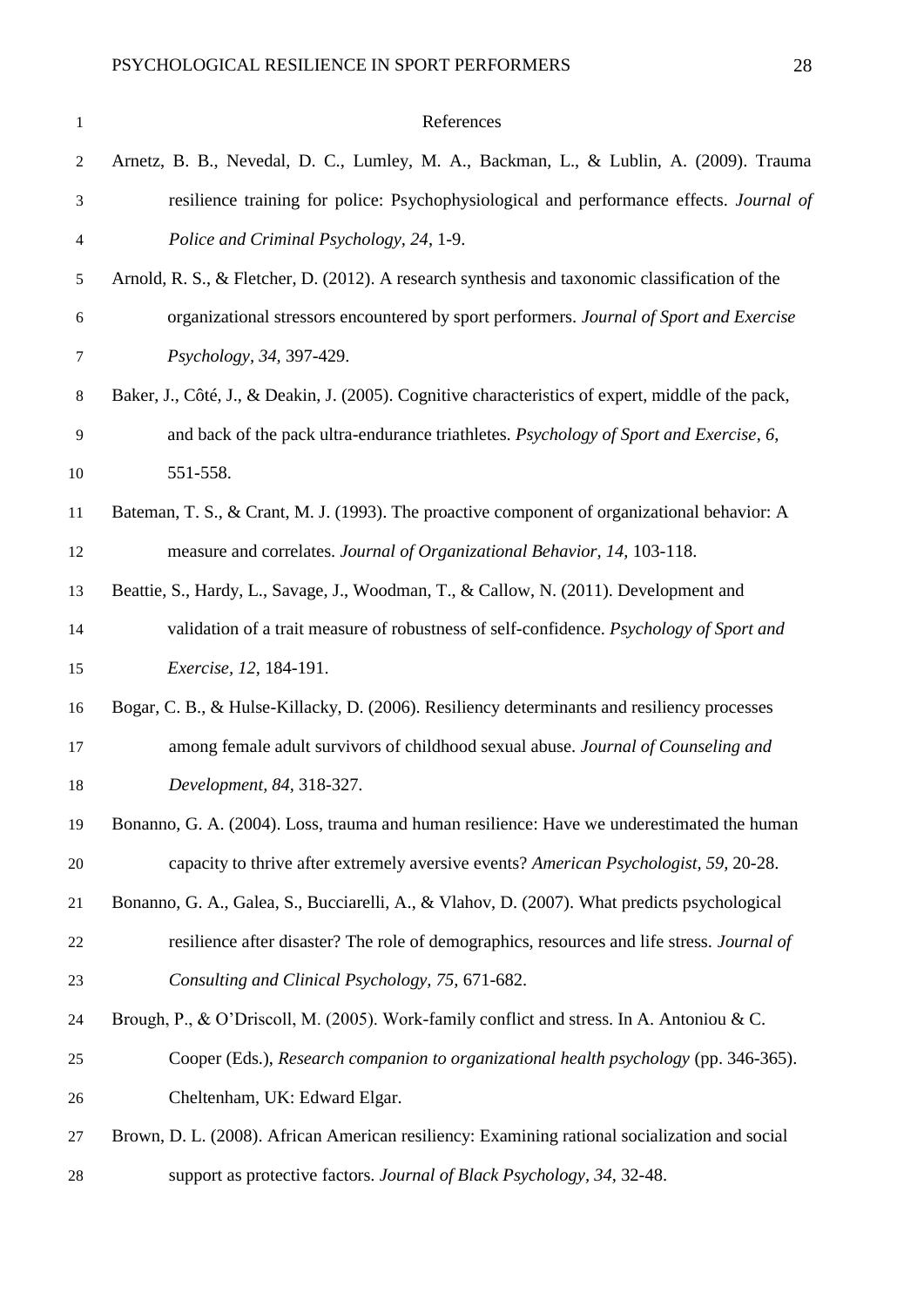| $\mathbf{1}$             | Bull, S. J., Shambrook, C. J., James, W., & Brooks, J. E. (2005). Towards an understanding of       |
|--------------------------|-----------------------------------------------------------------------------------------------------|
| $\overline{c}$           | mental toughness in elite English cricketers. Journal of Applied Sport Psychology, 17,              |
| 3                        | 209-227.                                                                                            |
| $\overline{\mathcal{A}}$ | Campbell-Sills, L., Cohan, S. L., & Stein, M. B. (2006). Relationship of resilience to personality, |
| 5                        | coping, and psychiatric symptoms in young adults. Behavior Research and Therapy, 44,                |
| 6                        | 585-599.                                                                                            |
| 7                        | Chantal, Y., Guay, F., Dobreva-Martinova, T., & Vallerand, R. J. (1996). Motivation and elite       |
| $8\,$                    | performance: An exploratory investigation with Bulgarian athletes. International Journal            |
| $\overline{9}$           | of Sport Psychology, 27, 173-182.                                                                   |
| 10                       | Coffee, P., & Rees, T. (2011). When the chips are down: Effects of attributional feedback on self-  |
| 11                       | efficacy and task-performance following initial and repeated failure. Journal of Sports             |
| 12                       | Sciences, 29, 235-245.                                                                              |
| 13                       | Coffee, P., Rees, T., & Haslam, A. (2009). Bouncing back from failure: The interactive impact of    |
| 14                       | perceived controllability and stability on self-efficacy beliefs and future task                    |
| 15                       | performance. Journal of Sports Sciences, 27, 1117-1124.                                             |
| 16                       | Collins, J. A., & Fauser, B. C. J. M. (2005). Balancing the strengths of systematic and narrative   |
| 17                       | reviews. Human Reproduction Update, 11, 103-104.                                                    |
| 18                       | Connor, K. M., & Davidson, J. R. T. (2003). Development of a new resilience scale: The Connor-      |
| 19                       | Davidson resilience scale (CD-RISC). Depression and Anxiety, 18, 76-82.                             |
| 20                       | Couture, R. T., Jerome, W., & Tihanyi, J. (1999). Can associative and dissociative strategies       |
| 21                       | affect the swimming performance of recreational swimmers? The Sport Psychologist, 13,               |
| 22                       | 334-343.                                                                                            |
| 23                       | Curry, L. A., Snyder, C. R., Cook, D. L., Ruby, B. C., & Rehm, M. (1997). The role of hope in       |
| 24                       | student-athlete academic and sport achievement. Journal of Personality and Social                   |
| 25                       | Psychology, 73, 1257-1267.                                                                          |
| 26                       | Davydov, D. M., Stewart, R., Ritchie, K., & Chaudieu, I. (2010). Resilience and mental health.      |
| 27                       | Clinical Psychology Review, 30, 479-495.                                                            |

Deci, E. L., & Ryan, R. M. (2000). The "what" and "why" of goal pursuits: Human needs and the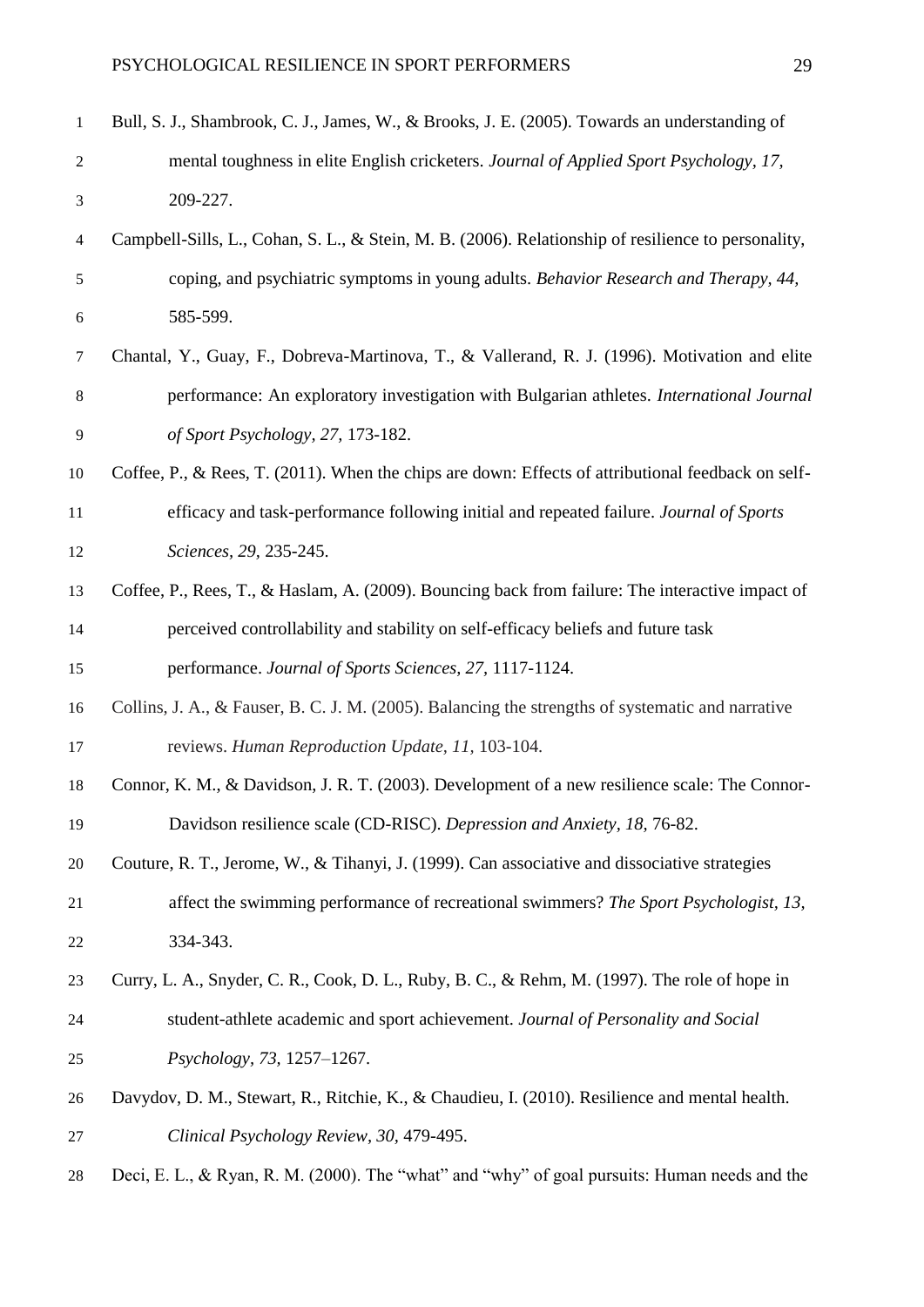| $\mathbf{1}$ | self-determination of behavior. Psychological Inquiry, 11, 227-268.                                 |
|--------------|-----------------------------------------------------------------------------------------------------|
| 2            | Deluga, R. J. (1998). American presidential proactivity, charismatic leadership, and rated          |
| 3            | performance. Leadership Quarterly, 9, 265-291.                                                      |
| 4            | deRoon-Cassini, T. A., Mancini, A. D., Rusch, M. D., & Bonanno, G. A. (2010).                       |
| 5            | Psychopathology and resilience following traumatic injury: A latent growth mixture                  |
| 6            | model analysis. Rehabilitation Psychology, 55, 1-11.                                                |
| 7            | Deshields, T., Tibbs, T., Fan, M. Y., & Taylor, M. (2006). Differences in patterns of depression    |
| 8            | after treatment for breast cancer. Psycho-oncology, 15, 398-406.                                    |
| 9            | Dijkers, M. P. J. M. (2009). The task force on systematic reviews and guidelines: The value of      |
| 10           | traditional reviews in the era of systematic reviewing. American Journal of Physical                |
| 11           | Medicine and Rehabilitation, 88, 423-430.                                                           |
| 12           | Dugdale, J. R., Eklund, R. C., & Gordon, S. (2002). Expected and unexpected stressors in major      |
| 13           | international competition: Appraisal, coping, and performance. The Sport Psychologist,              |
| 14           | $16, 20-33.$                                                                                        |
| 15           | Durand-Bush, N., & Salmela, J. H. (2002). The development and maintenance of expert athletic        |
| 16           | performance: Perceptions of World and Olympic champions. Journal of Applied Sport                   |
| 17           | Psychology, 14, 154-171.                                                                            |
| 18           | Egeland, B., Carlson, E., & Sroufe, L. A. (1993). Resilience as process. Development and            |
| 19           | Psychopathology, 5, 517-528.                                                                        |
| 20           | Evans, L., Wadey, R., Hanton, S., & Mitchell, I. (2012). Stressors experienced by injured           |
| 21           | athletes. Journal of Sports Sciences, 30, 917-927.                                                  |
| 22           | Feder, A., Nestler, E. J., & Charney, D. J. (2009). Psychobiology and molecular genetics of         |
| 23           | resilience. Nature Reviews Neuroscience, 10, 446-457.                                               |
| 24           | Fletcher, D., & Hanton, S. (2003). Sources of organizational stress in elite sports performers. The |
| 25           | Sport Psychologist, 17, 175-195.                                                                    |
| 26           | Fletcher, D., Hanton, S., & Mellalieu, S. D. (2006). An organizational stress review: Conceptual    |
| 27           | and theoretical issues in competitive sport. In S. Hanton, $\&$ S. D. Mellalieu (Eds.),             |
| 28           | Literature reviews in sport psychology (pp. 321-374). Hauppauge, NY: Nova Science.                  |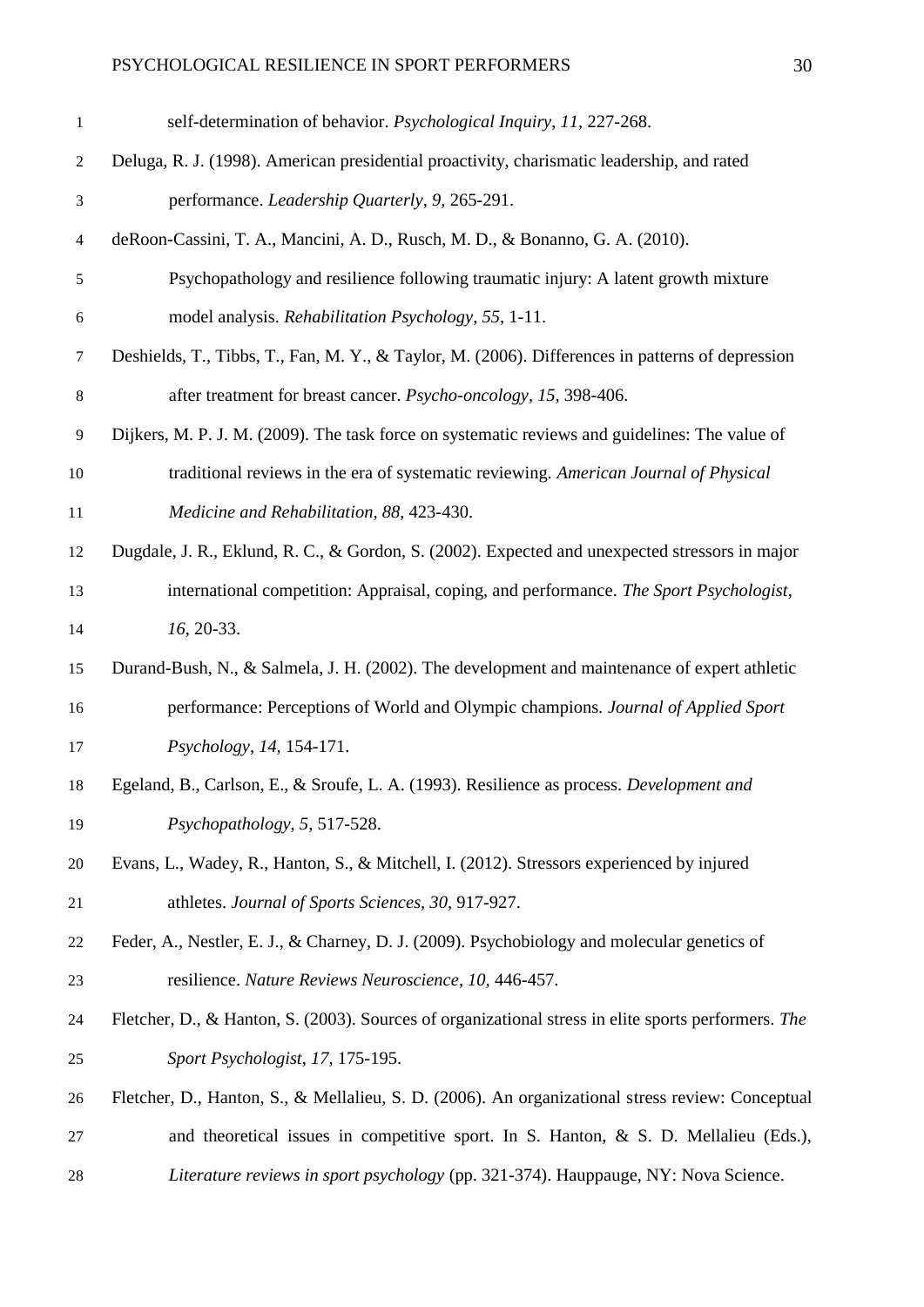| $\mathbf{1}$   | Fletcher, D., Hanton, S., Mellalieu, S. D., & Neil, R. (2012). A conceptual framework of              |
|----------------|-------------------------------------------------------------------------------------------------------|
| $\overline{2}$ | organizational stressors in sport performers. Scandinavian Journal of Medicine and                    |
| 3              | Science in Sports, 22, 545-557.                                                                       |
| $\overline{4}$ | Fletcher, D., & Sarkar, M. (2012). A grounded theory of psychological resilience in Olympic           |
| 5              | champions. Psychology of Sport and Exercise, 13, 669-678.                                             |
| $\sqrt{6}$     | Fletcher, D., & Sarkar, M. (2013). Psychological resilience: A review and critique of definitions,    |
| 7              | concepts and theory. European Psychologist, 18, 12-23.                                                |
| 8              | Freeman, P., Coffee, P., & Rees, T. (2011). The PASS-Q: The perceived available support in            |
| 9              | sport questionnaire. Journal of Sport and Exercise Psychology, 33, 54-74.                             |
| 10             | Freeman, P., & Rees, T. (2009). How does perceived support lead to better performance? An             |
| 11             | examination of potential mechanisms. Journal of Applied Sport Psychology, 21, 429-441.                |
| 12             | Freeman, P., & Rees, T. (2010). Perceived social support from team-mates: Direct and stress-          |
| 13             | buffering effects on self-confidence. European Journal of Sport Science, 10, 59-67.                   |
| 14             | Gagne, M., Ryan, R. M., & Bargmann, K. (2003). Autonomy support and need satisfaction in the          |
| 15             | motivation and well-being of gymnasts. Journal of Applied Sport Psychology, 15, 372-                  |
| 16             | 390.                                                                                                  |
| 17             | Galli, N., & Reel, J. J. (2012). 'It was hard, but it was good': A qualitative exploration of stress- |
| 18             | related growth in Division I intercollegiate athletes. Qualitative Research in Sport,                 |
| 19             | Exercise, and Health, 4, 297-319.                                                                     |
| 20             | Galli, N., & Vealey, R. S. (2008). "Bouncing back" from adversity: Athletes' experiences of           |
| 21             | resilience. The Sport Psychologist, 22, 316-335.                                                      |
| 22             | Garmezy, N. (1991). Resiliency and vulnerability to adverse developmental outcomes associated         |
| 23             | with poverty. American Behavioral Scientist, 34, 416-430.                                             |
| 24             | Gaudreau, P., & Blondin, J-P. (2004). Differential associations of dispositional optimism and         |
| 25             | pessimism with coping, goal attainment, and emotional adjustment during sport                         |
| 26             | competition. International Journal of Stress Management, 11, 245-269.                                 |
| 27             | Giacobbi, P. R., Jr., Lynn, T. K., Wetherington, J. M., Jenkins, J., Bodendorf, M., & Langley, B.     |
| 28             | (2004). Stress and coping during the transition to university for first-year female athletes.         |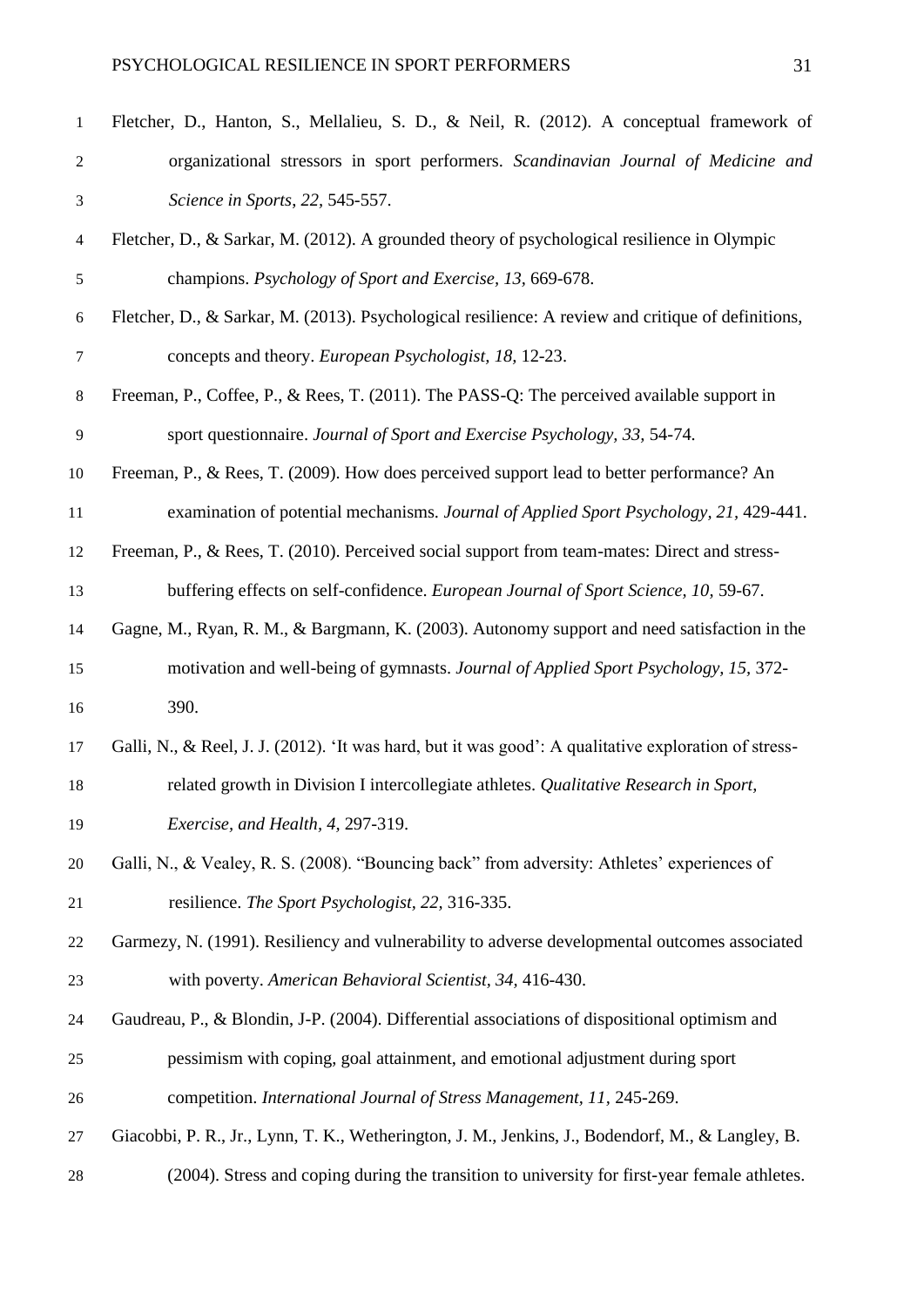| $\mathbf{1}$     | The Sport Psychologist, 18, 1-20.                                                                |
|------------------|--------------------------------------------------------------------------------------------------|
| $\overline{c}$   | Gill, D. L., & Deeter, T. E. (1988). Development of the Sport Orientation Questionnaire.         |
| $\mathfrak{Z}$   | Research Quarterly for Exercise and Sport, 59, 191-202.                                          |
| $\overline{4}$   | Gould, D., Dieffenbach, K., & Moffett, A. (2002). Psychological characteristics and their        |
| $\sqrt{5}$       | development in Olympic champions. Journal of Applied Sport Psychology, 14, 172-204.              |
| $\boldsymbol{6}$ | Gould, D., Jackson, S. A., & Finch, L. M. (1993). Sources of stress in national champion figure  |
| $\tau$           | skaters. Journal of Sport and Exercise Psychology, 15, 134-159.                                  |
| $\,8$            | Gould, D., & Maynard, I. (2009). Psychological preparation for the Olympic Games. Journal of     |
| $\mathbf{9}$     | Sports Sciences, 27, 1393-1408.                                                                  |
| 10               | Gould, D., Udry, E., Bridges, D., & Beck, L. (1997). Stress sources encountered when             |
| 11               | rehabilitating from season-ending ski injuries. The Sport Psychologist, 11, 361-378.             |
| 12               | Greeff, A. P., & Human, B. (2004). Resilience in families in which a parent has died. The        |
| 13               | American Journal of Family Therapy, 32, 27-42.                                                   |
| 14               | Green-Demers, I., Pelletier, L. G., Stewart, D. G., & Gushue, N. R. (1998). Coping with the less |
| 15               | interesting aspects of training: Toward a model of interest and motivation enhancement in        |
| 16               | individual sports. Basic and Applied Social Psychology, 20, 251-261.                             |
| 17               | Grove, R. J., & Heard, P. N. (1997). Optimism and sport confidence as correlates of slump-       |
| 18               | related coping among athletes. The Sport Psychologist, 11, 400-410.                              |
| 19               | Gu, Q., & Day, C. (2007). Teachers' resilience: A necessary condition for effectiveness.         |
| 20               | Teaching and Teacher Education, 23, 1302-1316.                                                   |
| 21               | Gucciardi, D. F., & Gordon, S. (2009). Development and preliminary validation of the Cricket     |
| 22               | Mental Toughness Inventory (CMTI). Journal of Sports Sciences, 27, 1293-1310.                    |
| 23               | Gucciardi, D. F., Gordon, S., & Dimmock, J. A. (2008). Towards an understanding of mental        |
| 24               | toughness in Australian football. Journal of Applied Sport Psychology, 20, 261-281.              |
| 25               | Gucciardi, D. F., Gordon, S., & Dimmock, J. A. (2009). Development and preliminary validation    |
| 26               | of a mental toughness inventory for Australian football. Psychology of Sport and                 |
| 27               | Exercise, 10, 201-209.                                                                           |
| 28               | Gucciardi, D. F., Jackson, B., Coulter, T. J., & Mallett, C. J. (2011). The Connor-Davidson      |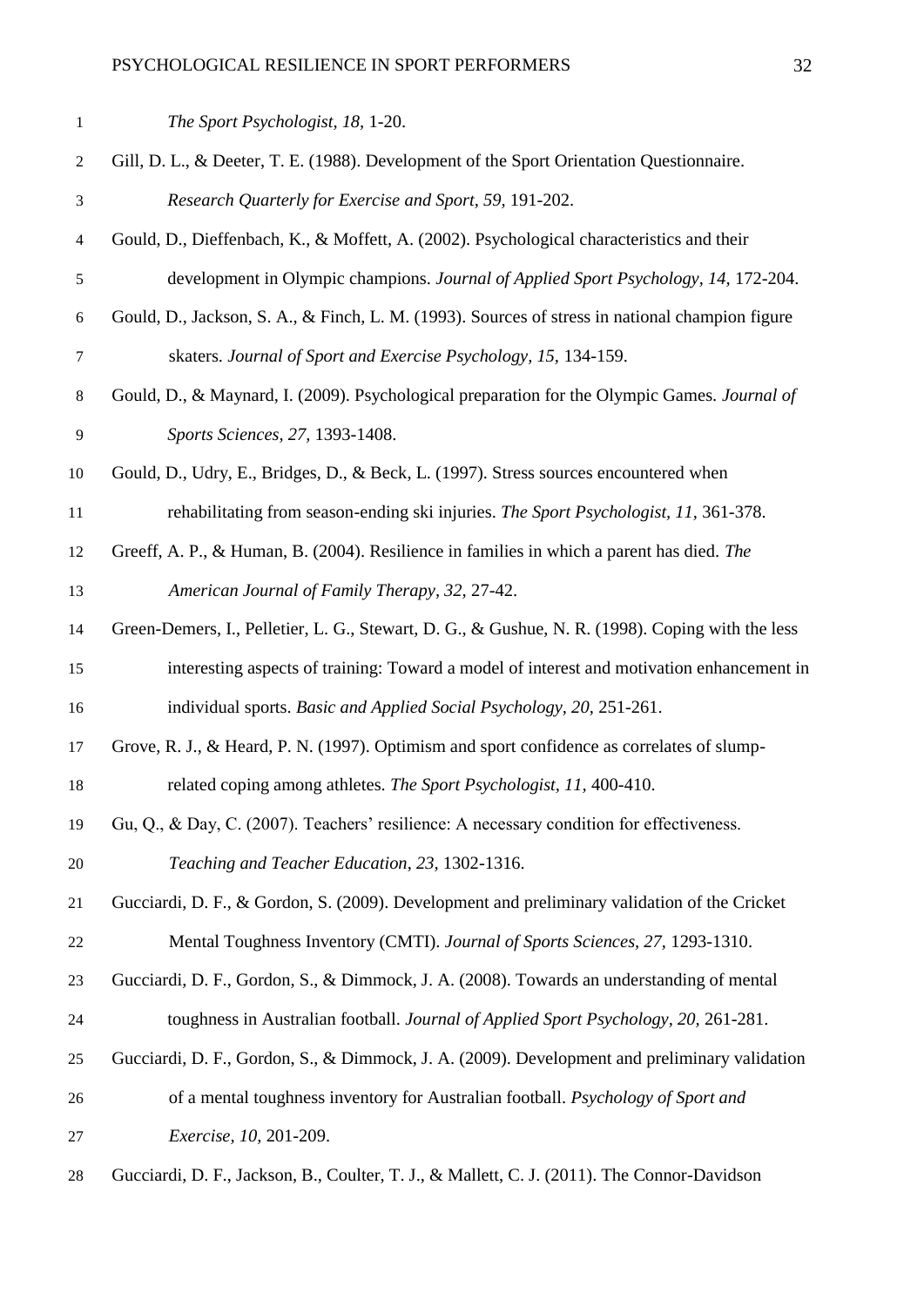| 1              | Resilience Scale (CD-RISC): Dimensionality and age-related measurement invariance                |
|----------------|--------------------------------------------------------------------------------------------------|
| $\mathfrak{2}$ | with Australian cricketers. Psychology of Sport and Exercise, 12, 423-433.                       |
| 3              | Gustafsson, H., Hassmen, P., & Podlog, L. (2010). Exploring the relationship between hope and    |
| $\overline{4}$ | burnout in competitive sport. Journal of Sports Sciences, 28, 1495-1504.                         |
| 5              | Hanton, S., Fletcher, D., & Coughlan, G. (2005). Stress in elite sport performers: A comparative |
| 6              | study of competitive and organizational stressors. Journal of Sports Sciences, 23, 1129-         |
| 7              | 1141.                                                                                            |
| 8              | Hardy, L., Jones, G., & Gould, D. (1996). Understanding psychological preparation for sport:     |
| 9              | Theory and practice of elite performers. Chichester, UK: Wiley.                                  |
| 10             | Hays, K., Maynard, I., Thomas, O., & Bawden, M. (2007). Sources and types of confidence          |
| 11             | identified by world class sport performers. Journal of Applied Sport Psychology, 19, 434-        |
| 12             | 456.                                                                                             |
| 13             | Hays, K., Thomas, O., Maynard, I., & Bawden, M. (2009). The role of confidence in world-class    |
| 14             | sport performance. Journal of Sports Sciences, 27, 1185-1199.                                    |
| 15             | Hetherington, E. M., & Elmore, A. M. (2003). Risk and resilience in children coping with their   |
| 16             | parents' divorce and remarriage. In S. S. Luthar (Ed.), Resilience and vulnerability:            |
| 17             | Adaptation in the context of childhood adversities (pp. 182-213). New York City, NY:             |
| 18             | Cambridge University Press.                                                                      |
| 19             | Hill, A. P., Hall, H. K., Appleton, P. R., & Kozub, S. A. (2008). Perfectionism and burnout in   |
| $20\,$         | junior elite soccer players: The mediating influence of unconditional self-acceptance.           |
| 21             | Psychology of Sport and Exercise, 9, 630-644.                                                    |
| 22             | Holland, M. J. G., Woodcock, C., Cumming, J., & Duda, J. L. (2010). Mental qualities and         |
| 23             | employed mental techniques of young elite team sport athletes. Journal of Clinical Sport         |
| 24             | Psychology, 4, 19-38.                                                                            |
| 25             | Holt, N. L., & Hogg, J. M. (2002). Perceptions of stress and coping during preparations for the  |
| 26             | 1999 women's soccer World Cup finals. The Sport Psychologist, 16, 251-271.                       |
| 27             | Horton, T. V., & Wallander, J. L. (2001). Hope and social support as resilience factors against  |
| 28             | psychological distress of mothers who care for children with chronic physical conditions.        |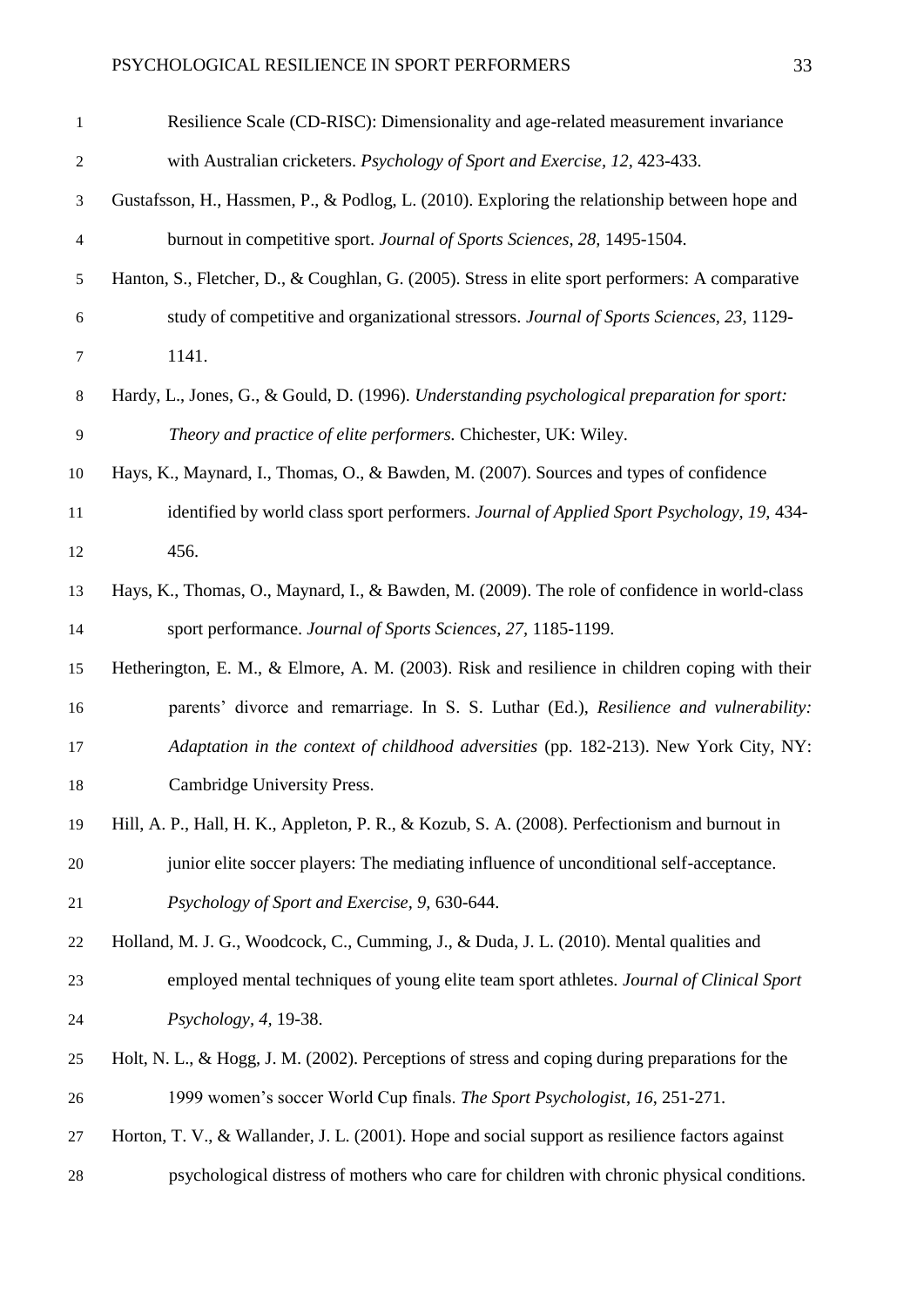| $\mathbf{1}$     | Rehabilitation Psychology, 46, 382-399.                                                            |
|------------------|----------------------------------------------------------------------------------------------------|
| $\overline{c}$   | Howe, A., Smajdor, A., & Stokl, A. $(2012)$ . Towards an understanding of resilience and its       |
| $\mathfrak{Z}$   | relevance to medical training. <i>Medical Education</i> , 46, 349-356.                             |
| $\overline{4}$   | James, B., & Collins, D. (1997). Self-presentational sources of competitive stress during          |
| $\sqrt{5}$       | performance. Journal of Sport and Exercise Psychology, 19, 17-35.                                  |
| $\boldsymbol{6}$ | Jones, G., Hanton, S., & Connaughton, D. (2002). What is this thing called mental toughness? An    |
| $\tau$           | investigation of elite sport performers. Journal of Applied Sport Psychology, 14, 205-218.         |
| $\,8$            | Jones, G., Hanton, S., & Connaughton, D. (2007). A framework of mental toughness in the            |
| 9                | world's best performers. The Sport Psychologist, 21, 243-264.                                      |
| 10               | Jones, G., & Swain, G. (1992). Intensity and direction as dimensions of competitive state anxiety  |
| 11               | and relationships with competitiveness. Perceptual and Motor Skills, 74, 467-472.                  |
| 12               | Kleiman, E. M., Liu, R. T., & Riskind, J. H. (2013). Enhancing attributional style as a resiliency |
| 13               | factor in depressogenic stress generation. Anxiety, Stress, & Coping, 26, 467-474.                 |
| 14               | Kowal, J., & Fortier, M. S. (1999). Motivational determinants of flow: Contributions from self-    |
| 15               | determination theory. Journal of Social Psychology, 139, 355-368.                                  |
| 16               | Krane, V., & Williams, J. M. (2006). Psychological characteristics of peak performance. In J. M.   |
| 17               | Williams (Ed.), Applied sport psychology: Personal growth to peak performance (pp.                 |
| 18               | 207-227). Boston, MA: McGraw-Hill.                                                                 |
| 19               | Kreiner-Phillips, K., & Orlick, T. (1993). Winning after winning: The psychology of ongoing        |
| 20               | excellence. The Sport Psychologist, 7, 31-48.                                                      |
| 21               | Kristiansen, E., & Roberts, G. C. (2010). Young elite athletes and social support: Coping with     |
| 22               | competitive and organizational stress in Olympic competition. Scandinavian Journal of              |
| 23               | Medicine and Science in Sports, 20, 686-695.                                                       |
| 24               | Laird, R. D., Marks, L. D., & Marrero, M. D. (2011). Religiosity, self-control, and antisocial     |
| 25               | behavior: Religiosity as a promotive and protective factor. Journal of Applied                     |
| 26               | Developmental Psychology, 32, 78-85.                                                               |
| 27               | Lam, W. W., Bonanno, G. A., Mancini, A. D., Ho, S., Chan, M., Hung, W. K.,  Fielding, R.           |
| 28               | (2010). Trajectories of psychological distress among Chinese women diagnosed with                  |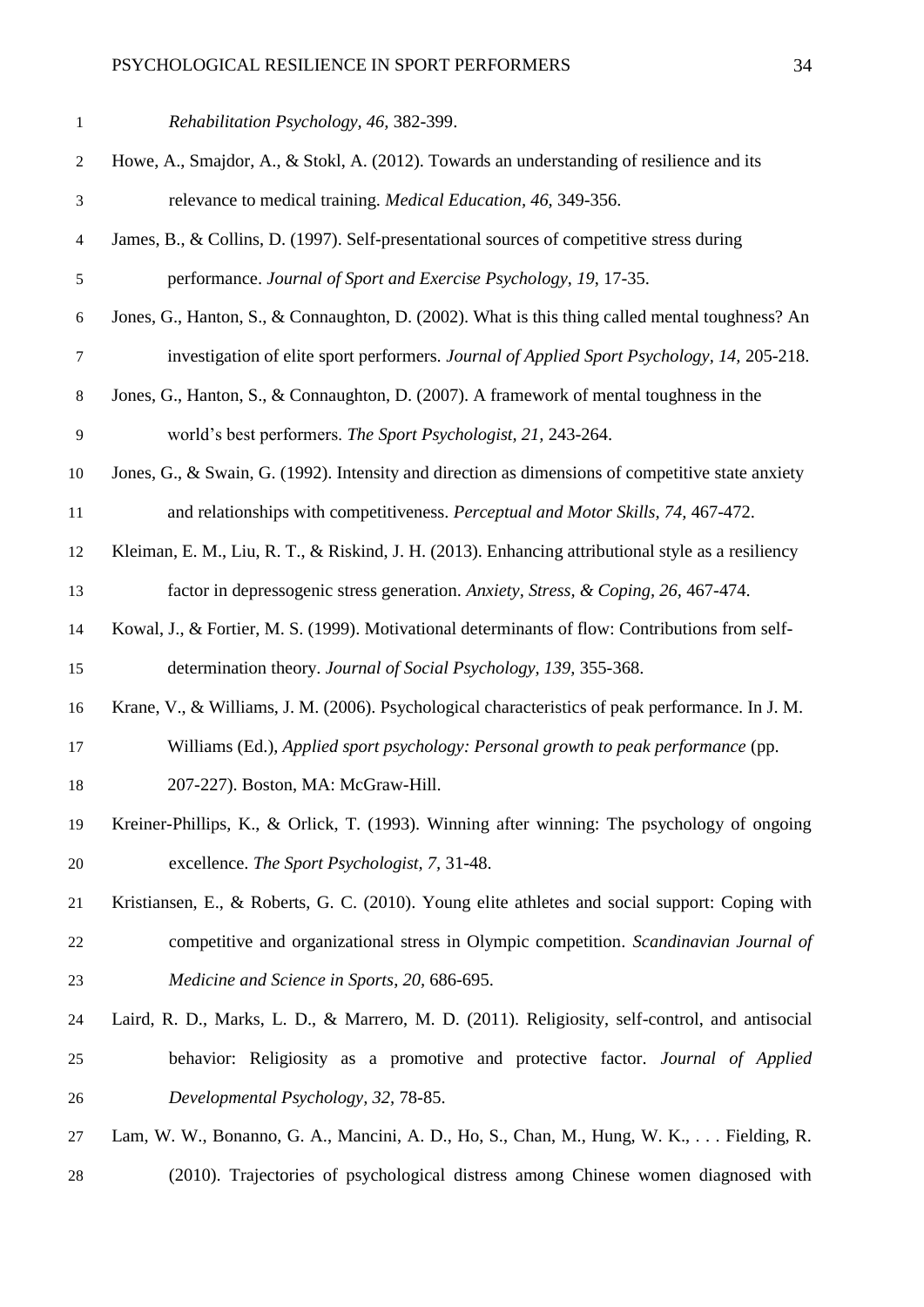| 1              | breast cancer. <i>Psycho-oncology</i> , 19, 1044-1051.                                                |
|----------------|-------------------------------------------------------------------------------------------------------|
| $\mathbf{2}$   | Luthar, S. S., Cicchetti, D., & Becker, B. (2000). The construct of resilience: A critical evaluation |
| $\mathfrak{Z}$ | and guidelines for future work. Child Development, 71, 543-562.                                       |
| $\overline{4}$ | Luthar, S. S., & Zelazo, L. B. (2003). Research on resilience: An integrative review. In S. S.        |
| $\sqrt{5}$     | Luthar (Ed.), Resilience and vulnerability: Adaptation in the context of childhood                    |
| $\sqrt{6}$     | adversities (pp. 510-549). New York City, NY: Cambridge University Press.                             |
| 7              | MacNamara, A., Button, A., & Collins, D. (2010a). The role of psychological characteristics in        |
| $\,8$          | facilitating the pathway to elite performance. Part 1: Identifying mental skills and                  |
| $\overline{9}$ | behaviors. The Sport Psychologist, 24, 52-73.                                                         |
| 10             | MacNamara, A., Button, A., & Collins, D. (2010b). The role of psychological characteristics in        |
| 11             | facilitating the pathway to elite performance. Part 2: Examining environmental and stage-             |
| 12             | related differences in skills and behaviors. The Sport Psychologist, 24, 74-76.                       |
| 13             | MacNamara, A., & Collins, D. (2010). The role of psychological characteristics in managing the        |
| 14             | transition to university. Psychology of Sport and Exercise, 11, 353-362.                              |
| 15             | Madsen, M. D., & Abell, N. (2010). Trauma Resilience Scale: Validation of protective factors          |
| 16             | associated with adaptation following violence. Research on Social Work Practice, 20,                  |
| 17             | 223-233.                                                                                              |
| 18             | Major, B., Richards, C., Cozzarelli, C., Cooper, M. L., & Zubek, J. (1998). Personal resilience,      |
| 19             | cognitive appraisals and coping: An integrative model of adjustment to abortion. Journal              |
| 20             | of Personality and Social Psychology, 74, 735-752.                                                    |
| 21             | Mallett, C. J., & Hanrahan, S. J. (1997). Race modeling: An effective cognitive strategy for the      |
| 22             | 100m sprinter. The Sport Psychologist, 11, 72-85.                                                     |
| 23             | Mallett, C. J., & Hanrahan, S. J. (2004). Elite athletes: Why does the 'fire' burn so brightly?       |
| 24             | Psychology of Sport and Exercise, 5, 183-200.                                                         |
| 25             | Martin, J. J., & Gill, D. L. (1991). The relationships among competitive orientation, sport-          |
| 26             | confidence, self-efficacy, anxiety, and performance. Journal of Sport and Exercise                    |
| 27             | Psychology, 13, 149-159.                                                                              |
| 28             | Martin-Kruum, C. P., Sarrazin, P. G., Peterson, C., & Famose, J-P. (2003). Explanatory style and      |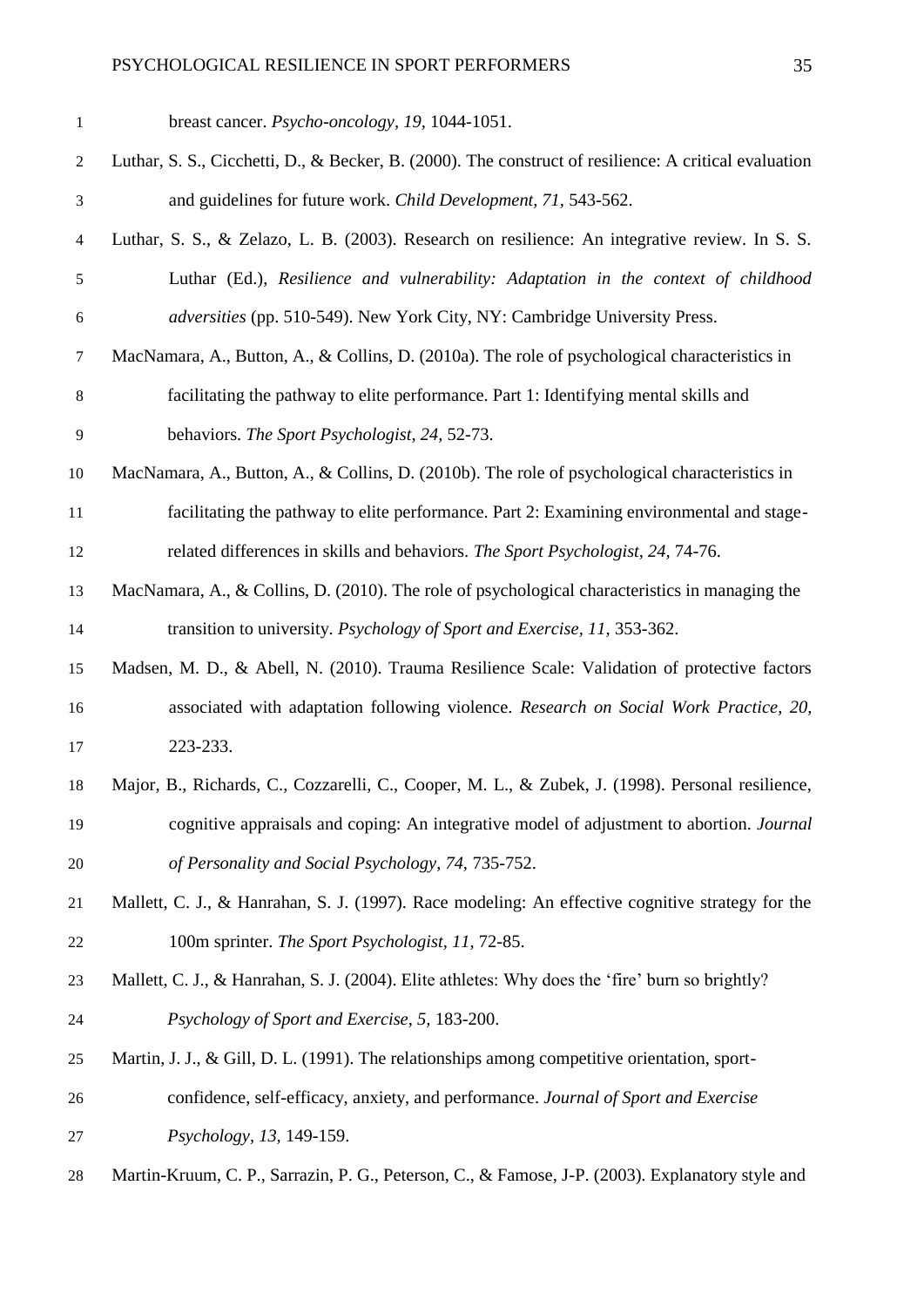| 1                | resilience after sports failure. Personality and Individual Differences, 35, 1685-1695.           |
|------------------|---------------------------------------------------------------------------------------------------|
| $\boldsymbol{2}$ | Masters, K. S., & Ogles, B. M. (1997). Associative and dissociative cognitive strategies in       |
| 3                | exercise and running: 20 years later, what do we know? The Sport Psychologist, 12, 253-           |
| $\overline{4}$   | 270.                                                                                              |
| 5                | McKay, J., Niven, A. G., Lavallee, D., & White, A. (2008). Sources of strain among UK elite       |
| 6                | athletes. The Sport Psychologist, 22, 143-163.                                                    |
| 7                | Meichenbaum, D. (1985). Stress inoculation training. New York City, NY: Pergamon.                 |
| $8\,$            | Mellalieu, S. D., Hanton, S., & Fletcher, D. (2006). A competitive anxiety review: Recent         |
| 9                | directions in sport psychology research. In S. Hanton, & S. D. Mellalieu (Eds.),                  |
| 10               | Literature reviews in sport psychology (pp. 1-45). Hauppauge, NY: Nova Science.                   |
| 11               | Mellalieu, S. D., Neil, R., Hanton, S., & Fletcher, D. (2009). Competition stress in sport        |
| 12               | performers: Stressors experienced in the competition environment. Journal of Sports               |
| 13               | Sciences, 27, 729-744.                                                                            |
| 14               | Moran, A. P. (1996). The psychology of concentration in sport performers: A cognitive analysis.   |
| 15               | Hove, UK: Psychology Press.                                                                       |
| 16               | Morgan, W. P. (2000). Psychological factors associated with distance running and the marathon.    |
| 17               | In D. T. Pedloe (Ed.), Marathon medicine (pp. 293-310). London, UK: Royal Society of              |
| 18               | Medicine Press.                                                                                   |
| 19               | Naglieri, J. A., & LeBuffe, P. A. (2005). Measuring resilience in children: From theory to        |
| 20               | practice. In S. Goldstein & R. B. Brooks (Eds.), Handbook of resilience in children (pp.          |
| 21               | 107-121). New York City, NY: Springer.                                                            |
| 22               | Neff, L. A., & Broady, E. F. (2011). Stress resilience in early marriage: Can practice make       |
| 23               | perfect? Journal of Personality and Social Psychology, 101, 1050-1067.                            |
| 24               | Neil, R., Hanton, S., Mellalieu, S. D., & Fletcher, D. (2011). Competition stress and emotions in |
| 25               | sport performers: The role of further appraisals. Psychology of Sport and Exercise, 12,           |
| 26               | 460-470.                                                                                          |
| 27               | Noblet, A. J., and Gifford, S. M. (2002). The sources of stress experienced by professional       |
| 28               | Australian footballers. Journal of Applied Sport Psychology, 14, 1-13.                            |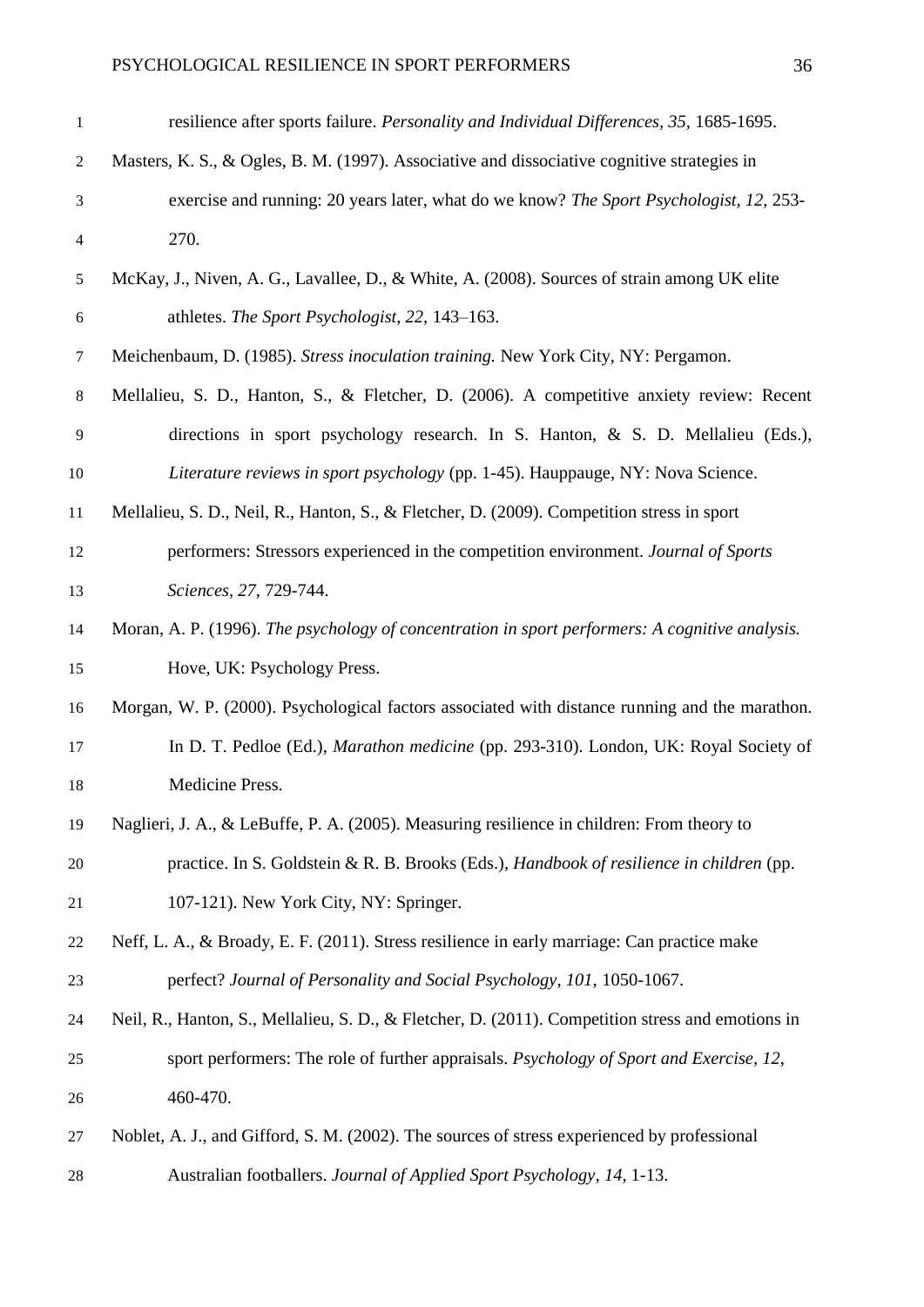| $\mathbf{1}$   | Ntoumanis, N., & Standage, M. (2009). Morality in sport: A self-determination theory               |
|----------------|----------------------------------------------------------------------------------------------------|
| $\overline{2}$ | perspective. Journal of Applied Sport Psychology, 21, 365-380.                                     |
| 3              | Osman, A., Gutierrez, P. M., Muehlenkamp, J. J., Dix-Richardson, F., Barrios, F. X., & Kopper,     |
| 4              | B. A. (2004). Suicide Resiliency Inventory-25: Development and preliminary                         |
| 5              | psychometric properties. Psychological Reports, 94, 1349-1360.                                     |
| 6              | Pelletier, L., Fortier, M. S., Vallerand, R. J., & Briere, N. M. (2001). Associations among        |
| $\tau$         | perceived autonomy support, forms of self-regulation, and persistence: A prospective               |
| 8              | study. Motivation and Emotion, 25, 279-306.                                                        |
| 9              | Pelletier, L., Fortier, M., Vallerand, R., Tuson, K., Brière, N., & Blais, M. (1995). Toward a new |
| 10             | measure of intrinsic motivation, extrinsic motivation, and amotivation in sports: The              |
| 11             | Sport Motivation Scale (SMS). Journal of Sport and Exercise Psychology, 17, 35-54.                 |
| 12             | Peres, J. F. P., Moreira-Almeida, A., Nasello, A. G., & Koenig, H. G. (2007). Spirituality and     |
| 13             | resilience in trauma victims. Journal of Religion and Health, 46, 343-350.                         |
| 14             | Peterson, C. (2000). The future of optimism. American Psychologist, 55, 44-54.                     |
| 15             | Rees, T., & Hardy, L. (2000). An investigation of the social support experiences of high-level     |
| 16             | sports performers. The Sport Psychologist, 14, 327-347.                                            |
| 17             | Richardson, G. E. (2002). The metatheory of resilience and resiliency. Journal of Clinical         |
| 18             | Psychology, 58, 307-321.                                                                           |
| 19             | Roberts, B. W. (2009). Back to the future: <i>Personality and Assessment</i> and personality       |
| 20             | development. Journal of Research in Personality, 43, 137-145.                                      |
| 21             | Rutter, M. (1990). Competence under stress: Risk and protective factors. In J. Rolf, A. S. Masten, |
| 22             | D. Cicchetti, K. H. Nuechterlin, & S. Weintraub (Eds.), Risk and protective factors in the         |
| 23             | development of psychopathology (pp. 181-214). New York City, NY: Cambridge                         |
| 24             | University Press.                                                                                  |
| 25             | Rutter, M. (2006). Implications of resilience concepts for scientific understanding. Annals of the |
| 26             | New York Academy of Sciences, 1094, 1-12.                                                          |
| 27             | Ryan, R. M., & Deci, E. L. (2000). Self-determination theory and the facilitation of intrinsic     |
| 28             | motivation, social development, and well-being. American Psychologist, 55, 68-78.                  |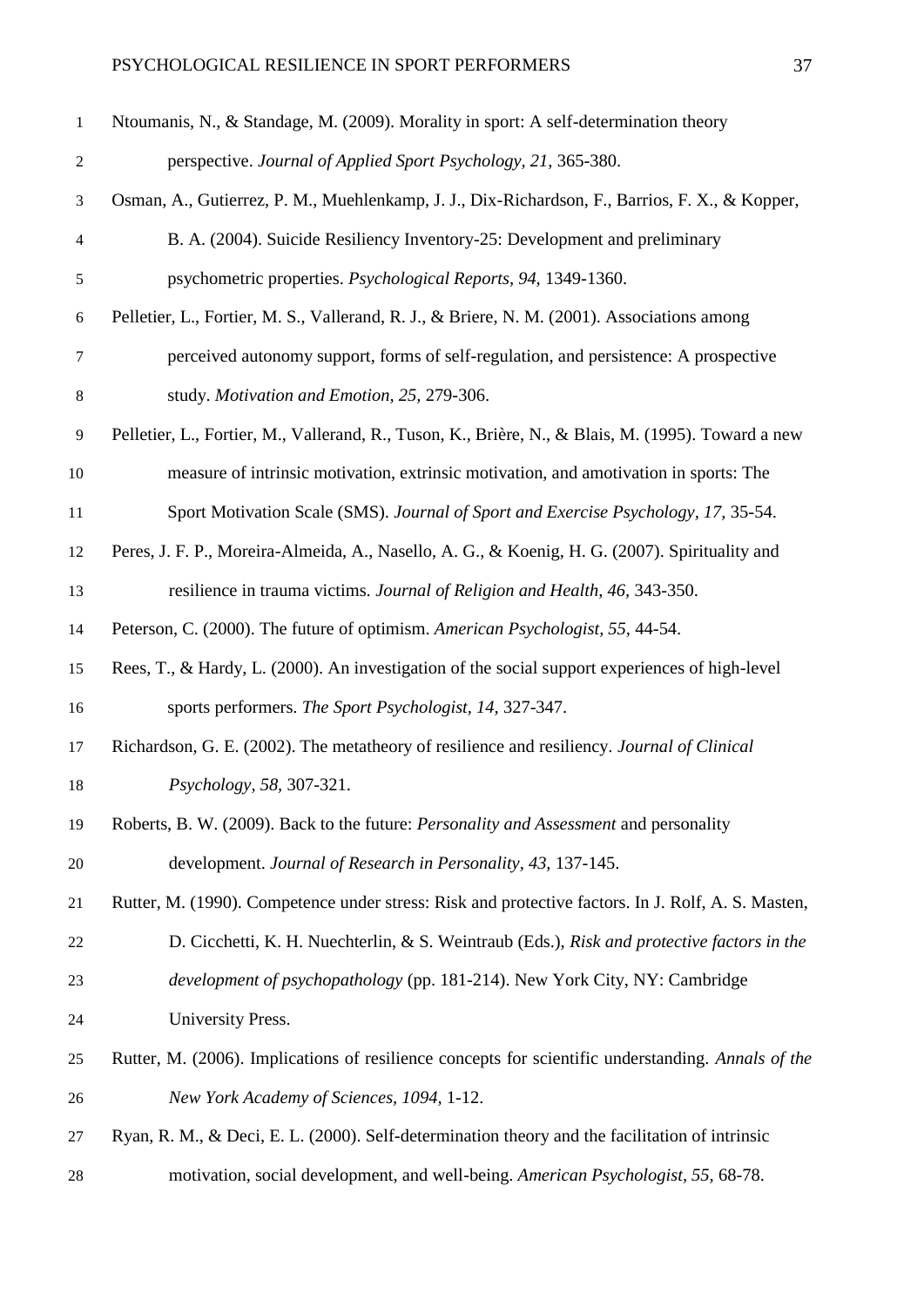| $\mathbf{1}$             | Sameroff, A., Gutman, L. M., & Peck, S. C. (2003). Adaptation among youth facing multiple           |
|--------------------------|-----------------------------------------------------------------------------------------------------|
| $\mathfrak{2}$           | risks: Prospective research findings. In S. S. Luthar (Ed.), Resilience and vulnerability:          |
| 3                        | Adaptation in the context of childhood adversities (pp. 364-392). New York City, NY:                |
| $\overline{\mathcal{A}}$ | Cambridge University Press.                                                                         |
| $\sqrt{5}$               | Sarkar, M., & Fletcher, D. (2013). How should we measure psychological resilience in sport          |
| $\boldsymbol{6}$         | performers? Measurement in Physical Education and Exercise Science, 17, 264-280.                    |
| $\tau$                   | Scanlan, T. K., Stein, G. L., & Ravizza, K. (1991). An in-depth study of former elite figure        |
| $\,8\,$                  | skaters: III. Sources of stress. Journal of Sport and Exercise Psychology, 1, 102-120.              |
| 9                        | Scheier, M. F., & Carver, C. S. (1985). Optimism, coping, and health: Assessment and                |
| 10                       | implications of generalized outcome expectancies. Health Psychology, 4, 219-247.                    |
| 11                       | Seery, M. D. (2011). Resilience: A silver lining to experiencing adverse life events. Current       |
| 12                       | Directions in Psychological Science, 20, 390-394.                                                   |
| 13                       | Seery, M. D., Holman, A. E., & Silver, R. S. (2010). Whatever does not kill us: Cumulative          |
| 14                       | lifetime adversity, vulnerability and resilience. Journal of Personality and Social                 |
| 15                       | Psychology, 99, 1025-1041.                                                                          |
| 16                       | Seibert, S. E., Kraimer, M. L., & Crant, J. M. (2001). What do proactive people do? A               |
| 17                       | longitudinal model linking proactive personality and career success. Personnel                      |
| 18                       | Psychology, 21, 845-874.                                                                            |
| 19                       | Snyder, C. R., Harris, C., Anderson, J. R., Irving, L., Sigmon, S. T., Yoshinobu, L. et al. (1991). |
| 20                       | The will and the ways: Development and validation of an individual-differences measure              |
| 21                       | of hope. Journal of Personality and Social Psychology, 60, 570-585.                                 |
| 22                       | Snyder, C. R., Lehman, K. A., Kluck, B., & Monsson, Y. (2006). Hope for rehabilitation and vice     |
| 23                       | versa. Rehabilitation Psychology, 51, 89-112.                                                       |
| 24                       | Snyder, C. R., Sympson, S. C., Ybasco, F. C., Borders, T. F., Babyak, M. A., & Higgins, R. L.       |
| 25                       | (1996). Development and validation of the State Hope Scale. Journal of Personality and              |
| 26                       | Social Psychology, 70, 321-335.                                                                     |
| 27                       | Standage, M. (2012). Motivation: Self-determination theory and performance in sport. In S. M.       |
| 28                       | Murphy (Ed.), The Oxford handbook of sport and performance psychology (pp. 233-249).                |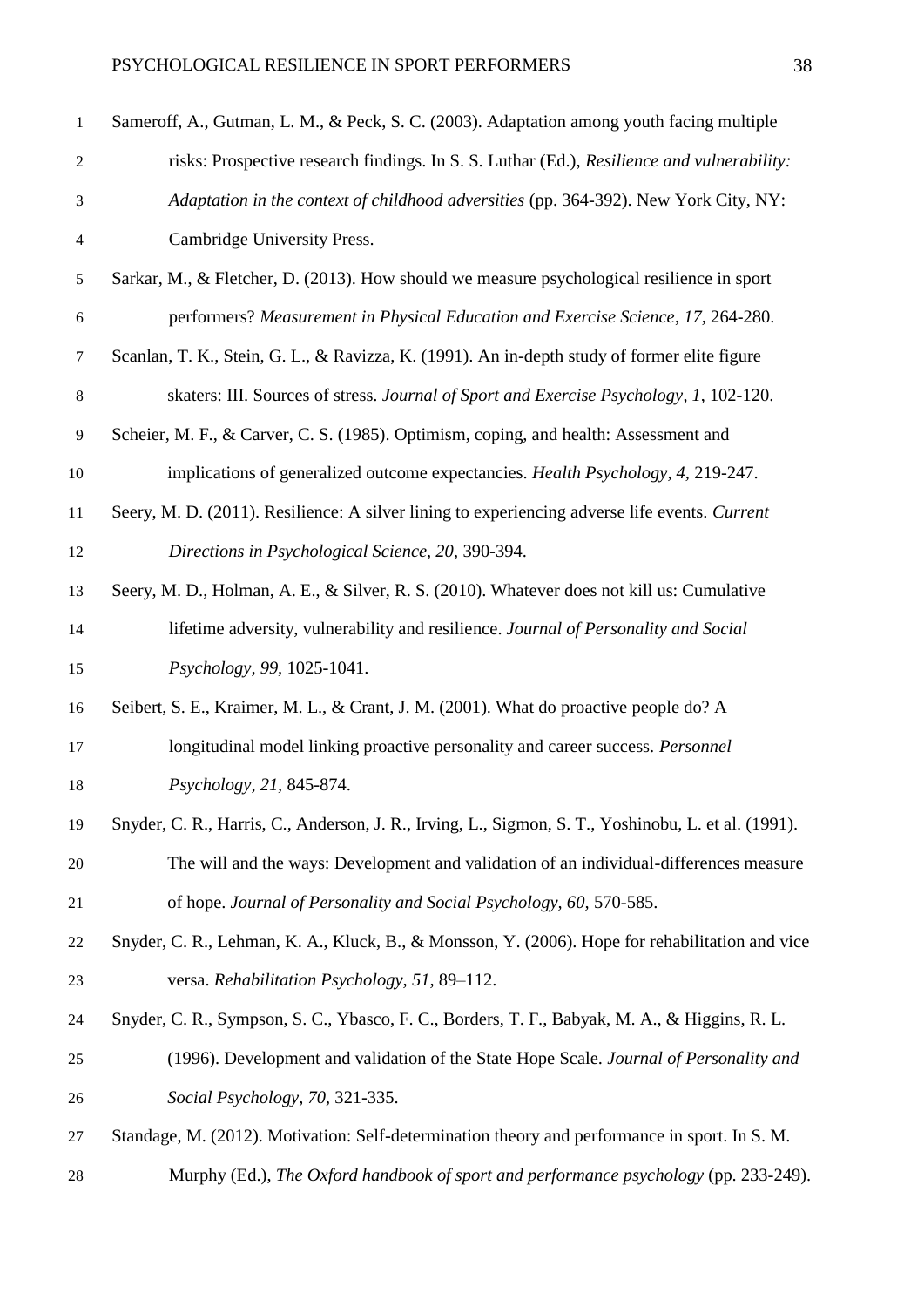| $\mathbf{1}$   | New York City, NY: Oxford University Press.                                                            |
|----------------|--------------------------------------------------------------------------------------------------------|
| $\overline{c}$ | Stoeber, J., & Becker, C. (2008). Perfectionism, achievement motives, and attribution of success       |
| 3              | and failure in female soccer players. International Journal of Psychology, 43, 980-987.                |
| $\overline{4}$ | Stoeber, J., & Otto, K. (2006). Positive conceptions of perfectionism: Approaches, evidence,           |
| $\mathfrak s$  | challenges. Personality and Social Psychology Review, 10, 295-319.                                     |
| 6              | Stoeber, J., Otto, K., Pescheck, E., Becker, C., & Stoll, O. (2007). Perfectionism and competitive     |
| $\tau$         | anxiety in athletes: Differentiating striving for perfection and negative reactions to                 |
| $8\,$          | imperfection. Personality and Individual Differences, 42, 959-969.                                     |
| $\overline{9}$ | Stoeber, J., Stoll, O., Pescheck, E., & Otto, K. (2008). Perfectionism and achievement goals in        |
| 10             | athletes: Relations with approach and avoidance orientations in mastery and performance                |
| 11             | goals. Psychology of Sport and Exercise, 9, 102-121.                                                   |
| 12             | Tabei, Y., Fletcher, D., & Goodger, K. (2012). The relationship between organizational stressors       |
| 13             | and athlete burnout in soccer players. Journal of Clinical Sport Psychology, 6, 146-165.               |
| 14             | Tamminen, K. A., Holt, N. H., & Neely, K. C. (2013). Exploring adversity and the potential for         |
| 15             | growth among elite female athletes. Psychology of Sport and Exercise, 14, 28-36.                       |
| 16             | Thelwell, R. C., Weston, N. J. V., & Greenlees, I. A. (2007). Batting on a sticky wicket:              |
| 17             | Identifying sources of stress and associated coping strategies for professional cricket                |
| 18             | batsmen. Psychology of Sport and Exercise, 8, 219-232.                                                 |
| 19             | Thomas, O., Lane, A., & Kingston, K. (2011). Defining and contextualizing robust sport-                |
| 20             | confidence. Journal of Applied Sport Psychology, 23, 189-208.                                          |
| 21             | Treasure, D. C., Lemyre, P-N., Kuczka, K. K., & Standage, M. (2007). Motivation in elite-level         |
| 22             | sport. In M. S. Hagger & N. L. D. Chatzisarantis (Eds.), Intrinsic motivation and self-                |
| 23             | determination in exercise and sport (pp. 153-165). Champaign, IL: Human Kinetics.                      |
| 24             | Ungar, M. (2008). Resilience across cultures. British Journal of Social Work, 38, 218-235.             |
| 25             | Van Vliet, K. J. (2008). Shame and resilience in adulthood: A grounded theory study. <i>Journal of</i> |
| 26             | Counseling Psychology, 55, 233-245.                                                                    |
| 27             | Vealey, R. S. (1986). Conceptualization of sport-confidence and competitive orientation:               |
| 28             | Preliminary investigation and instrument development. Journal of Sport Psychology, 8,                  |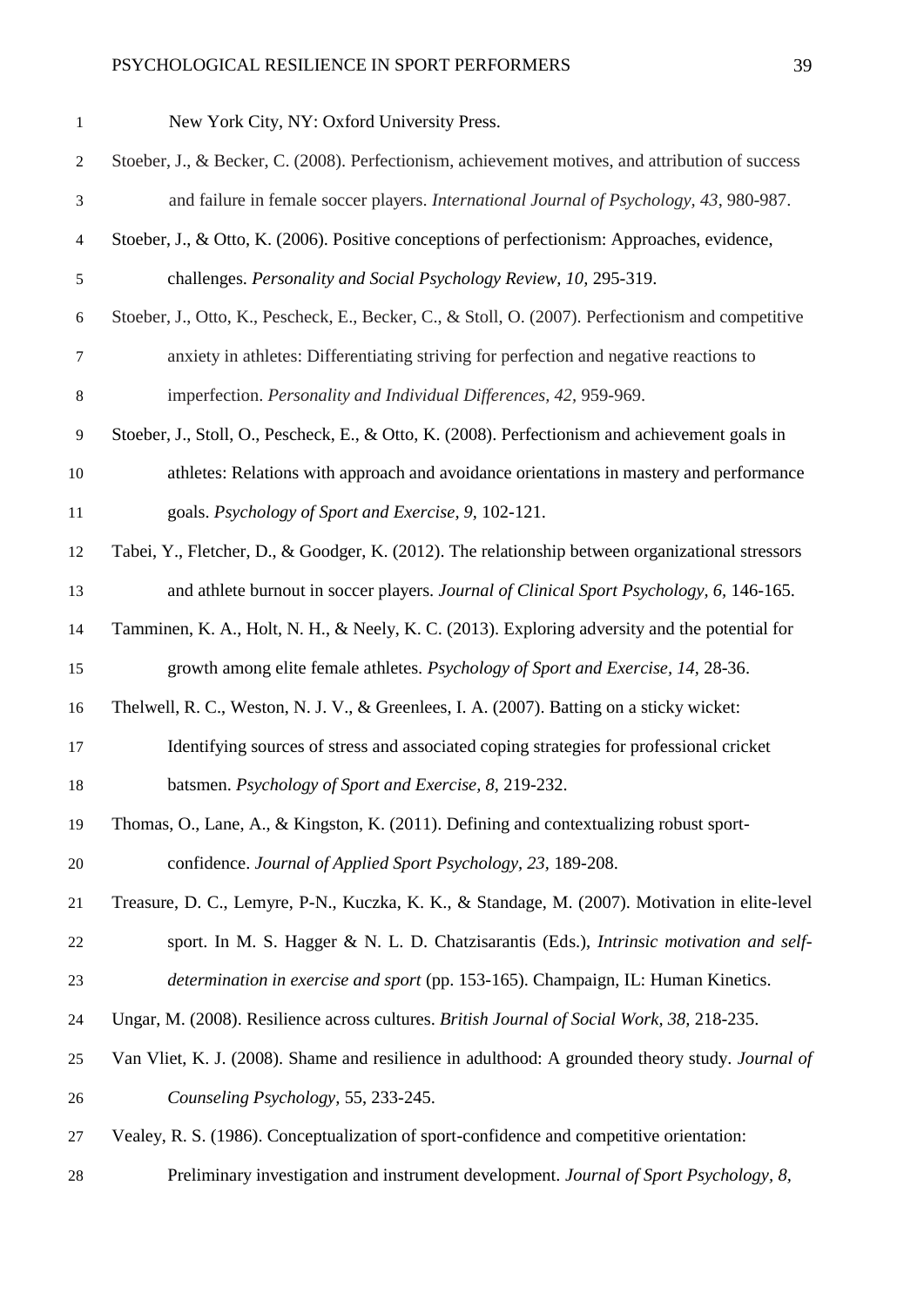| $\overline{2}$   | Vealey, R. S. (2001). Understanding and enhancing self-confidence in athletes. In R. N. Singer,   |
|------------------|---------------------------------------------------------------------------------------------------|
|                  |                                                                                                   |
| 3                | H. A. Hausenblas, & C. M. Janelle (Eds.), <i>Handbook of sport psychology</i> (pp. 550-565).      |
| $\overline{4}$   | New York City, NY: John Wiley & Sons, Inc.                                                        |
| 5                | Vealey, R. S., & Chase, M. A. (2008). Self-confidence in sport: Conceptual and research           |
| $\boldsymbol{6}$ | advances. In T. S. Horn (Ed.), Advances in sport psychology (3rd ed., pp. 65-97).                 |
| $\tau$           | Champaign, IL: Human Kinetics.                                                                    |
| $\,8$            | Vealey, R. S., Hayashi, S. W., Garner-Holman, M., & Giacobbi, P. (1998). Sources of sport-        |
| 9                | confidence: Conceptualization and instrument development. Journal of Sport and                    |
| 10               | Exercise Psychology, 20, 54-80.                                                                   |
| 11               | Werner, E., & Smith, R. (1992). Overcoming the odds: High risk children from birth to             |
| 12               | adulthood. Ithaca, NY: Cornell University Press.                                                  |
| 13               | Weston, J. V., Thelwell, R. C. Bond, S., & Hutchings, N. V. (2009). Stress and coping in single-  |
| 14               | handed round-the-world ocean sailing. Journal of Applied Sport Psychology, 21, 460-474.           |
| 15               | Wilson, G. S., Raglin, J. S., & Pritchard, M. E. (2002). Optimism, pessimism, and precompetition  |
| 16               | anxiety in college athletes. Personality and Individual Differences, 32, 893-902.                 |
| 17               | Windle, G. (2011). What is resilience? A review and concept analysis. Reviews in Clinical         |
| 18               | Gerontology, 21, 152-169.                                                                         |
| 19               | Windle, G., Bennett, K. M., & Noyes, J. (2011). A methodological review of resilience             |
| 20               | measurement scales. Health and Quality of Life Outcomes, 9, 1-18.                                 |
| 21               | Woodman, T., & Hardy, L. (2001). A case study of organizational stress in elite sport. Journal of |
| 22               | Applied Sport Psychology, 13, 207-238.                                                            |
| 23               | Woodman, T., & Hardy, L. (2003). The relative impact of cognitive anxiety and self-confidence     |
| 24               | upon sport performance: A meta-analysis. Journal of Sports Sciences, 21, 443-457.                 |